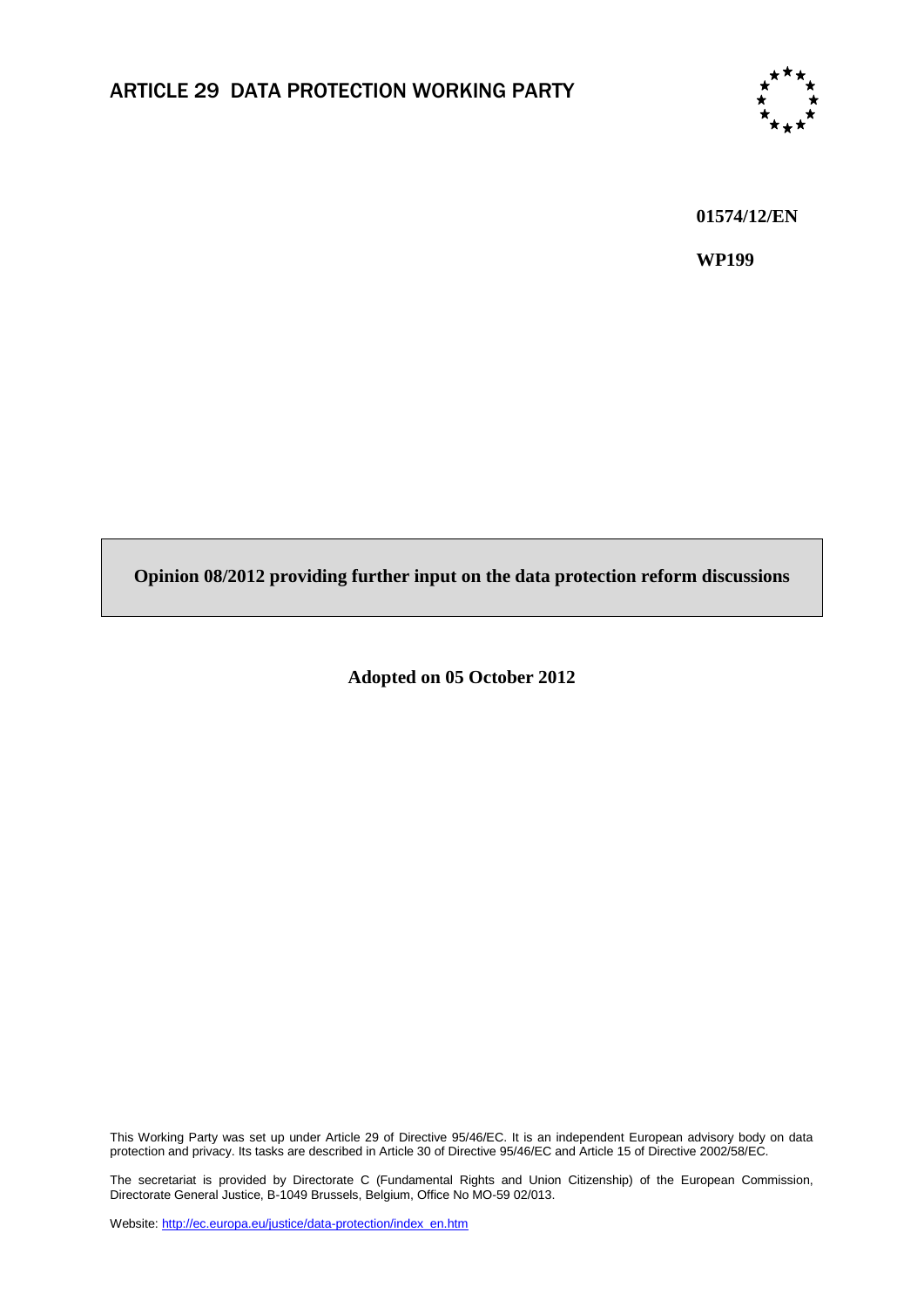### **Introduction**

Since the adoption of the data protection reform package on 25 January 2012, both the Council and the European Parliament have started their respective procedures in the legislative process.

### European Parliament

The European Parliament has appointed the LIBE committee as the main committee responsible for both proposals and has appointed Jan Albrecht and Dimitrios Droutsas as rapporteurs. Parliamentary committees that are also involved are IMCO, ITRE, ECON, JURI and EMPL.

The reform package has already been discussed several times in LIBE and with the shadow rapporteurs (members of other political groups dealing with the reform). The rapporteurs have also organised a stakeholders meeting on the draft Regulation on 29 May 2012. On 9 and 10 October 2012 the LIBE committee is organising an Interparliamentary meeting with members of national parliaments to discuss the reform package. The LIBE committee intends to present draft reports on the reform before the end of 2012. The other involved committees would in that case need to present their draft opinions before the end of the year as well.

At a LIBE meeting in June 2012 the rapporteurs presented a first Working Document which highlights the main elements of the reform, calls for a package approach ("*to develop two fully coherent, harmonious and high standard legal instruments as regards data protection by adopting a comprehensive, balanced, coordinated and parallel procedure for both texts*") and identifies several areas in need of further debate and clarification:

- 1. the role of the Commission through delegated and implementing acts and in the consistency mechanism;
- 2. the current exclusion of data protection rules for EU institutions and agencies from the reform;
- 3. the relation between general Union law and national specific laws;
- 4. the exact division of roles and responsibilities among data protection authorities in crossborder cases;
- 5. clarifications on profiling, including a human element and a right to information about the logic involved in data processing, as demanded by Parliament;
- 6. the notions of "legitimate interest", "public interest" and "public security";
- 7. the inter-linkage of both legislative instruments, especially in cases of law enforcement access to personal data held by private entities;
- 8. access requests or access orders for personal data stored in the Union by public authorities in third countries, especially for cases where the data controller also has an establishment there;
- 9. stronger incentives for data protection by design and by default.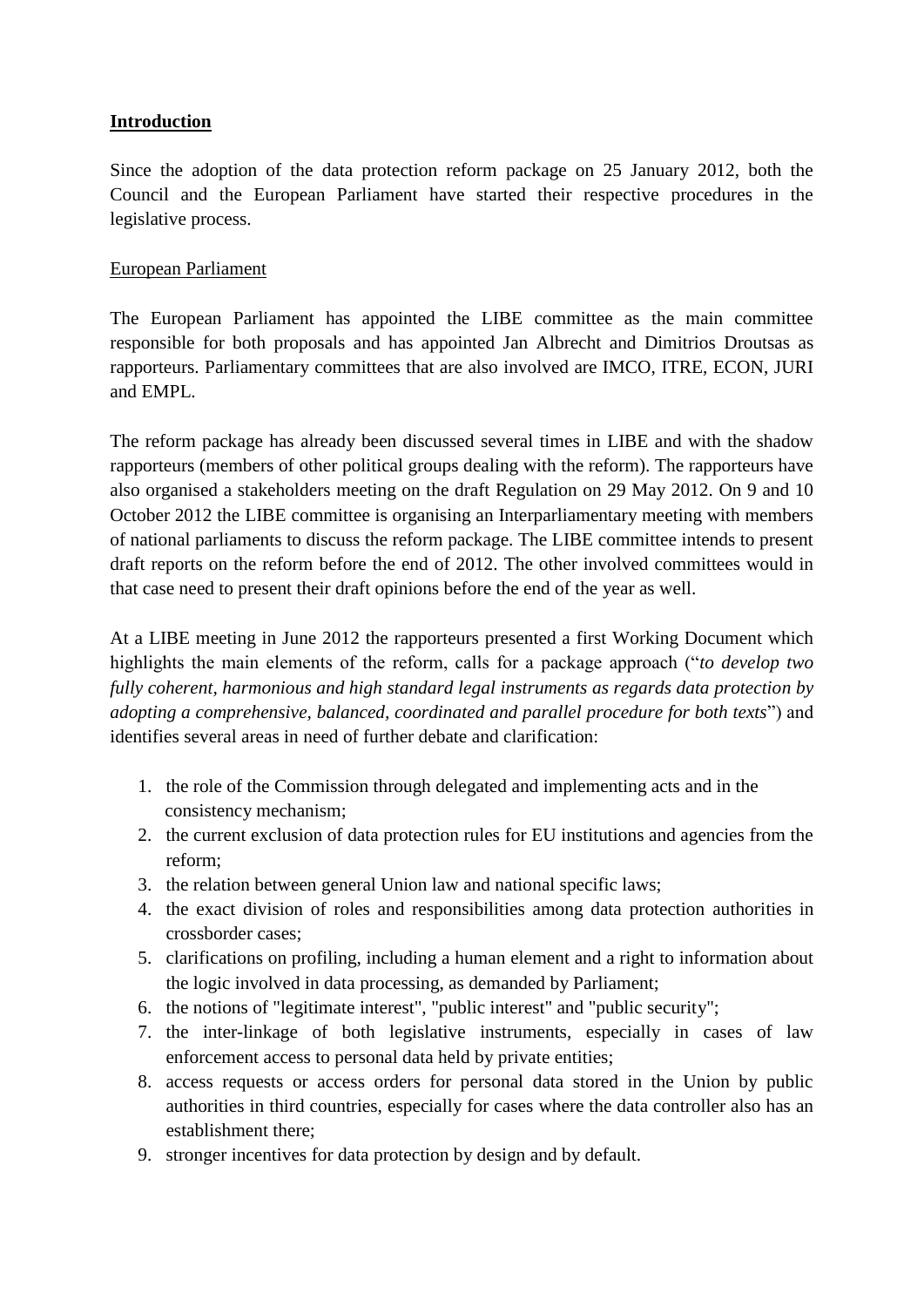### Council

Several Council working party meetings (DAPIX) have been held, first under the Danish Presidency and currently under Cypriot Presidency of the Council. The discussions in DAPIX have mainly concentrated on the draft Regulation and have taken an article by article approach.

According to the Council, the discussions at working party level have shown a broad consensus among Member States on the need to reform the existing legal framework on data protection and to strengthen the rights of individuals to the protection of their personal data. Furthermore, a convergence of opinion among Member States has emerged on the necessity to ensure more harmonisation and consistency in the application of EU rules on data protection. However, from a leaked document it shows that several longstanding and key notions in data protection are called in question by several national delegations.

At an informal meeting of the Justice and Home Affairs Ministers in Nicosia on 23-24 July 2012 the Ministers discussed whether certain formal requirements (administrative burden) should not be better tailored – particularly for MSME's– on the basis of agreed criteria, such as the risks connected to the data processing activity, the size of the controller, the amount of personal data processed and/or the number of individuals (data subjects) affected. The Minsters furthermore agreed that there should be no differentiation as such in the rules concerning the private and public sectors although some degree of flexibility for the public sector is necessary. The Minsters also agreed to examine on a case by case basis the need for, timeframe of and possible alternatives to the large number of proposed delegated and implementing acts. To this end, Member States have received a questionnaire (to be answered before 4 October) regarding administrative burden, delegated and implementing acts and the degree of flexibility in data protection rules deemed necessary for the public sector.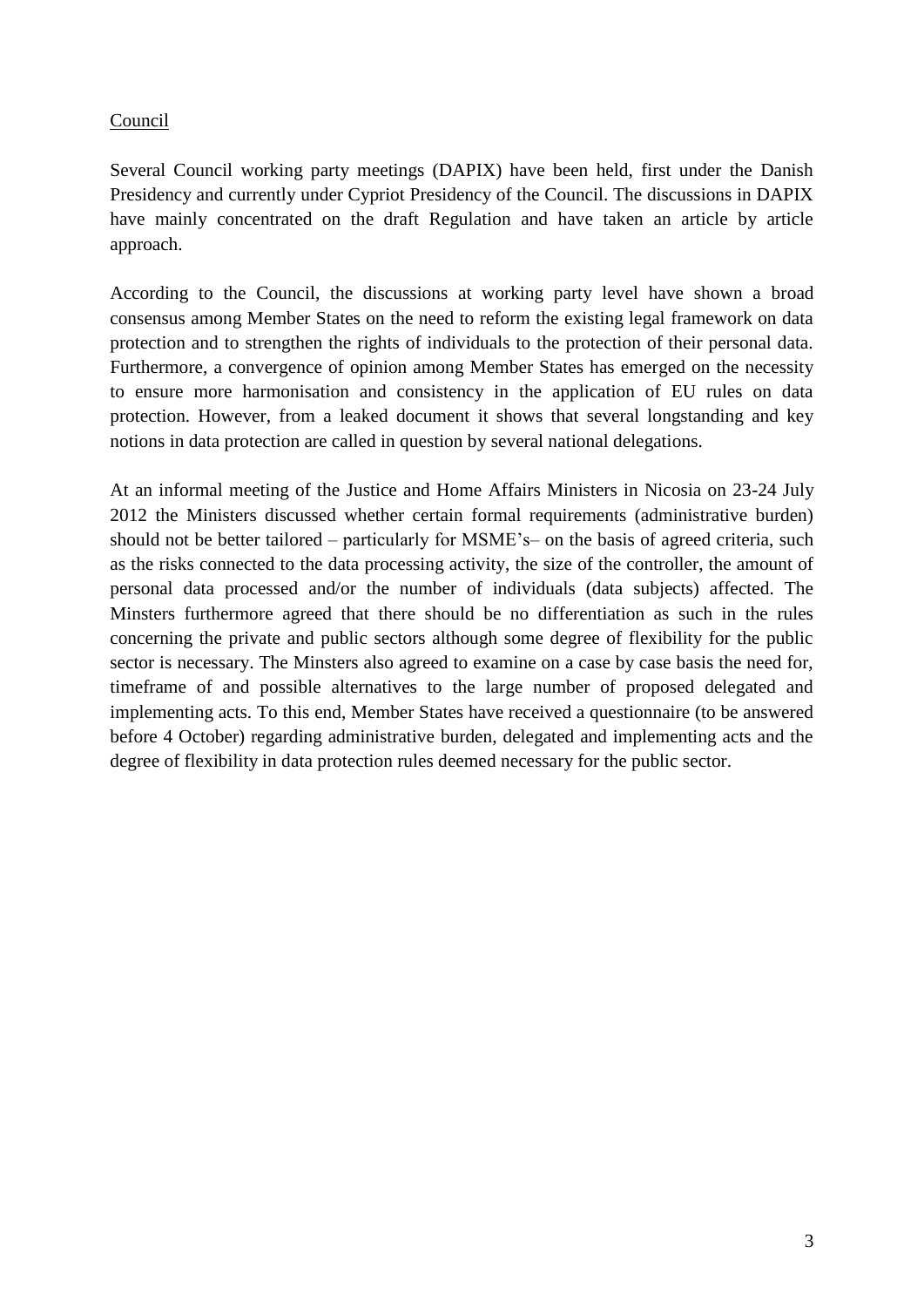#### Further input by Article 29 Working Party

In its opinion of 23 March 2012, the Article 29 Working Party provided its first general reaction to the Commission proposals, highlighting areas of concern and making certain suggestions for improvement.

The Article 29 Working Party welcomes the so-called "package" approach taken by European Parliament rapporteurs and is confident that all parliamentary committees involved will take careful consideration of all elements of the package in order to further improve both Commission proposals.

The Working Party also welcomes the steps undertaken by the Cypriot Presidency of the Council mentioned above that are meant to reinvigorate discussions in the Council Working Group dealing with the reform.

With a view to the on-going discussions in both the European Parliament and the Council, the Working Party has decided to adopt this opinion providing further guidance, notably on certain key data protection concepts and by analysing the need for and the effect of the proposed delegated acts and where necessary suggesting more suitable alternatives.<sup>1</sup>

The Working Party notes that some of those who have raised concerns about the impact of the proposed Regulation are focussing their attention on the key concepts of personal data and consent. The Working Party believes that this is mistaken. In order to properly protect the privacy of personal information and future-proof the Regulation, it is necessary to adopt a broad definition of personal data and to ensure that where consent is relied on, the consent is of a high standard. If the adoption of these key concepts leads to disproportionate outcomes in the application of the provisions of the Regulation in governing processing and establishing individual rights, it is on those provisions and the exceptions to them rather than on the key concepts themselves that attention should be focussed.

 $\overline{a}$ 

<sup>&</sup>lt;sup>1</sup> Furthermore, the Working Party is in the process of examining the notion of purpose limitation and intends to adopt an opinion on this issue early next year. The Working Party will also contribute to ongoing discussions on the scope of the Regulation, notably concerning the exemption for household and personal use.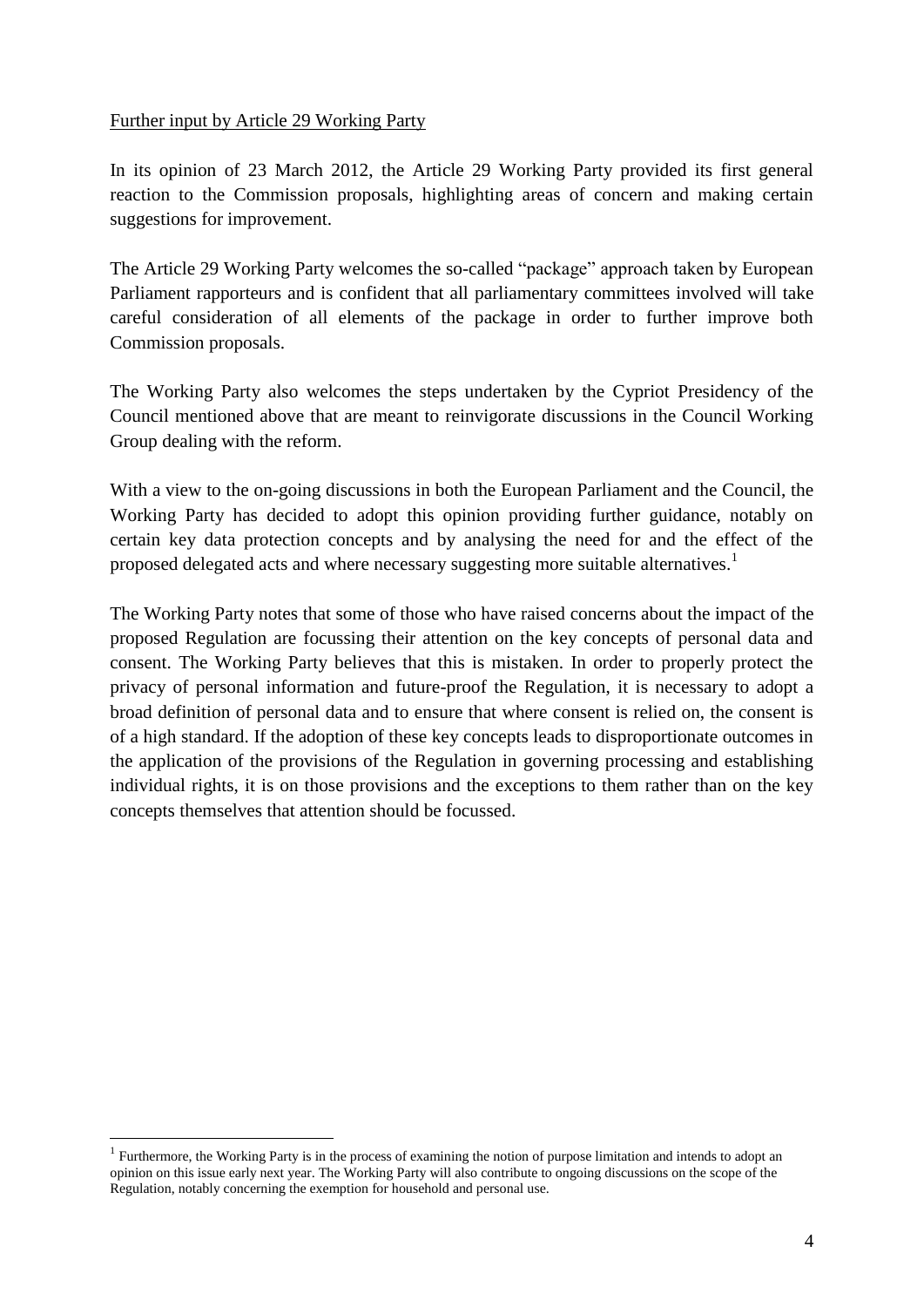### **On the definition of personal data**

In its opinion of 23 March<sup>2</sup>, the Working Party welcomes the definition on 'data subject' in Article 4(1) of the proposed Regulation, which states that a "*data subject means an identified natural person or a natural person who can be identified...*".

The Working Party notes that this definition does not fundamentally change the notion of personal data as defined in Directive  $95/46$ /EC, but only reorganises its different elements<sup>3</sup>. In its opinion on the concept of personal data<sup>4</sup>, the Working Party has already observed that the present definition offers sufficient continuity and flexibility in the way it applies to data in various contexts, such as pharmaceutical research or IP addresses.

One of the main conclusions of this analysis is that a natural person can be considered identifiable when, within a group of persons, he or she can be distinguished from other members of the group and consequently be treated differently.

It is therefore suggested to clarify in Recital 23 and Article 4 that the notion of identifiability also includes singling out in this way.

Recital 23*: 'The principles of protection should apply to any information concerning an identified or identifiable person and any information allowing a natural person to be singled out and treated differently. To determine whether a person is identifiable, account should be taken of all the means reasonably likely [delete: reasonably] to be used either by the controller or by any other person to identify the individual. The principles of data protection should not apply to data rendered anonymous in such a way that the data subject is no longer identifiable.'<sup>5</sup>*

Article 4 (2): *'data subject' means an identified natural person or a natural person who can be identified, directly or indirectly, or singled out and treated differently, by means reasonably likely to be used by the controller or by any other natural or legal person, in particular by reference to an identification number, location data, online identifier or to one or more factors specific to the physical, physiological, genetic, mental, economic, cultural or social identity of that person'.*

Furthermore, recital 24 relating to the definition of personal data foresees that identification numbers, location data, online identifiers or other specific factors need not necessarily be

 $\overline{a}$  $2$  Opinion 1/2012 on the data protection reform proposals (WP 191)

<sup>&</sup>lt;sup>3</sup> Article 1 (a) of Directive 95/46/EC currently provides that 'personal data' shall mean "any information relating to an identified or identifiable natural person ('data subject'); an identifiable person is one who can be identified, directly or indirectly, in particular by reference to an identification number, or to one or more factors specific to his physical, physiological, mental, economic, cultural or social.identity." Recital (26) now states that "to determine whether a person is identifiable, account should be taken of all the means likely reasonably to be used either by the controller or by any other person to identify the said person." The proposed Regulation therefore only introduces a definition of 'data subject' on the basis of existing elements.

 $4$  Opinion 4/2007 on the concept of personal data (WP 136)

<sup>&</sup>lt;sup>5</sup> Wording in **bold** is an addition to the text. Wording between [....] is proposed to be deleted.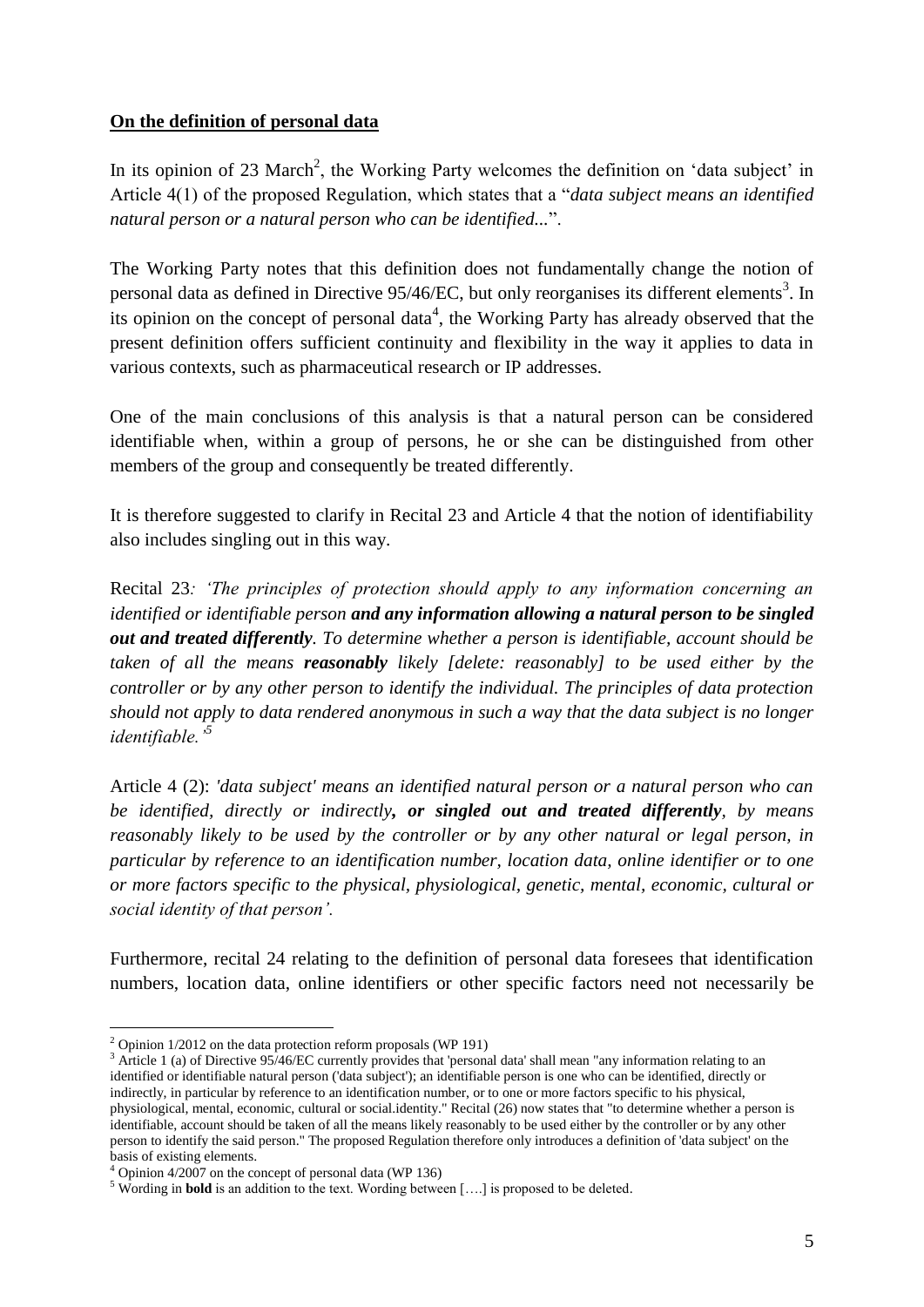considered as personal data in all circumstances. As it stands now, the last sentence might lead to an unduly restrictive interpretation of the notion of personal data in relation for instance to IP addresses or cookie IDs. The Working Party recalls that personal data are all data that relate to an identifiable individual. "*(A)data relates to an individual if it refers to the identity, characteristics or behaviour of an individual or if such information is used to determine or influence the way in which that person is treated or evaluated".*

The Working Party has already developed in its opinion 4/2007 different scenarios which justify why IP addresses should be considered as relating to identifiable individuals, *'especially in those cases where the processing of IP addresses is carried out with the purpose of identifying the users of the computer (for instance, by Copyright holders in order to prosecute computer users for violation of intellectual property rights) (...)*'. In this case as well as in the case of cookies, the controller anticipates that "means likely reasonably to be used" will be available to identify an individual and treat that person in a specific way. <sup>6</sup>

The Working Party therefore suggests changing recital 24 accordingly.

Recital 24: '*When using online services, individuals may be associated with online identifiers provided by their devices, applications, tools and protocols, such as Internet Protocol addresses or cookie identifiers. This may leave traces which, combined with unique identifiers and other information received by the servers, may be used to create profiles of the individuals and identify or single them out. It follows that identification numbers, location data, online identifiers or other specific factors as such should as a rule be considered [delete:need not necessarily be considered as] personal data [delete: in all circumstances].'*

 $\overline{a}$ 

<sup>&</sup>lt;sup>6</sup> See also Preliminary FTC staff report "Protecting Consumer Privacy in an Era of Rapid Change", December 2010 and FTC report "Protecting Consumer Privacy in an Era of Rapid Change", March 2012.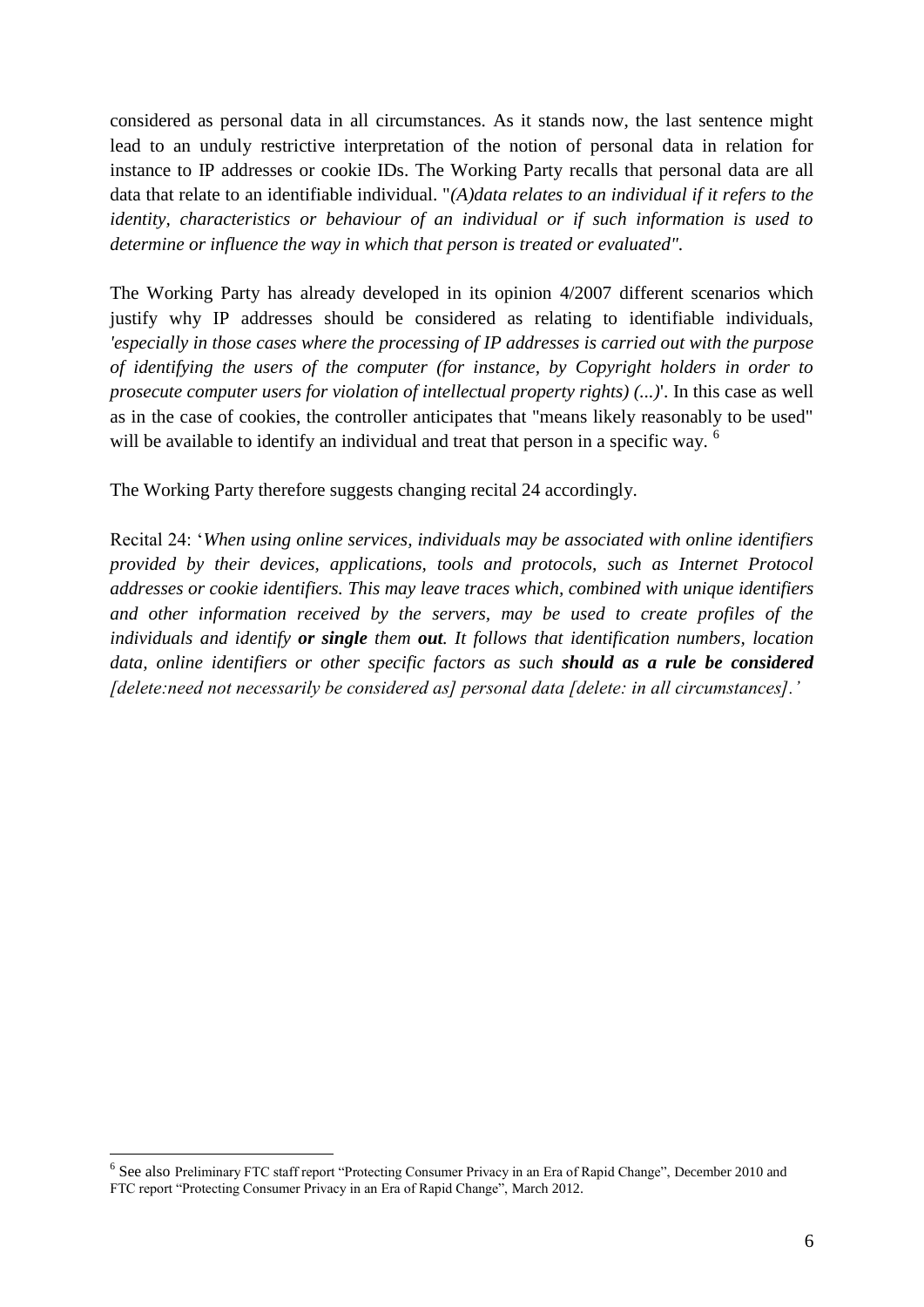### **On the notion of consent**

The data subject's consent constitutes the first legal ground in Article 6(1) for the processing of personal data provided that certain conditions are met. These conditions are specified in Article 4 (8) and Article 7 of the proposed Regulation.

However, consent plays a role, where relevant, as part of a larger context where other grounds can also be used to legitimise the processing of personal data.

The recent opinion of the Article 29 Working Party on consent<sup>7</sup> insists on the need to ensure that consent is used in the right context, and is not misused. Where consent is used, it should be sufficiently clear. This can be expressed in different ways, for instance through a statement or an affirmative action, as the notion has sufficient flexibility built in. The essential requirement is that such statement or action must clearly signify the data subject's agreement to personal data relating to them being processed.

Building on the opinion of the Working Party, Article 7 of the draft Regulation introduces new and positive elements in particular by imposing the burden of proof on the controller, by introducing safeguards in the context of a written declaration and by excluding the validity of the consent where there is a significant imbalance between the position of the data subject and the controller. The Working Party very much welcomes these important clarifications and strengthening of the rights of individuals.

The Working Party understands that doubts have been raised as to the feasibility of the word "explicit" in the context of consent in Article 4 (8). The Working Party is of the opinion that the inclusion of the word "explicit" is an important clarification in the text, which is necessary to truly enable data subjects to exercise their rights, especially on the Internet where there is now too much improper use of consent. It would be highly undesirable should this important clarification be deleted from the text.

The Working Party finally emphasizes that the notion of consent has a general meaning in a wide range of situations. The conditions put forward in Article 4 (8) and Article 7 are in its view fully adequate to ensure an appropriate use of consent in all those situations. As to the specific case of cookies, the Working Party has recently highlighted the additional flexibility that has been provided in that context.<sup>8</sup>

 $\overline{a}$ 

 $<sup>7</sup>$  Opinion 15/2011 on the notion of consent (WP187)</sup>

<sup>8</sup> Opinion 4/2012 on cookie consent exemption (WP 194)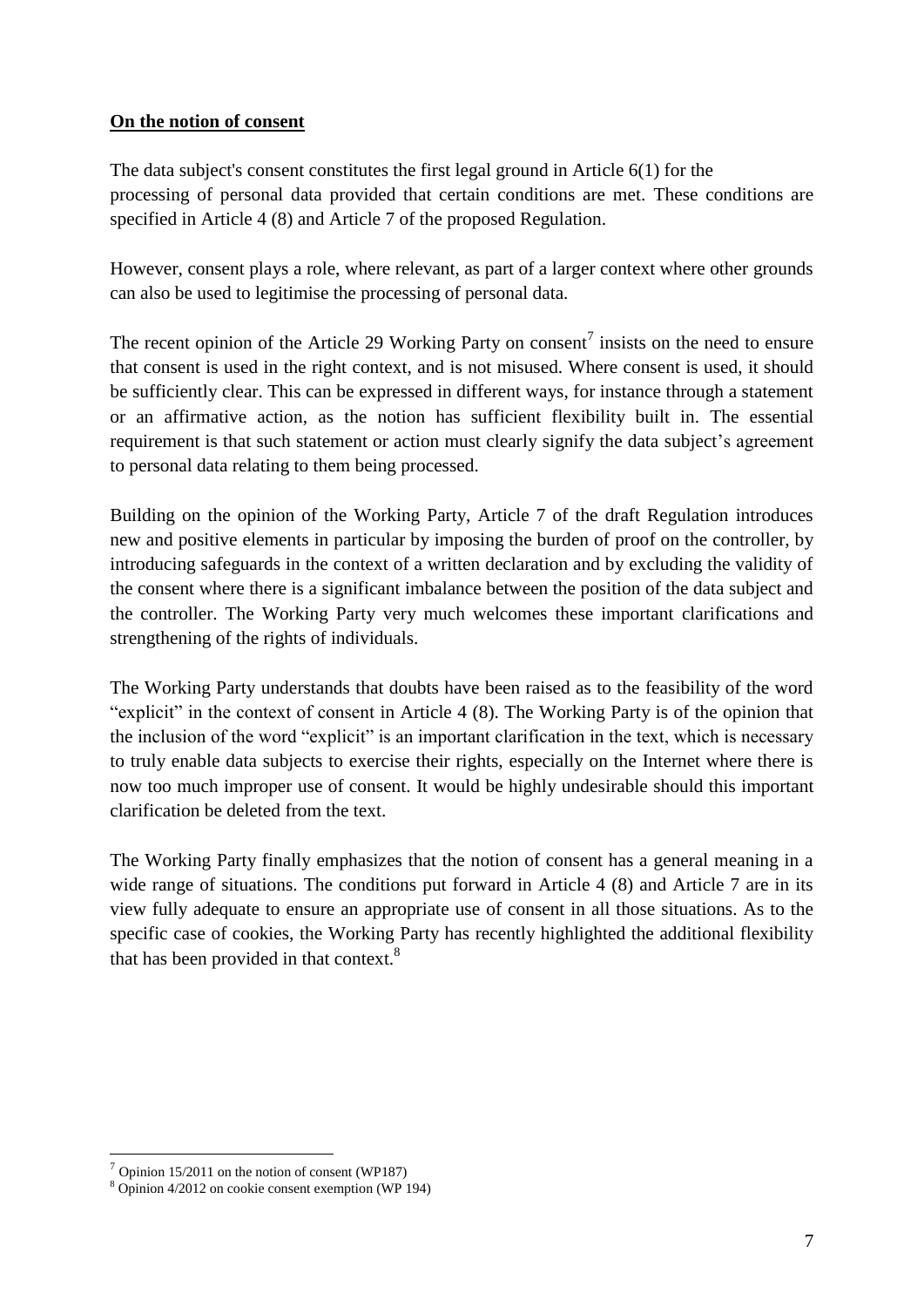### **On the proposed delegated acts**

In the proposal of the Commission for a new Regulation on data protection, a considerable amount of delegated and implementing acts is foreseen. While such further acts can in some instances be a valuable instrument for providing further harmonisation and guidance, the Article 29 Working Party has some reservations with regard to the extent the Commission would be empowered to adopt such acts, as also mentioned in its opinion regarding the data protection reform proposals (WP191). As mentioned above, both the LIBE committee of the European Parliament and the Council have expressed similar concerns and have announced they will examine the proposed delegated and implementing acts article by article to determine whether they are indeed needed.

The Working Party has in its opinion regarding the data protection reform proposals indicated that the European Data Protection Board (EDPB), the successor of the Working Party, should in any case be consulted in the process of drafting the delegated or implementing acts. Moreover, one of the main tasks of the Working Party nowadays is to provide interpretative guidance. The guidance provided the past years, mainly in the form of opinions, has proven its added value. In the future, it is even more important that the EDPB provides such interpretative guidance. As the EDPB consists of all EU national data protection authorities, it may in some situations even be in a better position to provide guidance.

### Differences between delegated and implementing acts

Since the entry into force of the Lisbon Treaty the Commission can be empowered to adopt delegated acts and implementing acts. Delegated acts are based on article 290 TFEU and can be adopted to supplement or to amend non-essential parts of the legal act (in this case the proposed Regulation). Implementing acts are based on article 291 TFEU and can be used where uniform conditions are needed for implementing legally binding acts of the Union, such as a Directive or a Regulation.

With regard to delegated acts the proposed delegation of powers means that a substantial part of the rules will not be part of the proposed Regulation and will not be adopted through the normal legislative procedures. This does however not mean that the European Parliament and the Council will not be involved in adopting a delegated act. Delegated acts will only enter into force if the European Parliament and the Council do not object within 2 months after having been notified about the act, as also follows from Article 86 of the proposed Regulation.

If the European Parliament or the Council objects, this means that the delegated act will not enter into force. The Commission may then decide to propose a new delegated act taking into account the objections or can draft new legislation if the objection was based on exceeding the delegated powers. Another possibility of course is that the Commission decides not to propose any further acts or legislation.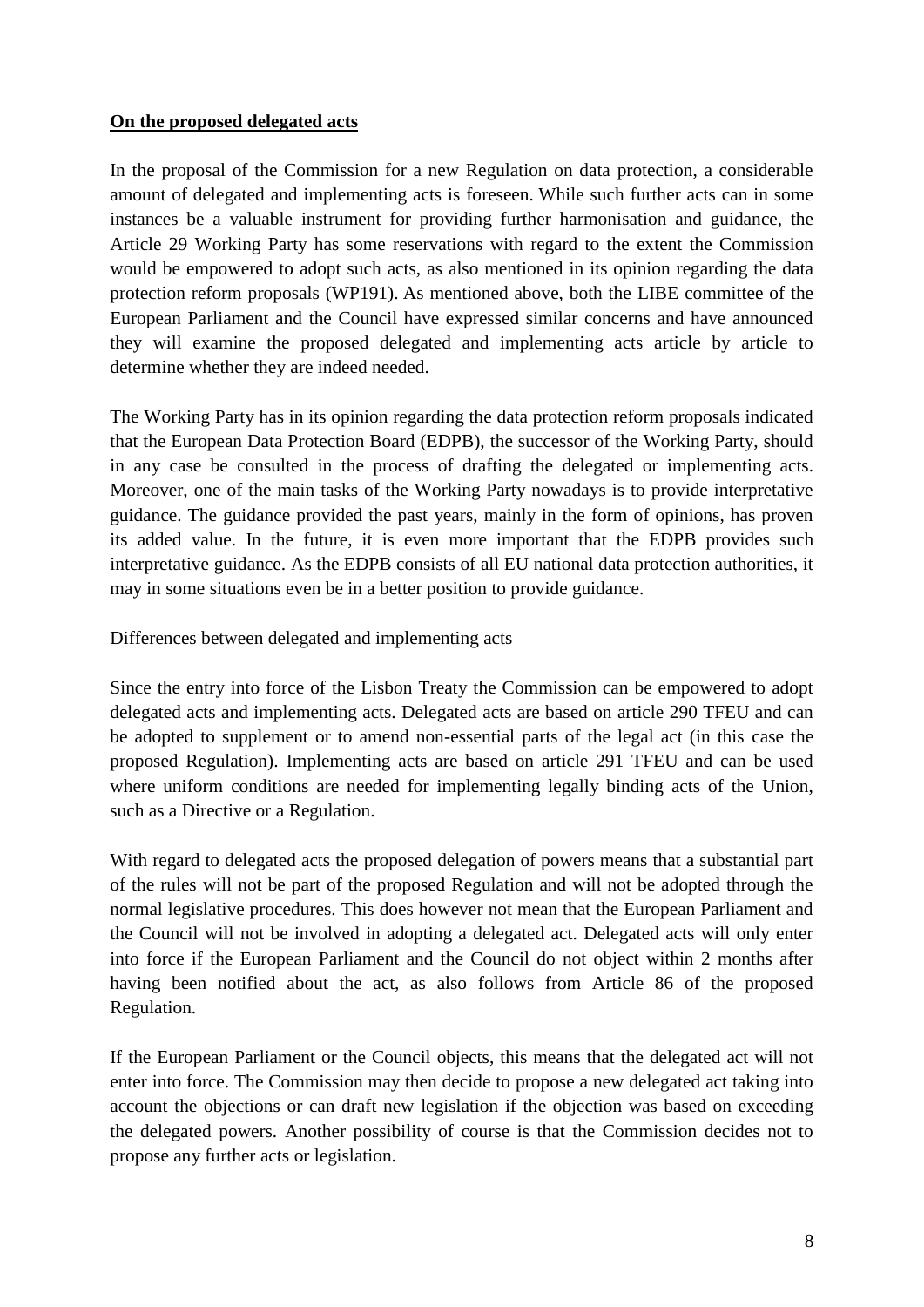Article 290 TFEU does not foresee a possibility for the European Parliament or the Council to propose amendments, they can only object to the entry into force of a delegated act.

Article 290 and 291 TFEU do not provide clear criteria for choosing between a delegated and an implementing act. From the proposed Regulation it becomes clear that the Commission considers implementing acts for ensuring the uniform, more technical conditions for the implementation of the Regulation, such as standard forms and standard procedures.

Inserting a power for the Commission to adopt delegated and implementing acts does not necessarily mean that the Commission is obliged to adopt all the acts proposed in the Regulation. Most of the acts will only be adopted when the need is felt to do so.

The Working Party underlines that the possibility for adopting delegated and implementing acts should only be inserted in cases where the Commission can substantiate that is indeed necessary. The fact itself that such an assessment cannot be made at the moment of the adoption of the Regulation in all cases, does not give sufficient justification for granting power to the Commission to adopt delegated or implementing acts, just in case.

It follows from the above that there are several ways for regulating data protection at the EU level:

- in the proposed Regulation itself;
- in a delegated act;
- in an implementing act;
- in the recitals of the Regulation.

However, a consistent and harmonised approach on EU level can in some cases be better achieved by interpretative guidance provided by the EDPB (which may include endorsing codes of conduct).

As the Commission seems to consider implementing acts mainly to be used for ensuring the uniform, more technical conditions for the implementation of the Regulation, such as standard forms and standard procedures and not so much for the further implementation and application of the (substantial) norms, these acts have for now been left out of the following assessment. Nevertheless, they may need to be analysed as well.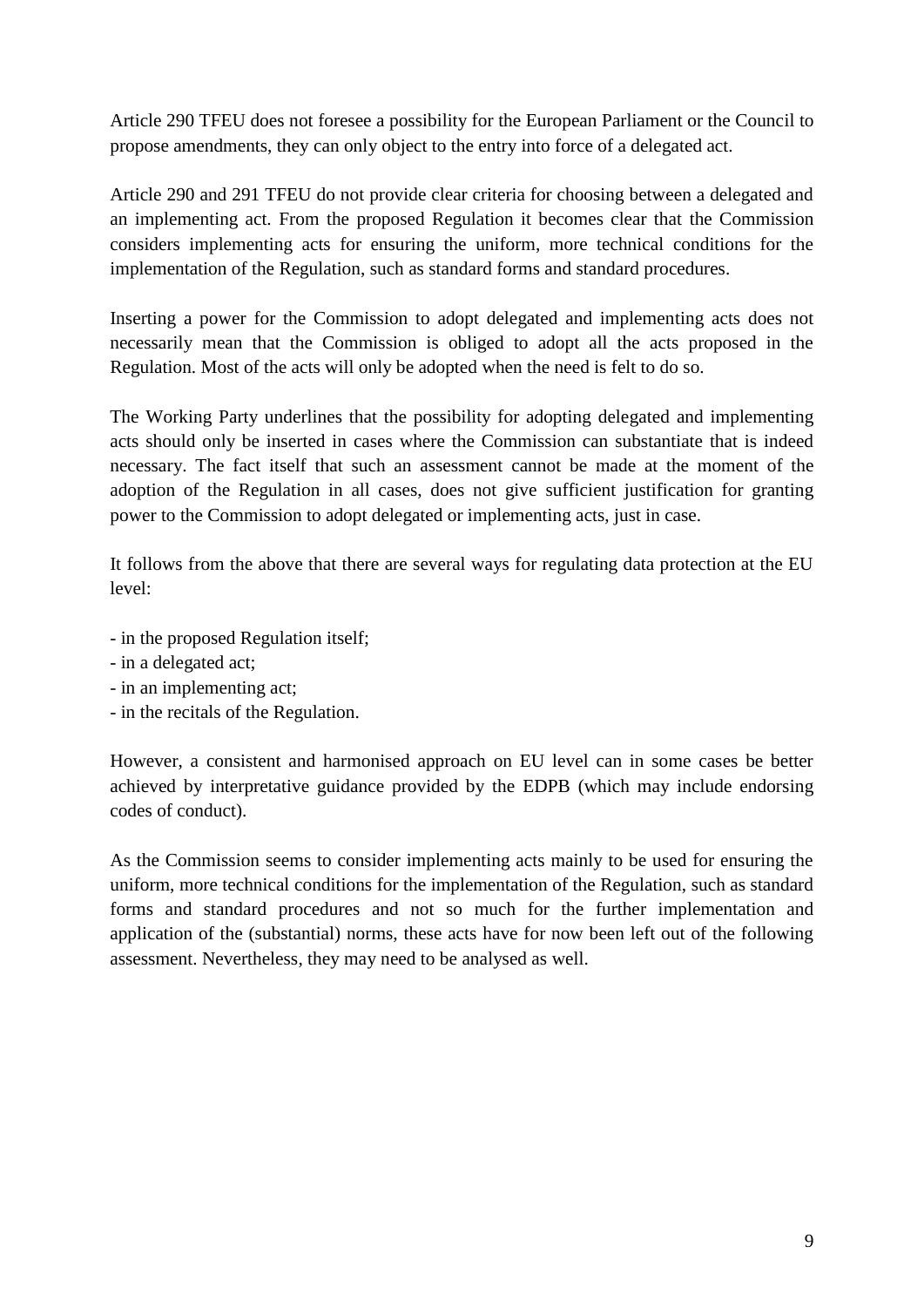### Assessment of proposed delegated acts

The Commission has made it clear from the outset that the aim of the reform was to ensure harmonisation and to ensure that the instrument remains technology neutral. Therefore when analysing the proposed delegated acts this aim has been taken into account.

Another clear criterion (stemming from Article 290 TFEU) is that essential elements should be dealt with in the basic act, i.e. the proposed Regulation, and not in a delegated act. The WP 29, as well as the EDPS, have indicated several provisions in the proposed Regulation in which powers were delegated to the Commission which concerned essential elements.<sup>9</sup>

Furthermore, it is in some instances important to ensure legal certainty. Laying down norms in binding EU instruments ensures legal certainty, as well as a level playing field within the EU. There are situations in which a binding EU instrument which specifies a provision of the Regulation will be the most appropriate way to create legal certainty, protect the data subject and avoid distorting discrepancies between the Member States.

However, in other situations a flexible approach and room for cultural differences might be more appropriate to ensure the practical application of the rules. In such cases it may be more suitable to provide guidance through guidelines of the EDPB, which acknowledges the need for flexibility and supports the introduction of the principle of accountability. Ultimately, the matter is left to the Court of Justice and national courts.

The choice to deal with a specific data protection issue in one or several of the instruments mentioned earlier should be made on the basis of clear criteria.

Criteria used for the assessment are:

- whether the issue concerns an essential part of the Regulation or not;
- whether the issue needs to be dealt with at European or national level (i.e. is there a the need for harmonisation);
- whether a legally binding or a more flexible instrument is needed;
- whether the instrument in compatible with the need for technological neutrality;
- whether there is a need to provide further guidance at all (i.e. whether or not it should be left to the controller to give substance to the rules under the specific circumstances of the case, subject always to supervision, enforcement and judicial review).

 $\overline{a}$ 

<sup>&</sup>lt;sup>9</sup> Opinion 1/2012 (WP191), page 7 and EDPS opinion, pt. 74.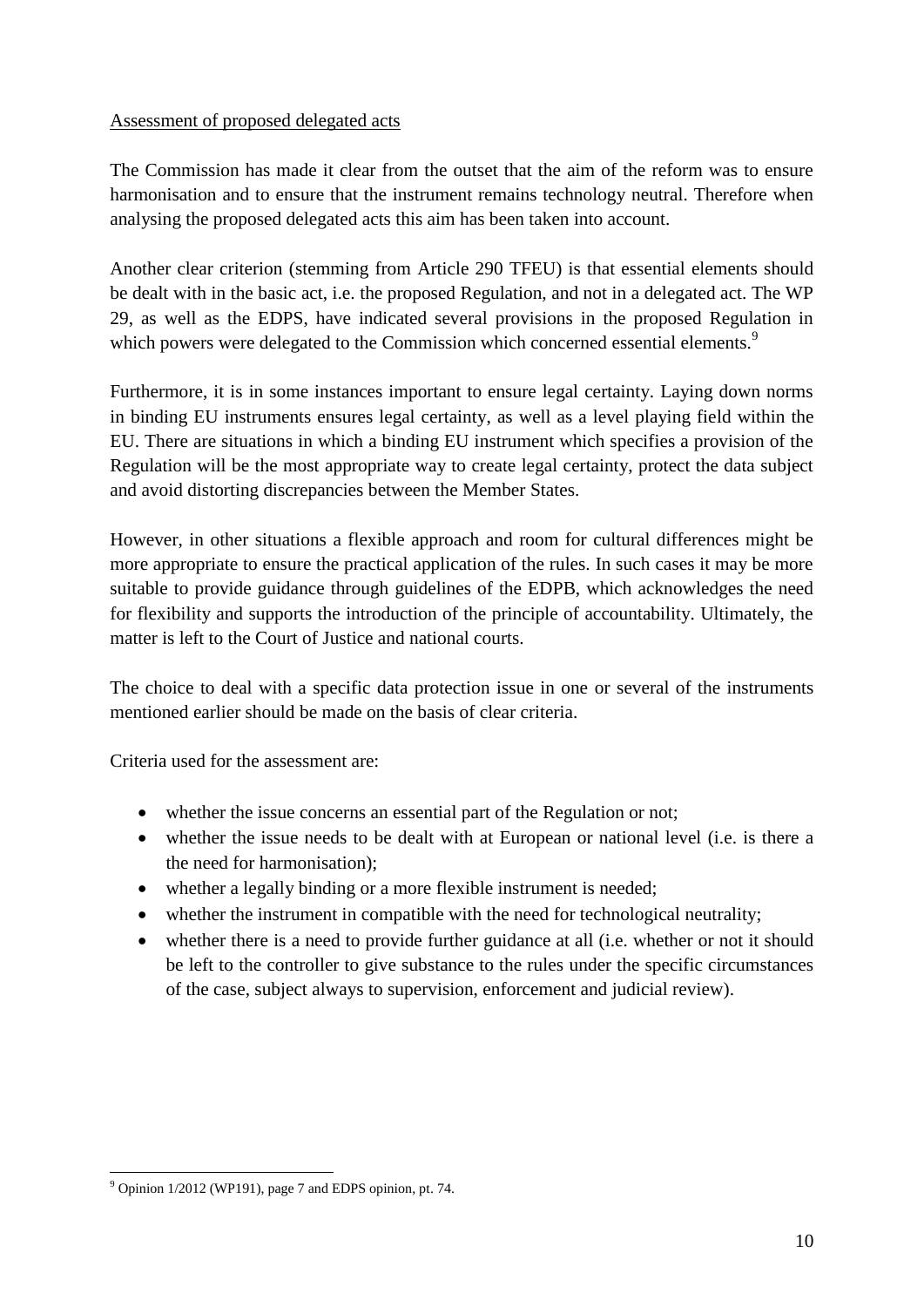In the annex to this opinion, the articles in which delegated acts are proposed, are identified and analysed and an assessment has been made whether a delegated act would indeed be the most appropriate way for dealing with the issue(s) concerned. Other instruments considered next to a delegated act that could provide further guidance are:

• to deal with the issue in the text of the Regulation;

Instead of providing for a possibility to adopt delegated acts, some issues could, or should, be incorporated in the text of the Regulation itself. Further specifying some issues in the text of the Regulation would lead to harmonization because the Regulation is directly applicable across the EU. However, this could risk not being flexible enough to cover all possible situations and it would risk not being technologically neutral. Furthermore, trying to incorporate more rules into the Regulation itself might risk to slow down the reform process.

• to deal with the issue in a recital of the Regulation;

Certain issues could be dealt with in a recital of the Regulation, instead of in a delegated act. A recital can to some extent give helpful, general guidance on the purpose and *rationale* of a specific provision. However, trying to incorporate more examples in recitals of the Regulation might risk to slow down the reform process, or to give rise to bad law, driven by special interest and not by general principles.

• to leave it to national law:

To take into account (cultural, legal and historical) differences between Member States, further specification could also be provided by national law. This could however undermine the aim for harmonization and the functioning of the internal market.

guidance by the EDPB;

Guidance by the EDPB may under certain circumstances be a good alternative to a delegated act. Guidance by WP29 is not a new instrument. Today, the Article 29 Working Party already provides opinions and recommendation on all matters relating to the protection of persons with regard to the processing of personal data following article 30 of the current Directive 95/46. By issuing joint opinions the current Article 29 Working Party contributes to a harmonized application of the current legal framework. Even though these opinions are not legally binding per se, they are authoritative and have proven their added value. Guidance from the EDPB is a flexible instrument that can relatively easily be adapted and revised or updated, for example following technical developments.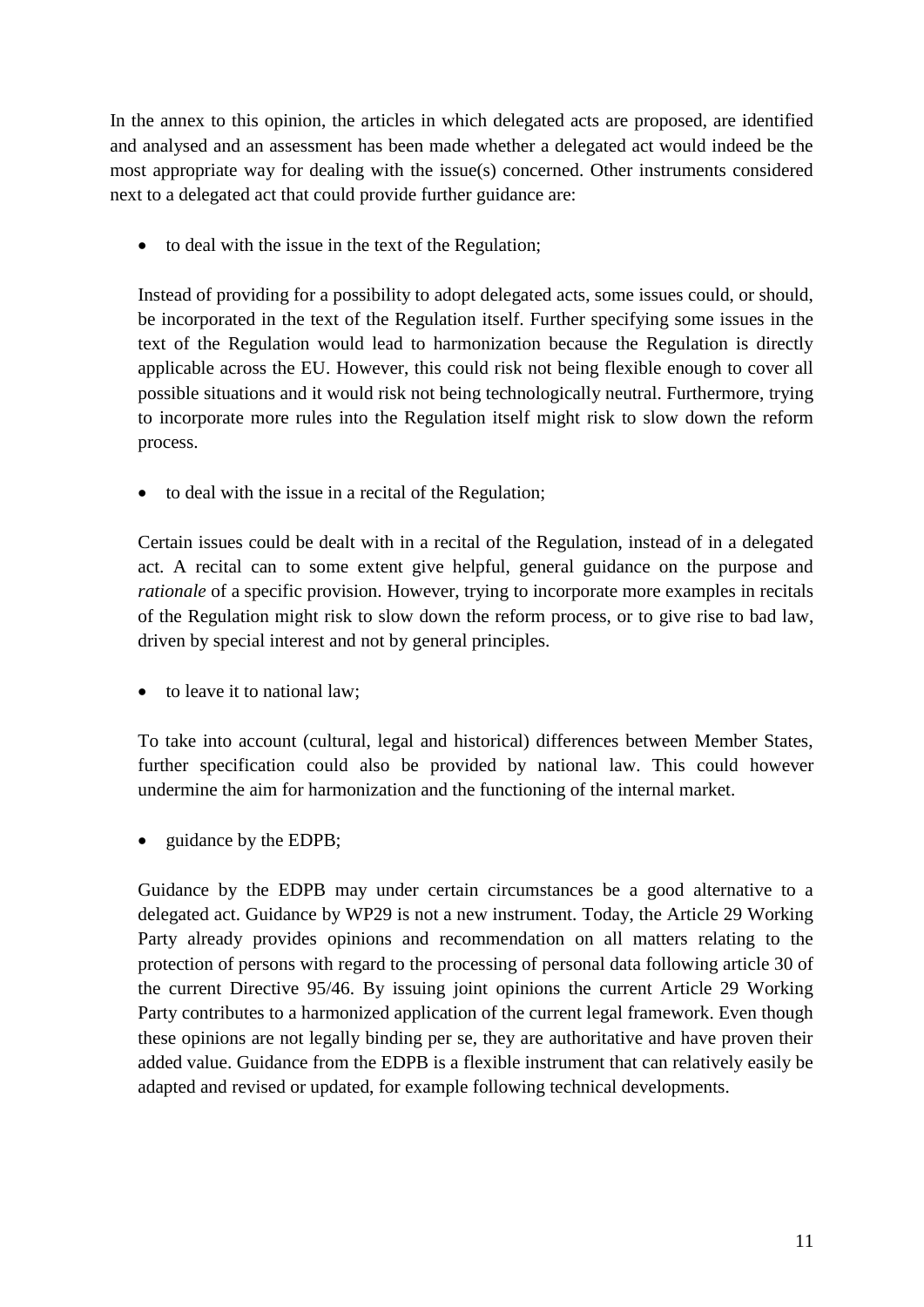not to provide any further guidance or legislation at all;

In some cases, not providing any further guidance or legislation could be proposed, because the provisions itself are clear enough for all stakeholders concerned and controllers themselves should ensure compliance with the Regulation, subject always to supervision, enforcement and judicial review.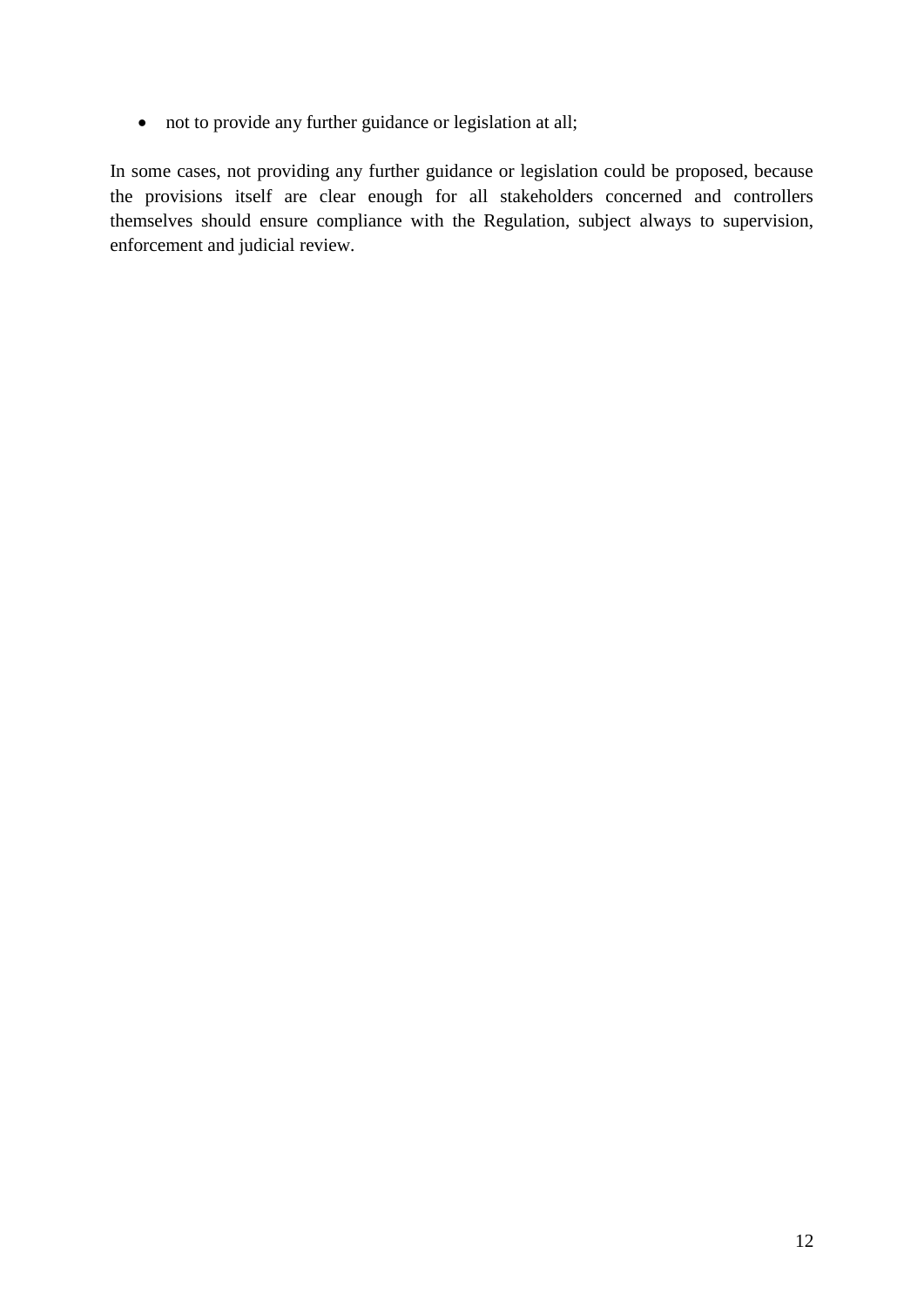### **ANNEX**

**Article 6(5) – for further specifying the conditions referred to in article 6(1)(f) for various sectors and data processing situations, including as regards processing of personal data related to a child.** 

Article 6 deals with the lawfulness of processing, by setting out six alternative legal bases of processing operations in Article 6 (a)-(f), *at least one of which* must be applicable at some stage.

Paragraph 1(f) provides that processing of personal data shall be lawful only if and to the extent that processing is necessary for purposes of the legitimate interests pursued by a controller, except where such interests are overridden by the interests or fundamental rights and freedoms of the data subject which require protection of personal data, in particular where the data subject is a child. This shall not apply to processing carried out by public authorities in the performance of their tasks.

According to article  $6(1)(f)$  a legitimate interest may be a legal ground for processing personal data, if, and to the extent in which, certain conditions have been fulfilled, requiring a balancing test to be executed, in the light of the circumstances of each case.

Following the accountability principle (which is dealt with in article 22 of the proposed Regulation) it should be left to the controller to decide whether it has a legitimate interest to justify certain data processing or whether such interests are overridden by the interests or fundamental rights and freedoms of the data subject. This will be subject to supervision, enforcement and judicial review.

Nonetheless, since it regards one of the legal grounds for processing, providing further guidance is essential to have a common understanding of the provision. Further guidance on common criteria or examples for the concept of legitimate interest would be useful to ensure consistency in application and implementation.

Considering all different situations (in present and future) of what could constitute a legitimate interest and where such interests would be overridden by the interests or fundamental rights and freedoms of the data subject, a more flexible instrument seems more appropriate than a binding instrument.

It is moreover doubtful whether a delegated act would be an appropriate instrument to deal with this essential element of the Regulation.

Leaving further regulation to national law would lead to highly undesirable divergences in interpretation and application. Data controllers would be allowed to process data on the basis of this ground in one Member State and possibly not in another. To ensure consistency of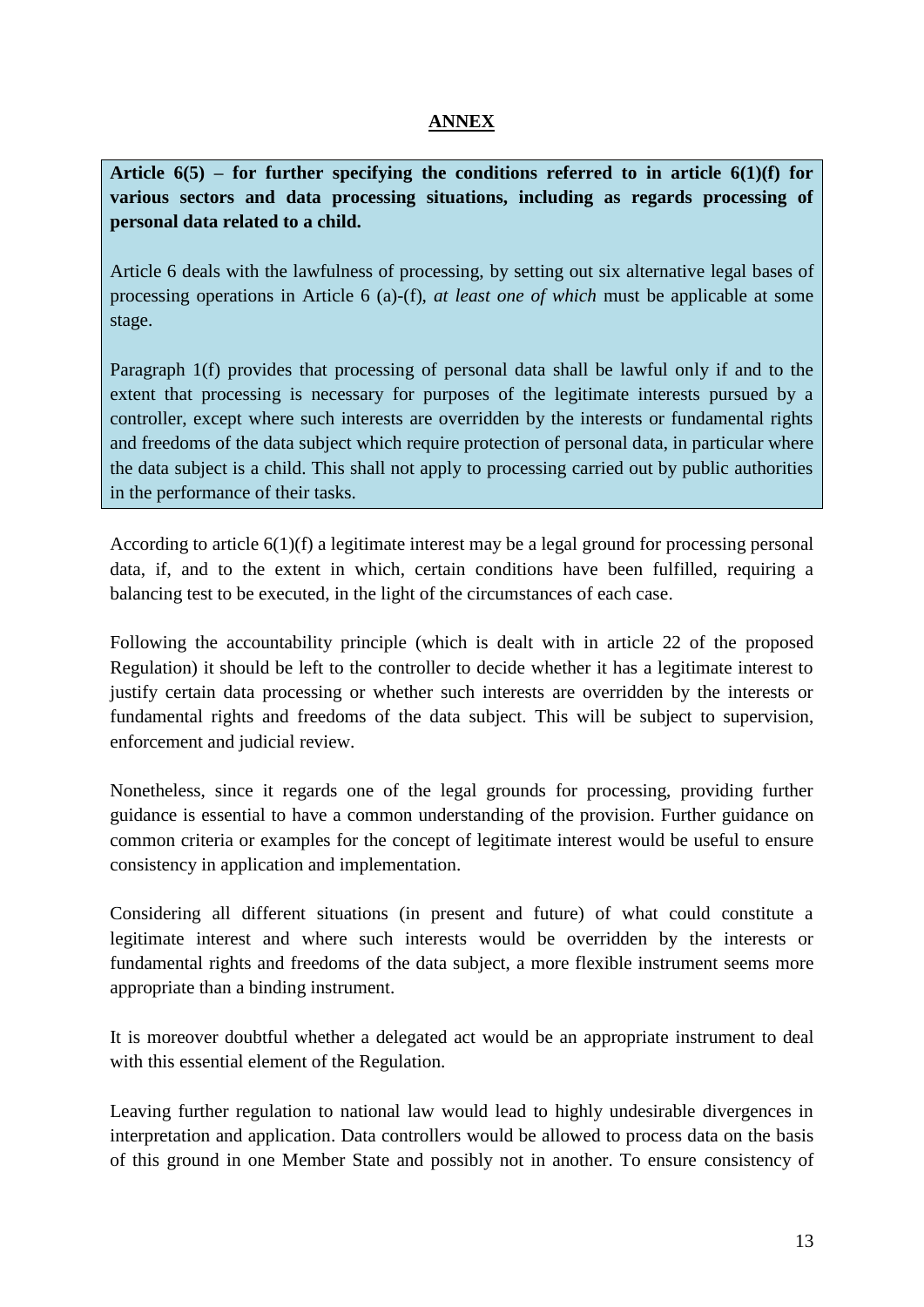interpretation and application of this legal basis for processing, guidance should therefore be provided on a European level.

**To allow for the necessary flexibility, instead of dealing with this issue in a delegated act, it would seem more appropriate that the EDPB issues guidelines regarding in which circumstances the ground 'legitimate interest' can be invoked and how to assess whether such interests are overridden by the interests or fundamental rights and freedoms of the data subject, amongst others by providing concrete examples.**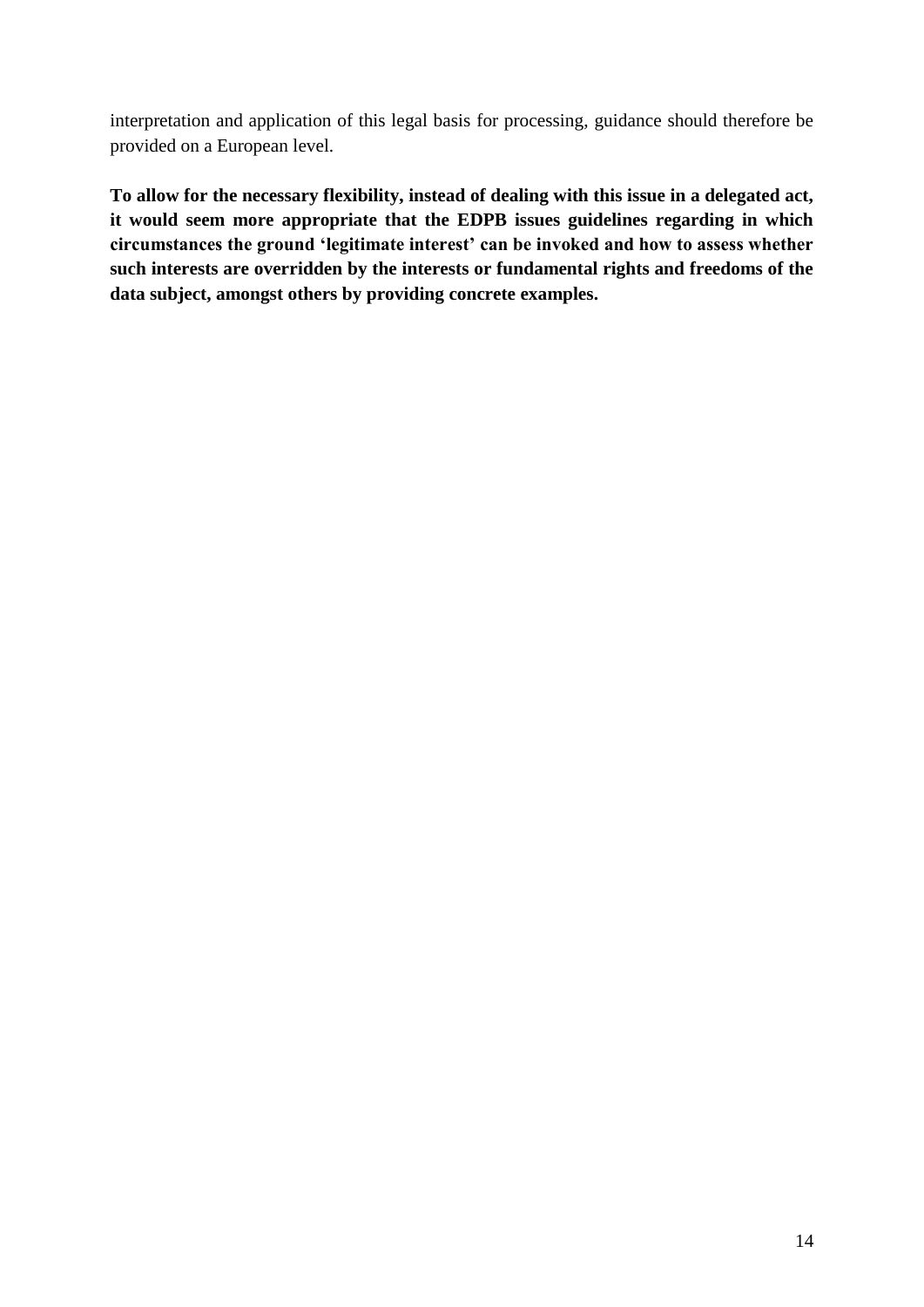**Article 8(3) – for further specifying the criteria and requirements for the methods to obtain verifiable consent referred to in the first paragraph. In doing so, the COM shall consider specific measures for MSMEs.**

Article 8(1) provides that for the purposes of the Regulation, in relation to the offering of information society services directly to a child, the processing of personal data of a child below the age of 13 years shall only be lawful if and to the extent that consent is given or authorised by the child's parent or custodian. The controller shall make reasonable efforts to obtain verifiable consent, taking into consideration available technology.

Following the accountability principle, it should be left to the controller to ensure it obtains verifiable consent, taking into consideration available technology.

Specifying the criteria and requirements for the methods to obtain verifiable consent in a legal document would also seriously risk not being flexible enough and may also unsufficiently meet the requirement of being technologically neutral.

Furthermore, allowing this issue to be regulated in national law would lead to differences between obligations put on controllers, thereby going against the aim of harmonisation and the creation of a level playing field, and would not bring the required flexibility.

**In conclusion, there is already a clear obligation on the controller to make reasonable efforts to obtain verifiable consent, taking into consideration available technologies. It does therefore not seem necessary to provide further guidance in a delegated act.** 

*With regard to the special consideration for MSMEs there does not seem to be a compelling reason why to do so. Especially since the reason for introducing this article is that children are vulnerable, it would seem odd to exclude MSMEs from having to obtain verifiable consent in case it regards personal data of children. Furthermore, a delegated act may never introduce exemptions for SME's that are not already foreseen in the text of the Regulation itself.*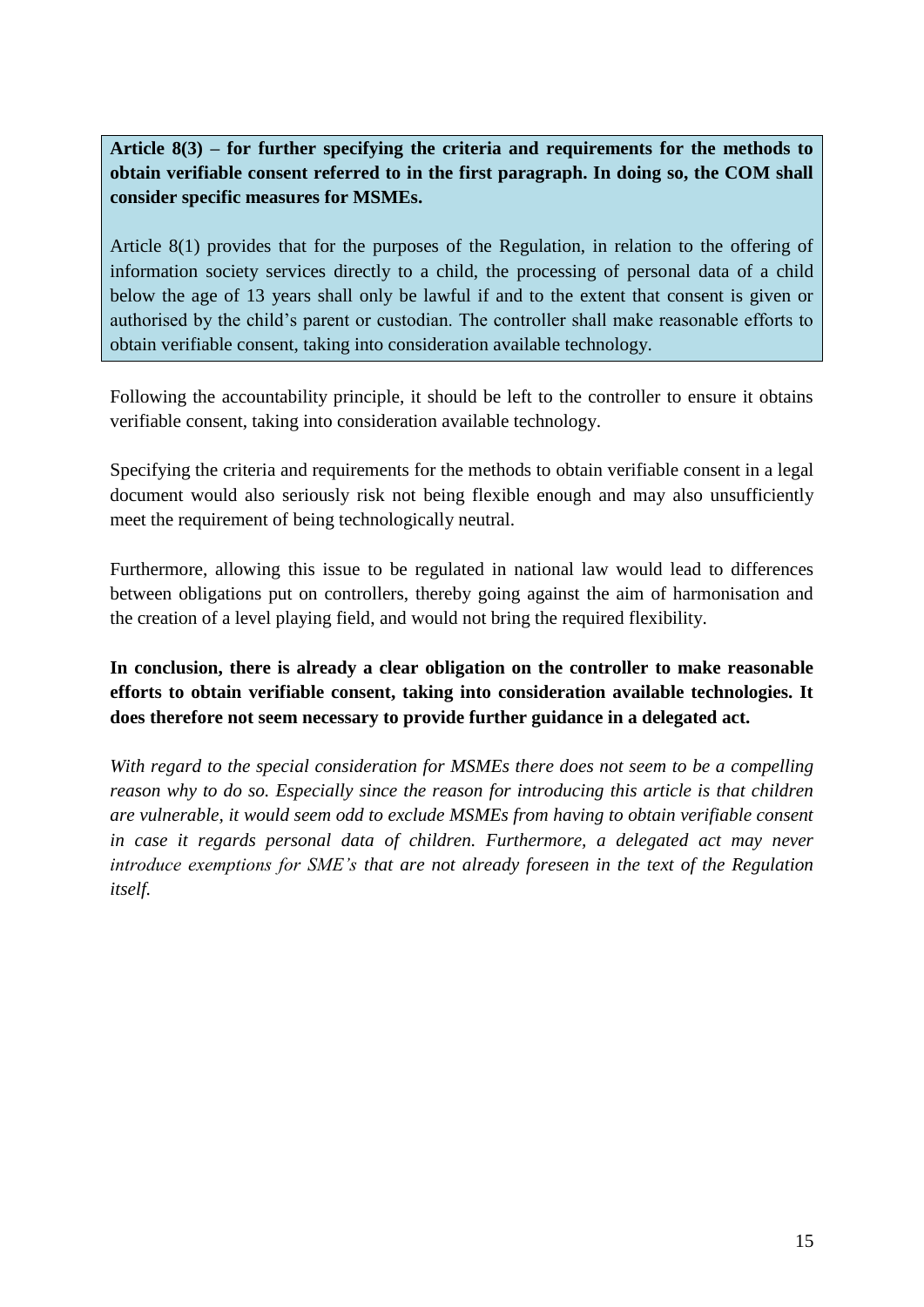**Article 9(3) – for further specifying the criteria, conditions and appropriate safeguards for the processing of the special categories of personal data in article 9(1) and exemptions in article 9(2).** 

Article 9 deals with special categories of personal data and provides for a prohibition on processing the mentioned categories, except in the 10 exemptions set out in paragraph 2.

The article resembles the way in which the current Directive deals with special categories of data, which places a clear prohibition on processing special categories of data, but provides for some exemptions. As far as *criteria and conditions* are concerned, the current situation does not seem to lead to many problems, therefore specifying the criteria and conditions for the processing of special categories of personal data would not seem necessary.

### **As paragraph 1 and 2(a-f) of the article are already clear by generally prohibiting the processing of the mentioned special categories of personal data except in certain circumstances, there does not seem to be a need to further specify criteria and conditions.**

Nonetheless, from past experience it appears that in some situations it would be useful to provide further guidance on what constitute appropriate safeguards.

Since establishing what constitute appropriate safeguards can only be done on a case by case basis, it would be impossible to provide further guidance in a legally binding document. Therefore a more flexible instrument would be most appropriate to provide further guidance on what could be appropriate safeguards.

### **Therefore, the EDPB could issue guidance on this issue. When possible, non-exhaustive examples could also be provided in a recital of the Regulation.**

With regard to paragraph  $2(g)$ , the Regulation provides exemptions from the general prohibition for tasks carried out in the public interest. It would make sense that the controller makes the judgement whether or not the exemption can be used, subject always to supervision, enforcement and judicial review. However, the exemption would benefit from some further guidance to ensure harmonisation in application and consistency on the European level.

In view of the wide diversity of situations under which a data processing may be allowed based on the exemption for tasks carried out in the public interest, a delegated act does not seem to be the appropriate instrument. A more flexible instrument would be more useful to provide guidance to the controller on when, despite of the general prohibition, it can process personal data based on this exemption.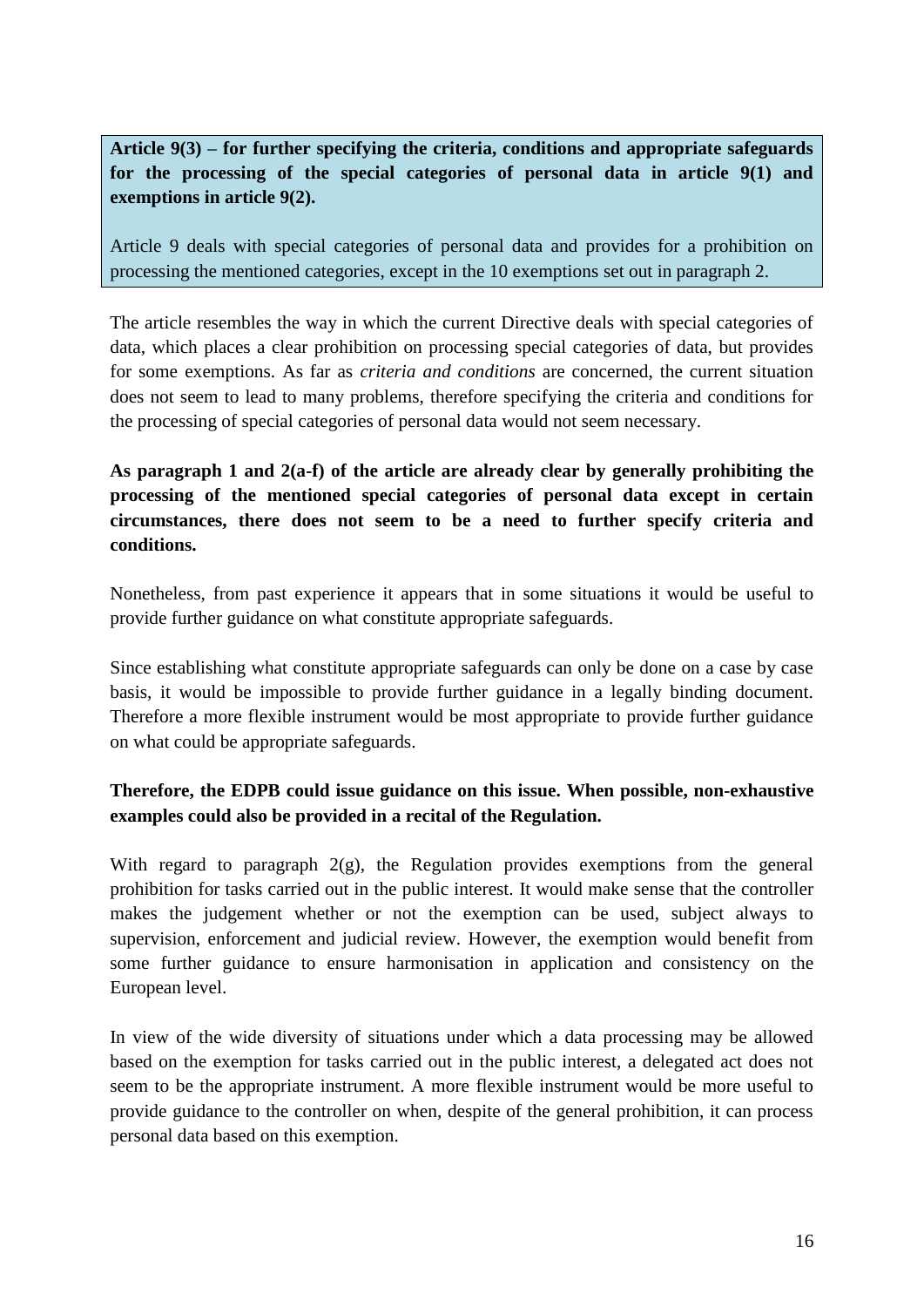Furthermore and following the Article 29 Working Party opinion on the proposals it should be identified per article as much as possible what the specific public interests could be.

**Considering the above, the specific public interests foreseen in article 9(2)(g) should be further clarified in the text of the Regulation itself and possibly further explained in a recital.**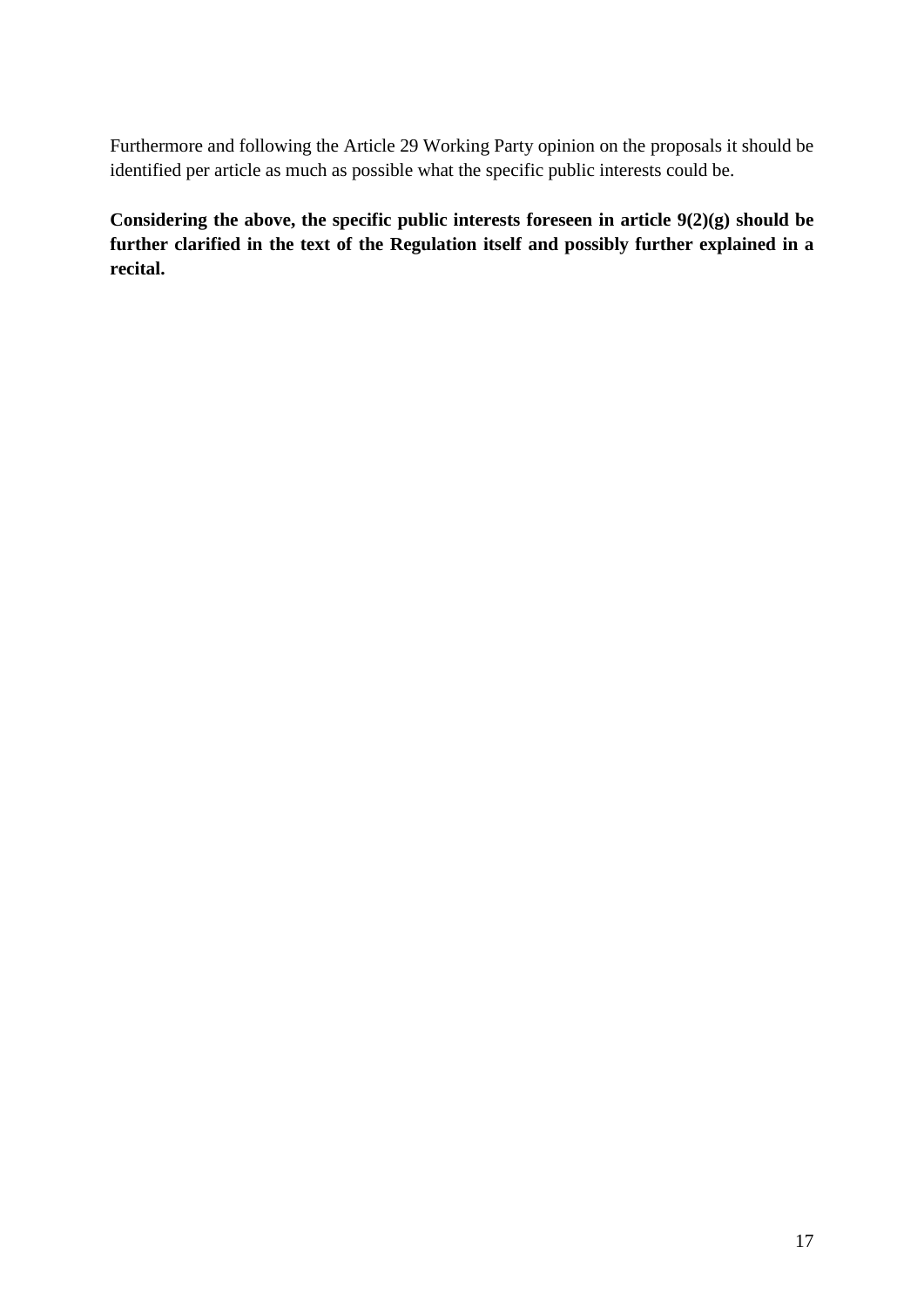# **Article 12(5) – for further specifying the criteria and conditions for the manifestly excessive**

**requests and fees referred to in article 12(4).** 

Article 12 concerns specifically the fees to be charged when a request made by a data subject is manifestly excessive.

Article 12(4) provides that the information and the actions taken on requests by data subjects in exercising their rights shall be free of charge. Where requests are manifestly excessive, in particular because of their repetitive character, the controller may charge a fee for providing the information or taking the action requested, or the controller may not take the action requested. In this case, the controller shall bear the burden of proving the manifestly excessive character.

The article provides in paragraph 4 that "...the controller shall bear the burden of proving the manifestly excessive character of the request". Following the accountability principle it should be left to the controller to assess whether the request is manifestly excessive. This will always be subject to supervision, enforcement and judicial review.

Since determining whether a request is manifestly excessive must always be done on a case by case basis, taking into account all circumstances, specifying the criteria and conditions in a more flexible instrument seems more appropriate.

With regard to the fees which can be charged in case a request is manifestly excessive, it would seem impossible or inappropriate to try to arrange this in a legally binding instrument or even at EU level, because this would not take into account the differences across Member States or across sectors.

**In conclusion, there seems to be no need to provide for further legislation nor guidance with regard to the criteria and conditions for manifestly excessive requests and fees referred to in article 12(4). When deemed necessary however the maximum amount that can be charged could be regulated in national law.**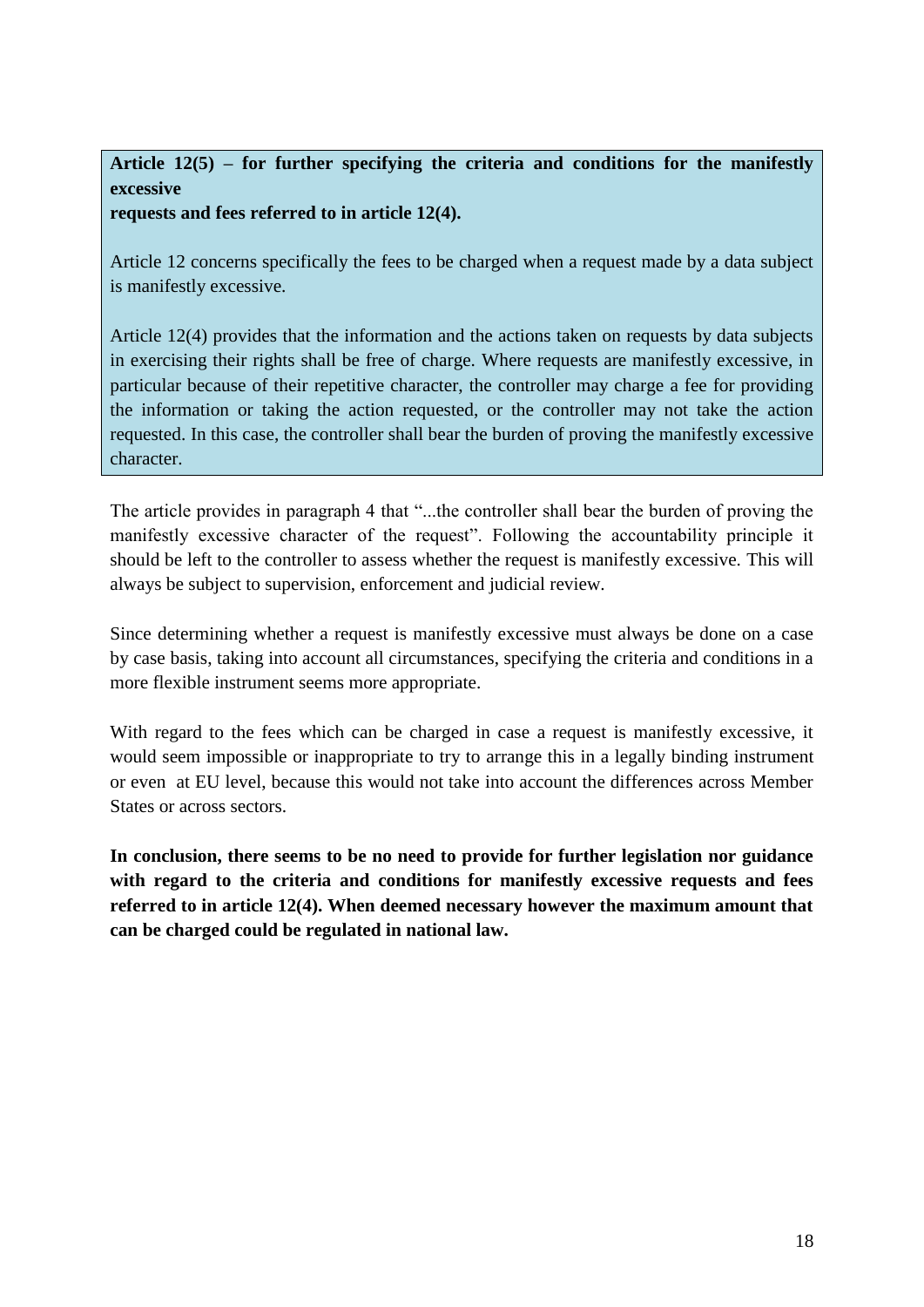**Article 14(7) – for further specifying:**

**- the criteria for categories of recipients referred to in article 14(1)(f),**

**- the requirements for notice of potential access referred to in article 14(1)(g),**

**- the criteria for the further information necessary in article 14(1)(h) for specific sectors and situations, and** 

**- the conditions and appropriate safeguards for the exceptions laid down in article 14(5)(b).** 

**In doing so the Commission shall take appropriate measures for MSME.**

Article 14 concerns the information to be provided to the data subject.

Paragraph 1 (f-h) provides that where personal data relating to a data subject are collected, the controller shall provide the data subject with at least the recipients or categories of recipients of the personal data (f), where applicable, that the controller intends to transfer to a third country or international organisation and on the level of protection afforded by that third country or international organisation by reference to an adequacy decision by the Commission (g), and any further information necessary to guarantee fair processing in respect of the data subject, having regard to the specific circumstances in which the personal data are collected (h).

Paragraph 5(b) provides that the first 4 paragraphs of article 14do not apply, where the data are not collected from the data subject and the provision of such information proves impossible or would involve a disproportionate effort.

The rights and obligations provided in the article are already quite clear. Especially compared to the current Directive 95/46 the article provides more clarity and guidance to the stakeholders concerned.

Furthermore, the responsibilities of the data controller should be taken into account, especially with regard to the criteria for categories of recipients referred to in article 14(1)(f), the requirements for notice of potential access referred to in article  $14(1)(g)$  and the criteria for the further information necessary in article 14(1)(h) for specific sectors and situations.

With regard to the conditions and appropriate safeguards for the exceptions laid down in article 14(5)(b) the controller should also be able to assess and demonstrate whether providing information involves a disproportionate effort, subject to supervision, enforcement and judicial review.

Providing further guidance on what a disproportionate effort is would however be helpful, since it makes an exception to one of the basic rights of a data subject (right of information). This is especially an important right in cases where the controller did not collect the data directly from the data subjects.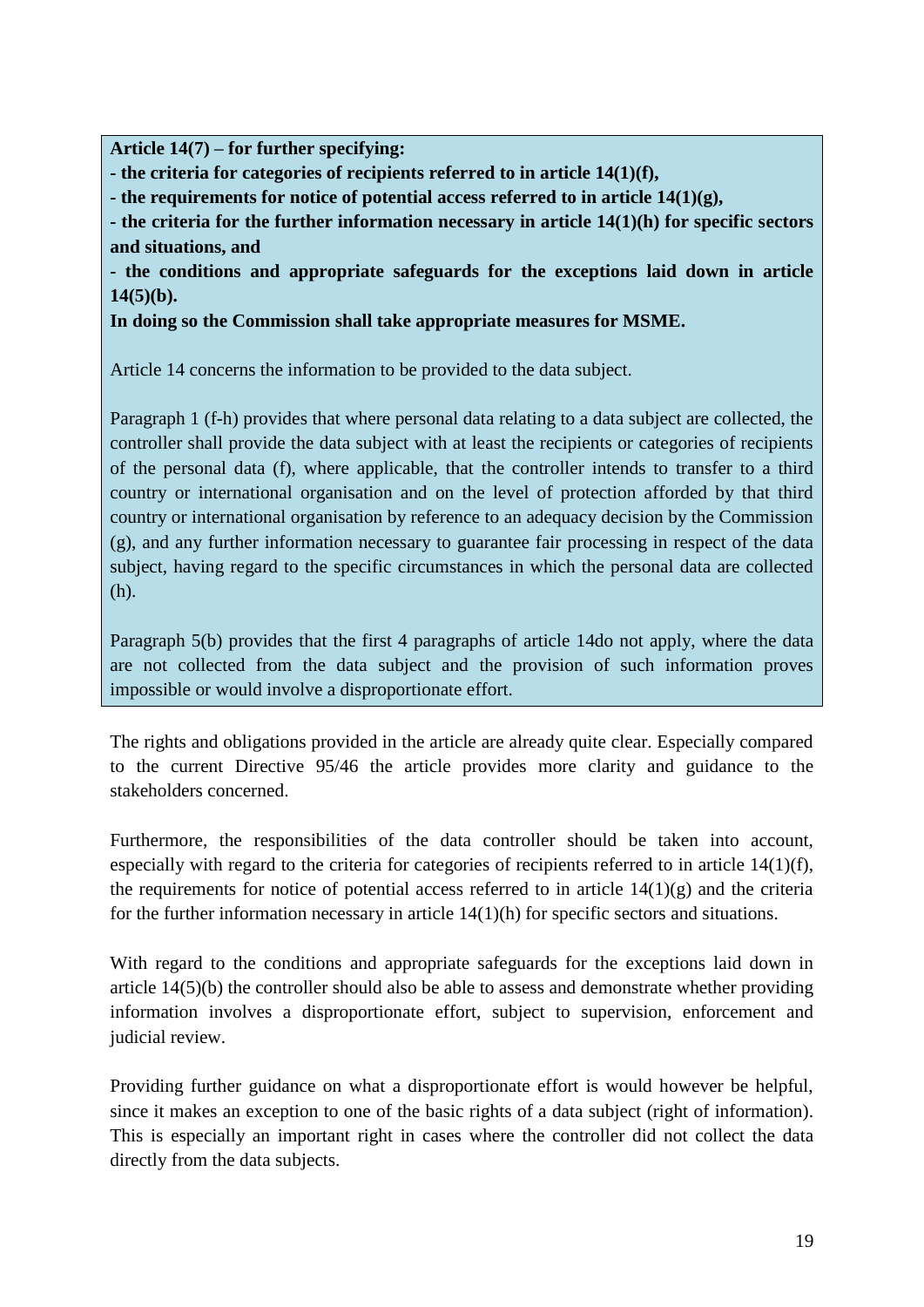To ensure harmonisation on this issue, further guidance should be provided at European level. Especially in today's interconnected world diverging interpretation of this exemption would have a serious impact on data subjects and controllers, and would not ensure harmonisation. This guidance could best be provided by the EDPB. For reasons of legal certainty, a binding instrument could be considered, only setting out conditions and safeguards on main lines.

**The main conditions and appropriate safeguards for the exception of Article 14(5)(b) discharging the controller from providing the data subject with information could be developed in a delegated act. However, more detailed guidance from the EDPB could help with assessing in which cases controllers could make use of the exemption, based on an analysis of various practical situations and contexts.**

*Placing different (less stringent) obligations on controllers because of their size could seriously undermine the aim of the article, which is to oblige controllers to be transparent to allow data subjects to make informed choices. Therefore the obligation to provide the necessary information to allow the data subject to make an informed choice should be applicable despite the size of the controller. Furthermore, a delegated act may never introduce exemptions for SME's that are not already foreseen in the text of the Regulation itself.*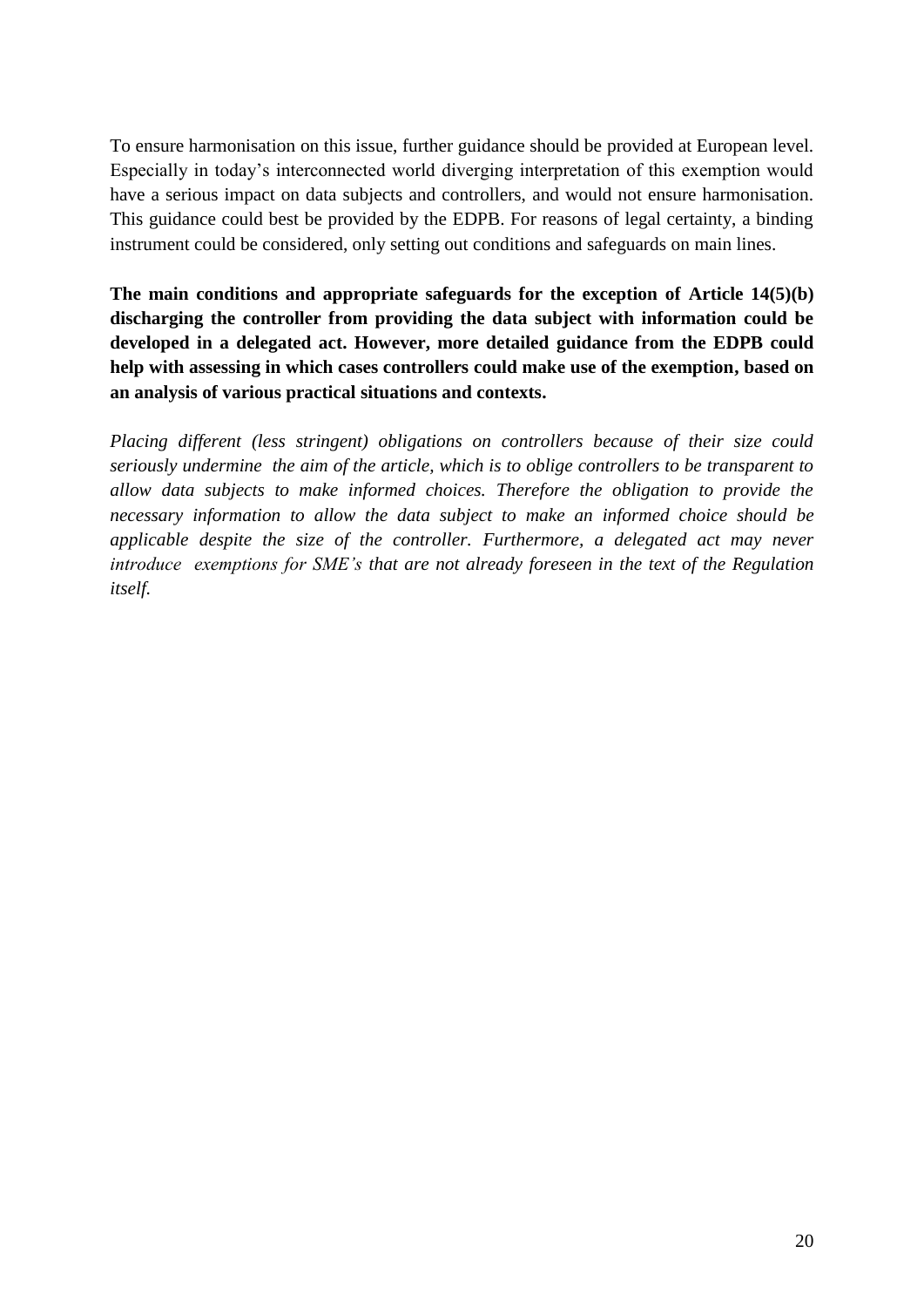**Article 15(3) – for further specifying the criteria and requirements for the communication to the data subject of the content of the personal data referred to in article 15(1)(g).**

Article 15 deals with the right of access for the data subject and  $15(1)(g)$  specifically deals with the communication of the personal data undergoing processing and of any available information as to their source.

The issue to be further specified in the proposed delegated act relates to obligations on controllers, even though article 15 itself concerns the right of access of data subjects. In this respect, following the accountability principle, it should be left to the controller to ensure it complies with the law, subject always to supervision, enforcement and judicial review.

In addition, the right of the data subject is clear in that it provides that the data subject shall be provided with information on the personal data undergoing processing and of any available information as to their source.

### **Therefore it seems no further legislation or guidance is necessary.**

*Nb. What could however benefit from being further clarified is whether article 15(1)(g) indeed also means the actual personal data being processed, as can be inferred from paragraph 3*.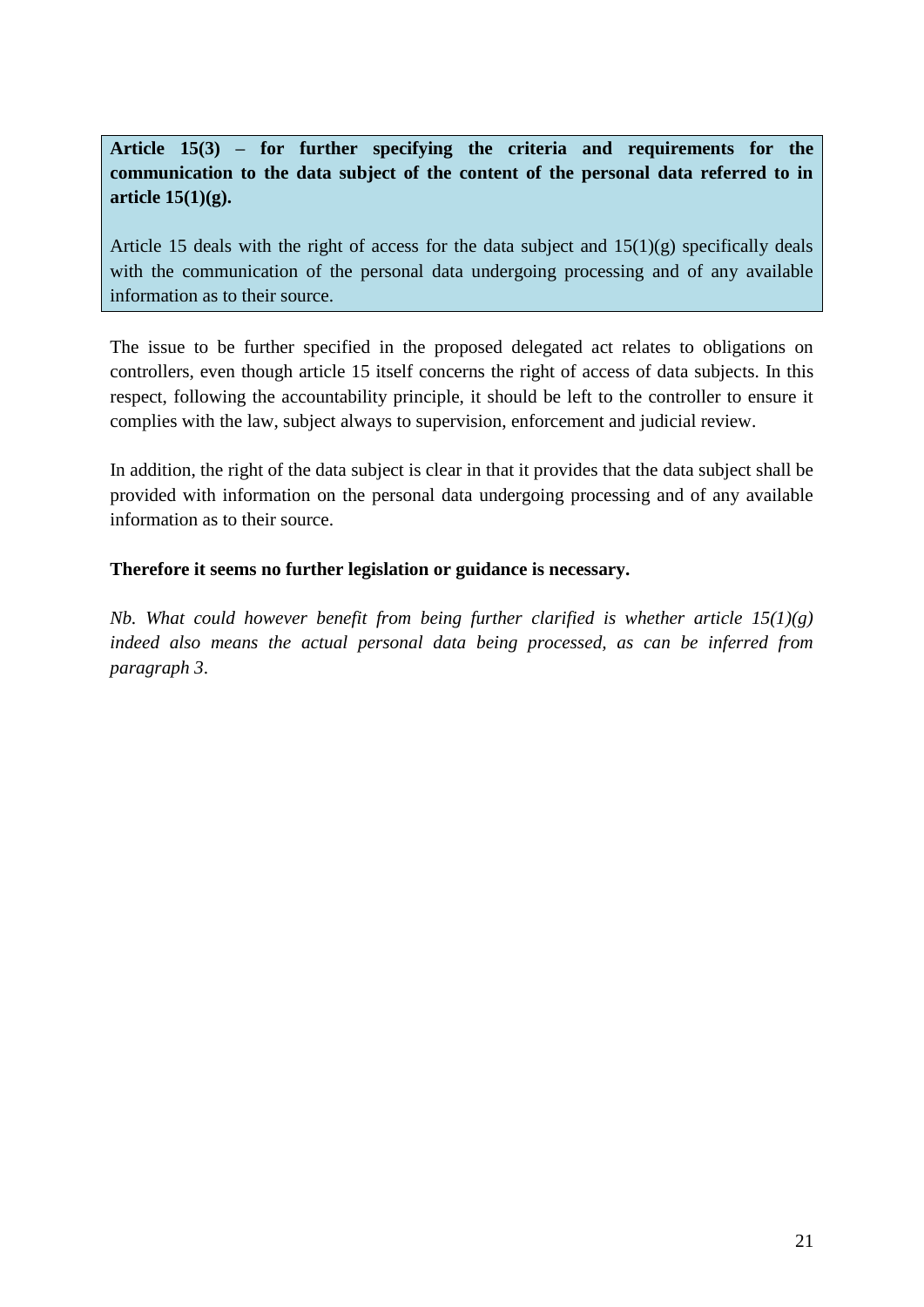**Article 17(9) – for further specifying:**

**- the criteria and requirements for the application of article 17(1) (right to be forgotten) for specific sectors and in specific data processing situations; and**

**- the conditions for deleting links, copies or replications of personal data from publicly available communication services as referred to in article 17(2) (informing 3rd parties); and**

**- the criteria and conditions for restricting the processing of personal data referred to in article 17(4).**

Article 17 deals with the right to be forgotten.

Paragraph 1 provides that the data subject shall have the right to obtain from the controller the erasure of personal data relating to them and the abstention from further dissemination of such data, especially in relation to personal data which are made available by the data subject while he or she was a child, where the data are no longer necessary in relation to the purposes for which they were collected or otherwise processed (a), the data subject withdraws consent or where the storage period consented to has expired and where there is no other legal ground for processing (b), the data subject objects to the processing of personal data pursuant to article 19 (c) or the processing of the data does not comply with the Regulation for other reasons (d).

The proposed delegated acts would further specify the requirements for the application of the right to be forgotten for different sectors or processing operations, the conditions for deleting links, copies and replications, and restrictions of processing operations.

To ensure a harmonised interpretation and implementation of article 17, it would be beneficial to provide further guidance on European level, so that both data subjects and controllers know what their rights and obligations are across the EU.

Since the Regulation itself cannot adequately adress all relevant situations, further guidance should be provided by a different instrument.

In order to ensure legal certainty for data subjects and data controllers, the application of the right to be forgotten for different sectors or processing operations, the conditions for deleting links, copies and replications and the restrictions of processing operations should be dealt with in a legally binding document.

**Therefore a delegated act indeed seems to be the most appropriate manner, provided it will be adopted at the same time as the Regulation enters into force.**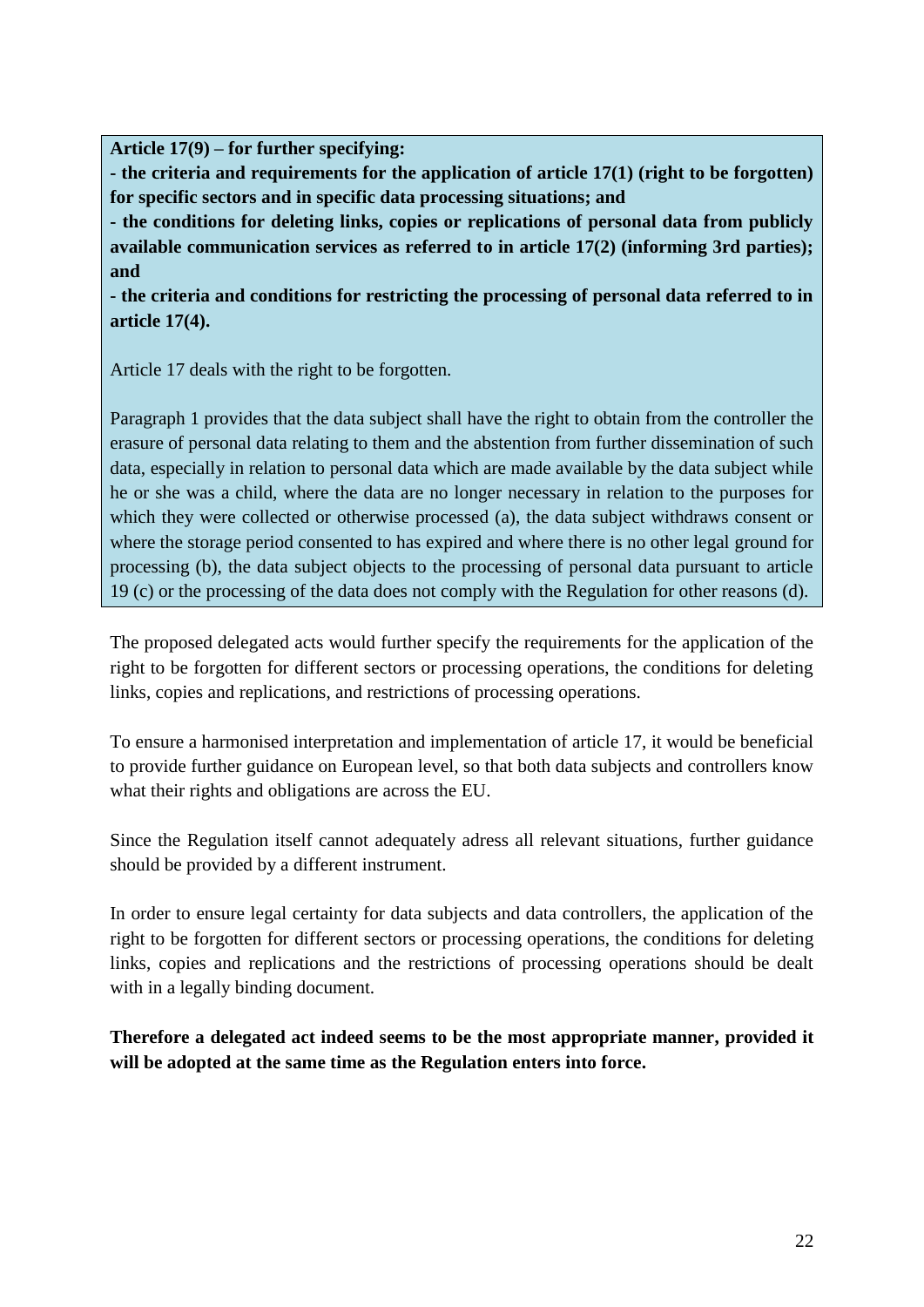**Article 20(5) – for further specifying the criteria and conditions for suitable measures to safeguard the data subject's legitimate interests referred to in article 20(2) (exceptions to prohibition on profiling).**

Article 20 deals with profiling and the second paragraph provides that subject to the other provisions of the Regulation, a person may be subject to profiling if the processing is carried out in the course of entering into, or performance of, a contract, where the request for the entering into or the performance of a contract, lodged by the data subject, has been satisfied or where suitable measures to safeguard the data subject's legitimate interests have been adduced, such as the right to obtain human intervention (a), is expressly authorized by a Union or Member State law which also lays down suitable measures to safeguard the data subject's legitimate interests (b) or is based on the data subject's consent (c).

Article 20(1) provides that "Every natural person shall have the right not to be subject to a measure which produces legal effects ... or significantly affects this natural person ... intended to evaluate certain personal aspects ... or to analyse or predict in particular the natural person's performance at work, economic situation, location, health, personal preferences, reliabiltity, behaviour." The second paragraph provides for three exemptions from this right.

The issue that the proposed delegated act(s) intend(s) to cover seems to relate to the obligation on the controller to determine whether it can subject an individual to the measures referred to in article 20(1) on the basis of the data subjects' legitimate interests, despite its general prohibition.

Since a controller cannot always determine what kind of measures are suitable measures to safeguard the legitimate interest of a data subject and since the provision regards an exception to a right of the data subject who is entitled to legal certainty, a legally binding instrument seems most appropriate. To avoid fragmentation and to ensure the same level of protection for all individuals further specification should be provided on a European level.

**A delegated act could therefore be an appropriate instrument, provided the delegated act will be adopted at the same time as the Regulation enters into force. Additionally, it could also be suitable for the EDPB to issue further guidance on the criteria and conditions for suitable measures to safeguard the data subject's legitimate interests.**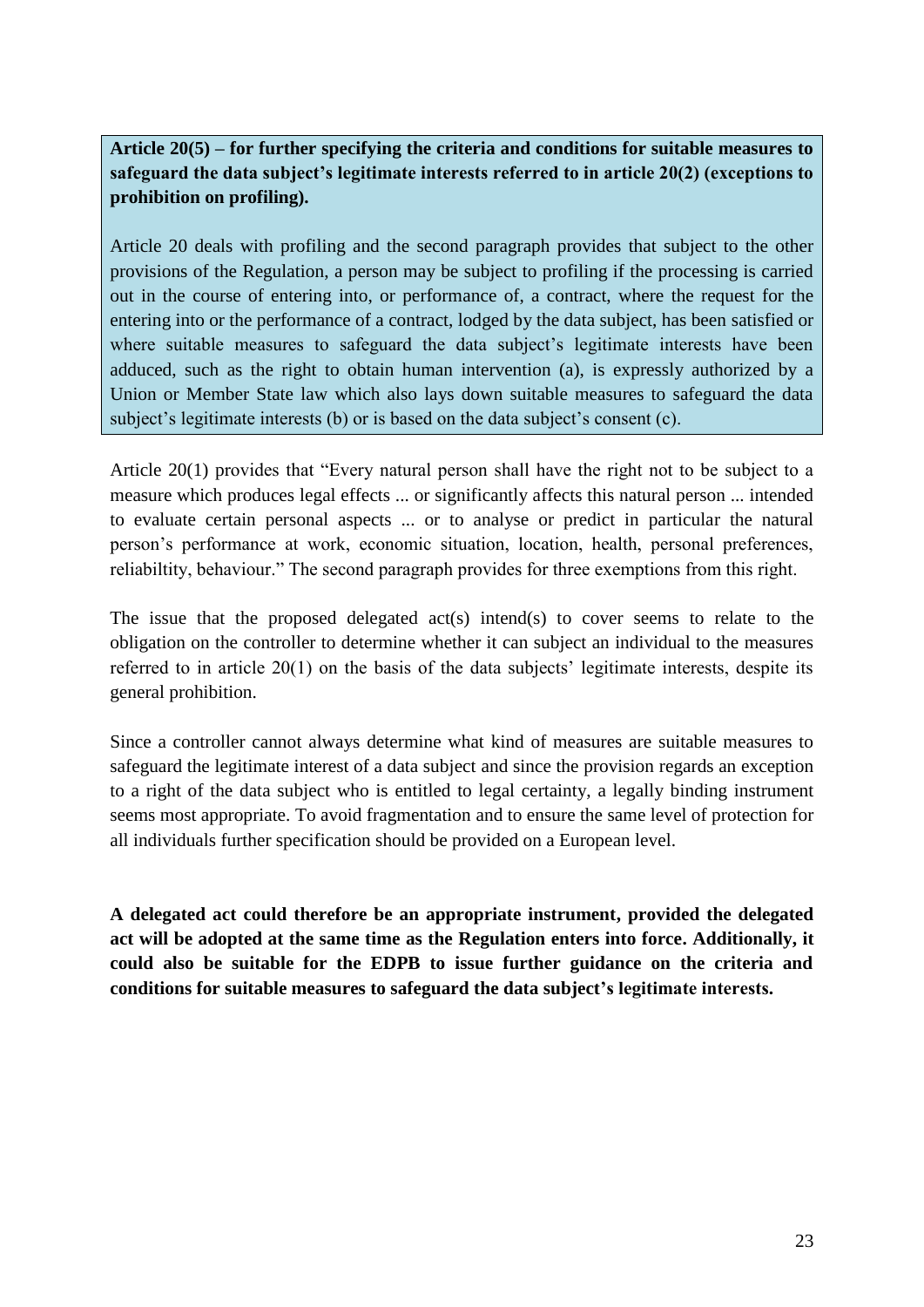**Article 22(4) – for further specifying:**

*.*

**- any further criteria and requirements for appropriate measures referred to in article 22(1) other than those already referred to in article 22(2);** 

**- the conditions for the verification and auditing mechanisms referred to in article22(3); and** 

**- as regards the criteria for the proportionality under article 22(3) and considering specific measures for MSMEs.**

Article 22 is the so-called "general accountability article" and provides in the first paragraph that the controller shall adopt policies and implement appropriate measures to ensure and be able to demonstrate that the processing of personal data is performed in compliance with this Regulation. Paragraph 2 provides what these measures shall in particular include and the third paragraph provides that the controller shall implement mechanisms to ensure the verification of the effectiveness of the measures. If appropriate this verification shall be carried out by independent internal or external auditors.

Article 22 sets out the obligation on controllers to ensure compliance and is based on the accountability principle. According to this principle, what policies and measures the controller adopts to ensure and be able to demonstrate compliance with the Regulation should be left to the controller, as long as they are both appropriate and effective. This will always be subject to supervision, enforcement and judicial review.

Since the second paragraph of the article already provides non-exhaustive examples of how to give substance to the general obligation, there seems to be no need to even further specify additional criteria and requirements.

Implementing mechanisms to ensure verification of the effectiveness of the measures adopted, should also be left up to the controller, because it depends on the sector or business model what mechanism would be most suitable.

**In conclusion, since the article itself gives substance to the accountability principle, there seems to be no need to specify any further the criteria and requirements for appropriate measures other than those already provided in paragraph 2 and the conditions for the verification and auditing mechanism.** 

*With regard to special consideration to MSMEs, the general obligation to be accountable and to adopt policies and implement appropriate measures to ensure and be able to demonstrate compliance should apply regardless of size of the controller. Though of course MSMEs should be allowed to adopt such mechanisms and measures scalable. Furthermore, a delegated act may never introduce exemptions for SME's that are not already foreseen in the text of the Regulation itself.*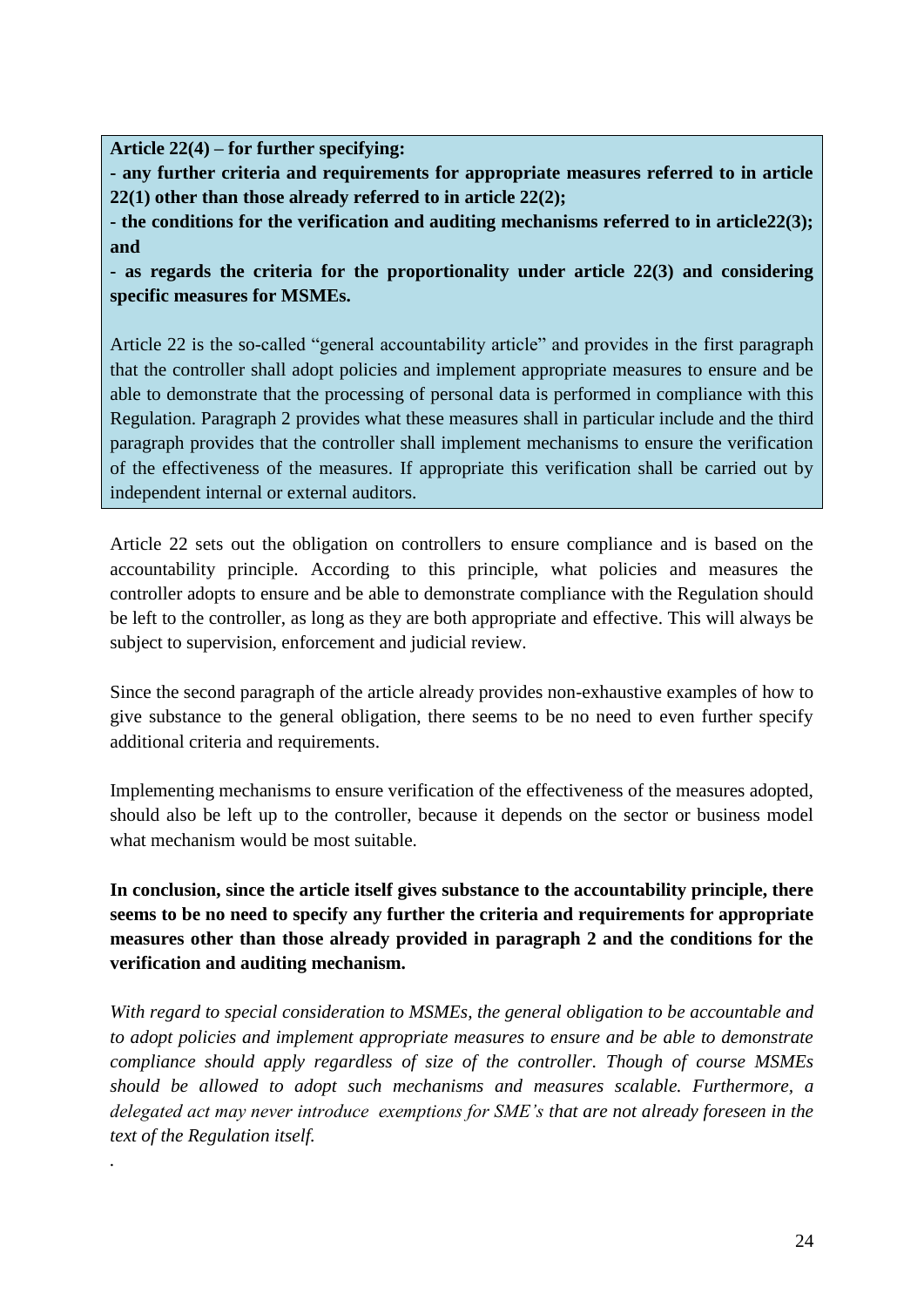**Article 23(3) – for further specifying criteria and requirements for appropriate measures and mechanisms referred to in article 23(1)&(2), in particular for data protection by design requirements applicable across sectors, products and services.** 

Article 23 concerns the principles of data protection by design and by default.

Considering the accountability principle of article 22 it should be left to the controller to determine which appropriate technical and organisational measures and procedures to implement to ensure compliance with the principles of data protection by design and by default.

Furthermore, the obligation on controllers in article 23 is already quite clear as it puts the responsibility of implementing appropriate measures and procedures on the controller.

As it can only be assessed on a case-by-case basis whether or not the controller has taken the appropriate measures and procedures, having regard to the state of the art and cost of the implementation, it seems close to impossible to cover all situations in the Regulation.

**In conclusion, no further legislation or guidance seems necessary. However guidance issued by the EDPB may be useful.**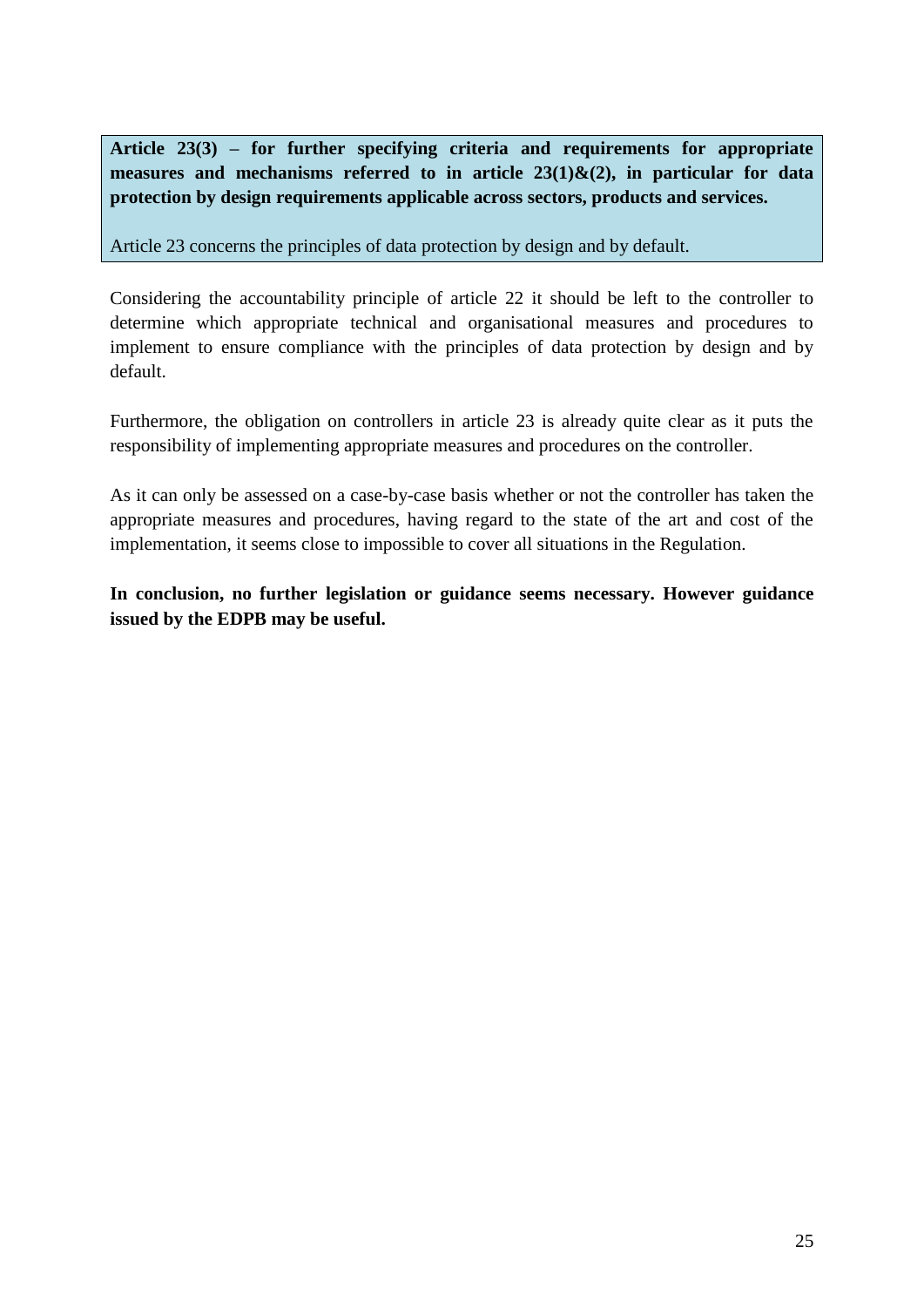**Article 26(5) – for further specifying:**

**- the criteria and requirements for the responsibilities, duties and tasks in relation to a processor in line with article 26(1); and**

**- conditions which allow facilitating the processing of personal data within a group undertakings, in particular for the purposes of control and reporting.**

Article 26(1) provides that where a processing operation is to be carried out on behalf of a controller, the controller shall choose a processor providing sufficient guarantees to implement appropriate technical and organisational measures and procedures in such a way that the processing will meet the requirements of the Regulation and ensure the protection of the rights of the data subject, in particular in respect of the technical security measures and organisational measures governing the processing to be carried out and shall ensure compliance with those measures.

It seems there is no need to further specify the criteria and requirements for the responsibilities, duties and tasks in relation to a processor, nor to further specify the conditions which allow facilitating the processing of personal data within a group of undertakings, in particular for the purposes of control and reporting, considering the requirements already provided by the Regulation, especially in terms of accountability of the controller.

There is an obligation on controllers to ensure that the processor provides sufficient guarantees in such a way that the processing will meet the requirements of the Regulation. In addition, the second paragraph of the article already specifies which aspects shall be covered by the contract or other binding document.

Furthermore, as many different factors can influence the relation between a controller and a processor, how to give substance to this obligation needs to be assessed on a case by case basis.

With regard to further specifying conditions which allow facilitating the processing of personal data within a group of undertakings, this should also be left to the controller following the principle of accountability, considering there already is an obligation to ensure in a binding contract that the processing operation meets the requirements of the Regulation

Moreover, when data is exchanged with parts of an undertaking outside the EEA, the possibility of using a BCR is already provided in the Regulation.

**Considering the above no further legislation or guidance is necessary.**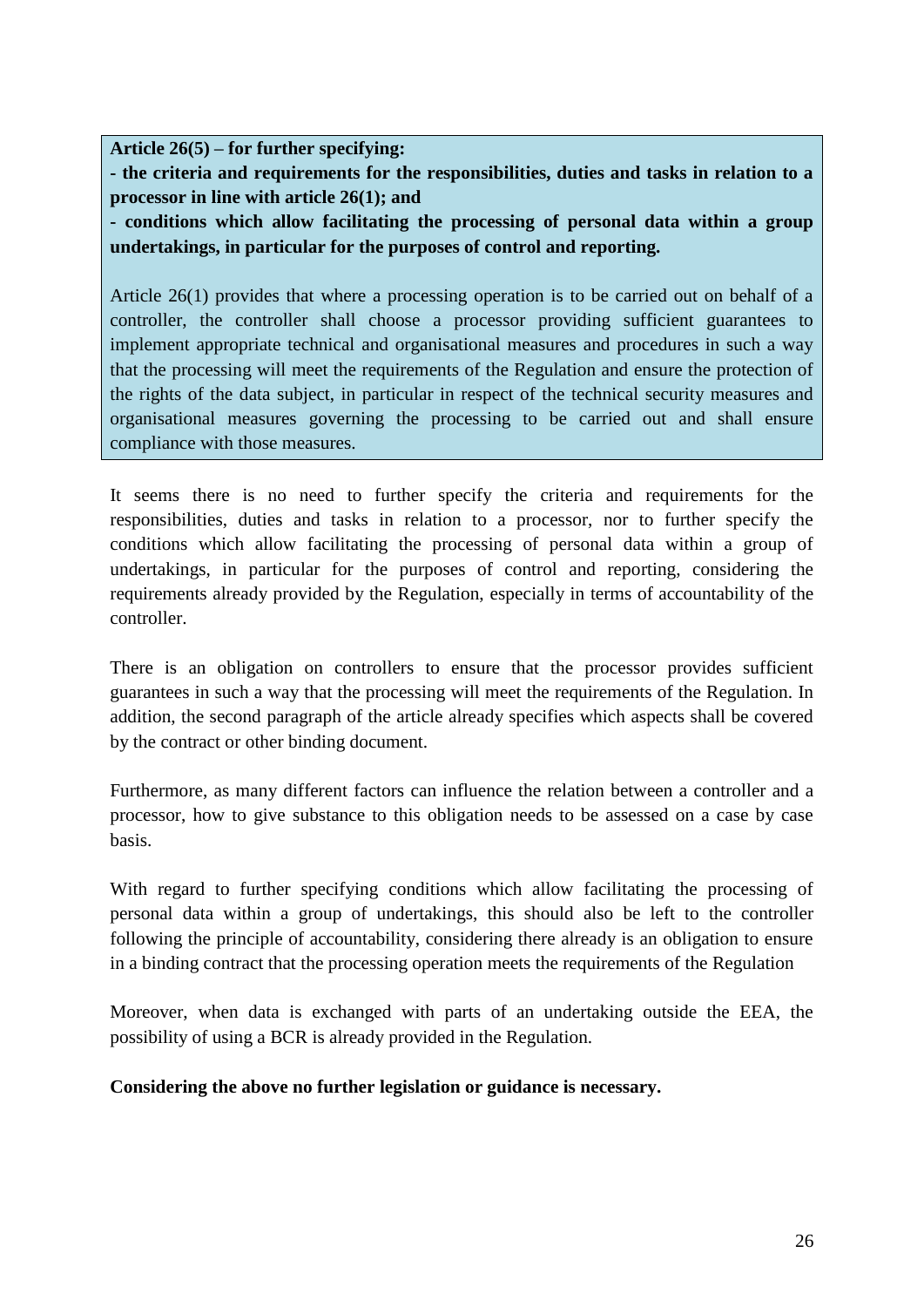**Article 28(5) – for further specifying the criteria and requirements for the documentation referred to in article 28(1), to take account of in particular the responsibilities of the controller and the processor and, if any, the controller's representative.** 

Article 28 concerns the obligation on controllers to maintain documentation.

Following the accountability principle it would seem appropriate to leave it to the controller, processor and the representative how precisely to ensure compliance with the documentation.

Furthermore, the second paragraph of article 28 already provides for a non-exhaustive list of what should at least be documented. **There does not seem to be a need to even further specify the criteria and requirements.**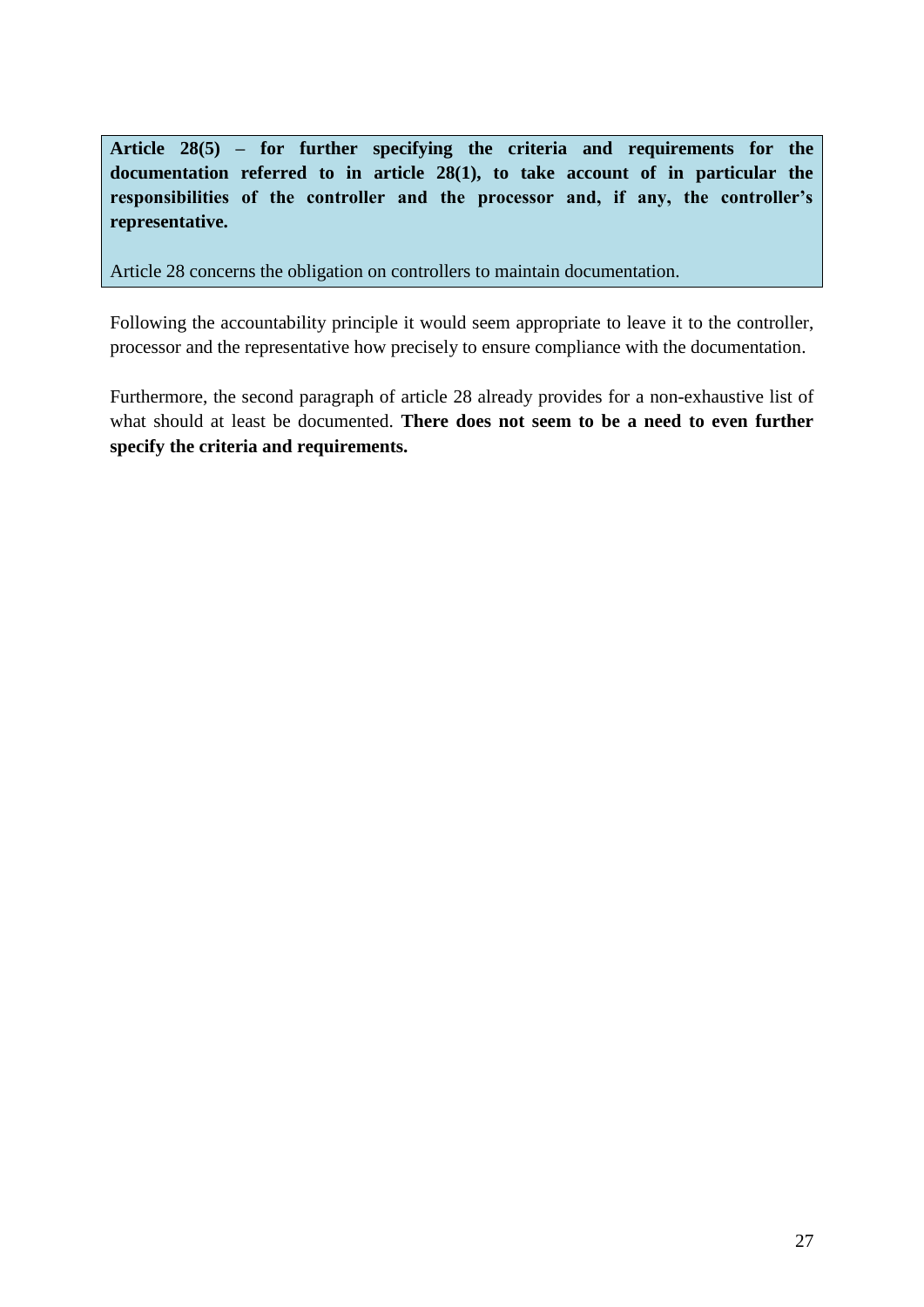**Article 30(3) – for further specifying the criteria and conditions for the technical and organisational measures referred to in article 30(1)&(2), including the determinations of what constitutes the state of the art, for specific sectors and in specific data processing situations, in particular taking account of the developments in technology and solutions for privacy by design and data protection by default, unless article 30(4) applies (implementing acts).**

Article 30 concerns the security of processing

Following the accountability principle it should be left to the controller to implement appropriate technical and organisational measures to ensure a level of security appropriate to the risks presented by the processing and nature of the personal data to be protected, taking into account the state of the art and the costs of the implementation.

Further specifying the criteria and conditions for the technical and organisational measures would not be able to cover all different situations between sectors and processing operations.

One of the aims of the review of the data protection legal package is to remain technology neutral. The proposed delegated acts however would also specify further the determinations of what consitutes the state of the art. Even though a delegated act itself may be not technologically neutral, it may be inappropriate to lay down in a legally binding instrument what constitues the state of the art. It would furthermore seriously run the risk of being outdated when adopted.

**Therefore, further specification by adopting a delegated act does not seem appropriate. However further guidance by the EDPB could be foreseen where necessary.**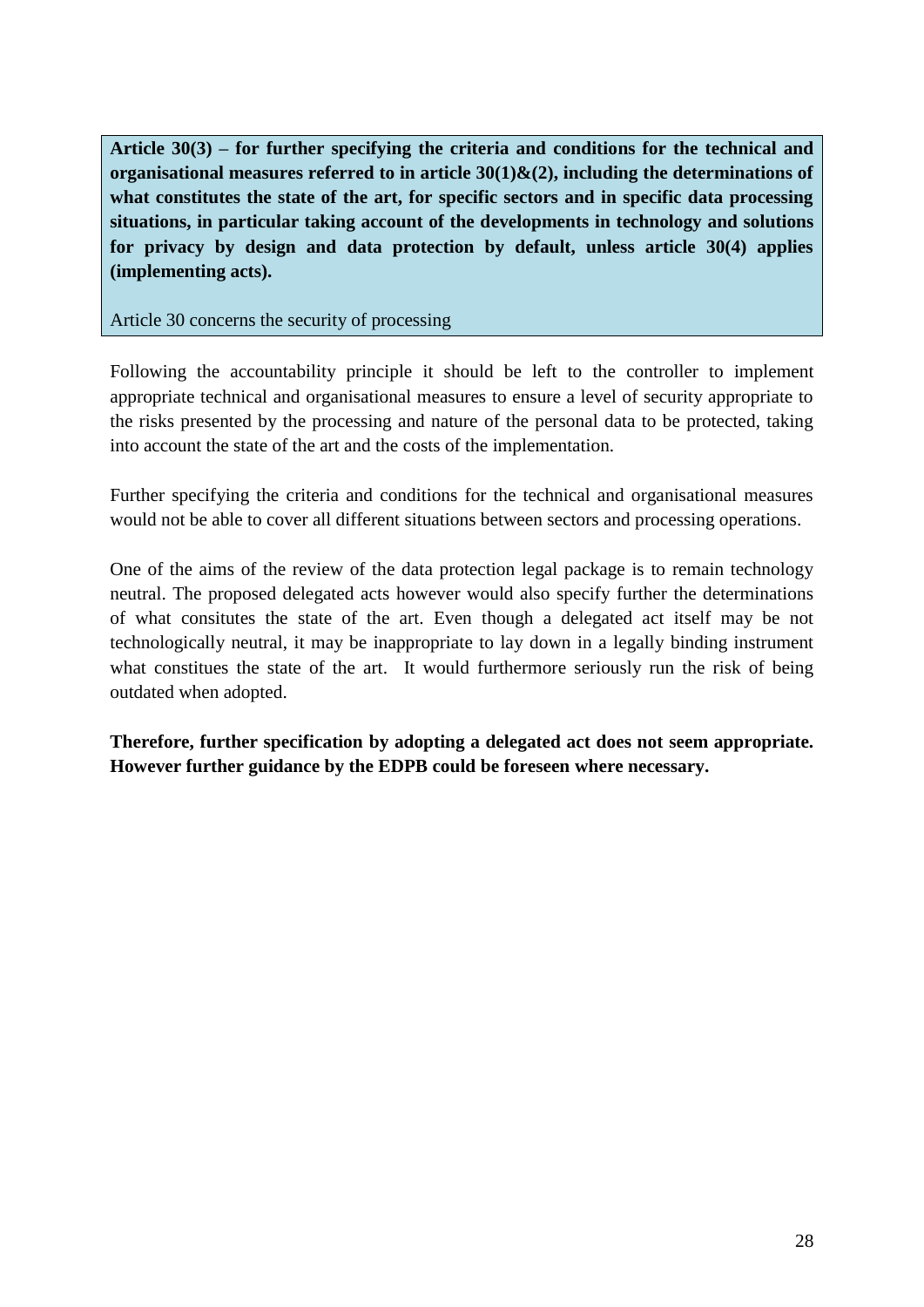**Article 31(5) – for further specifying the criteria and requirements for establishing a**  data breach referred to in article  $31(1)$ & $(2)$  and for the particular circumstances in **which a controller and a processor is required to notify the personal data breach.**

Article 31 concerns the obligation on the controller to notify a personal data breach to the supervisory authority.

Paragraph 1 provides that in the case of a personal data breach, the controller shall without undue delay and, where feasible, not later than 24 hours after having become aware of it, notify the personal data breach to the supervisory authority. The notification to the supervisory authority shall be accompanied by a reasoned justification in cases where it is not made within 24 hours.

Paragraph 2 provides that pursuant to article 26(2)(f), the processor shall alert and inform the controller immediately after the establishment of a personal data breach.

The proposed delegated act relates to the criteria and requirements for establishing a data breach and for the particular circumstances in which a controller and a processor is required to notify the personal data breach.

Providing guidance on the criteria and requirements for establishing a data breach and the particular circumstances in which a breach shall be notified is indeed important, it should be made clear what amounts to a personal data breach.

To ensure a harmonised implementation and application of the obligation to notify a personal data breach to the supervisory authority, further guidance should be provided on a European level.

**Considering its importance for all stakeholders concerned it is important to provide clarity in a legally binding text and since it is an essential part of the rules and obligations, it should be dealt with in the text of the Regulation itself.**

**Therefore instead of further specifying the criteria and requirements for establishing a data breach and the circumstances under which it should be notified in a delegated act, at least the main lines should be made clear in the text of the Regulation.** 

**It would be desirable to provide for certain details in a delegated act, provided it is adopted at least at the same time as the Regulation enters into force.**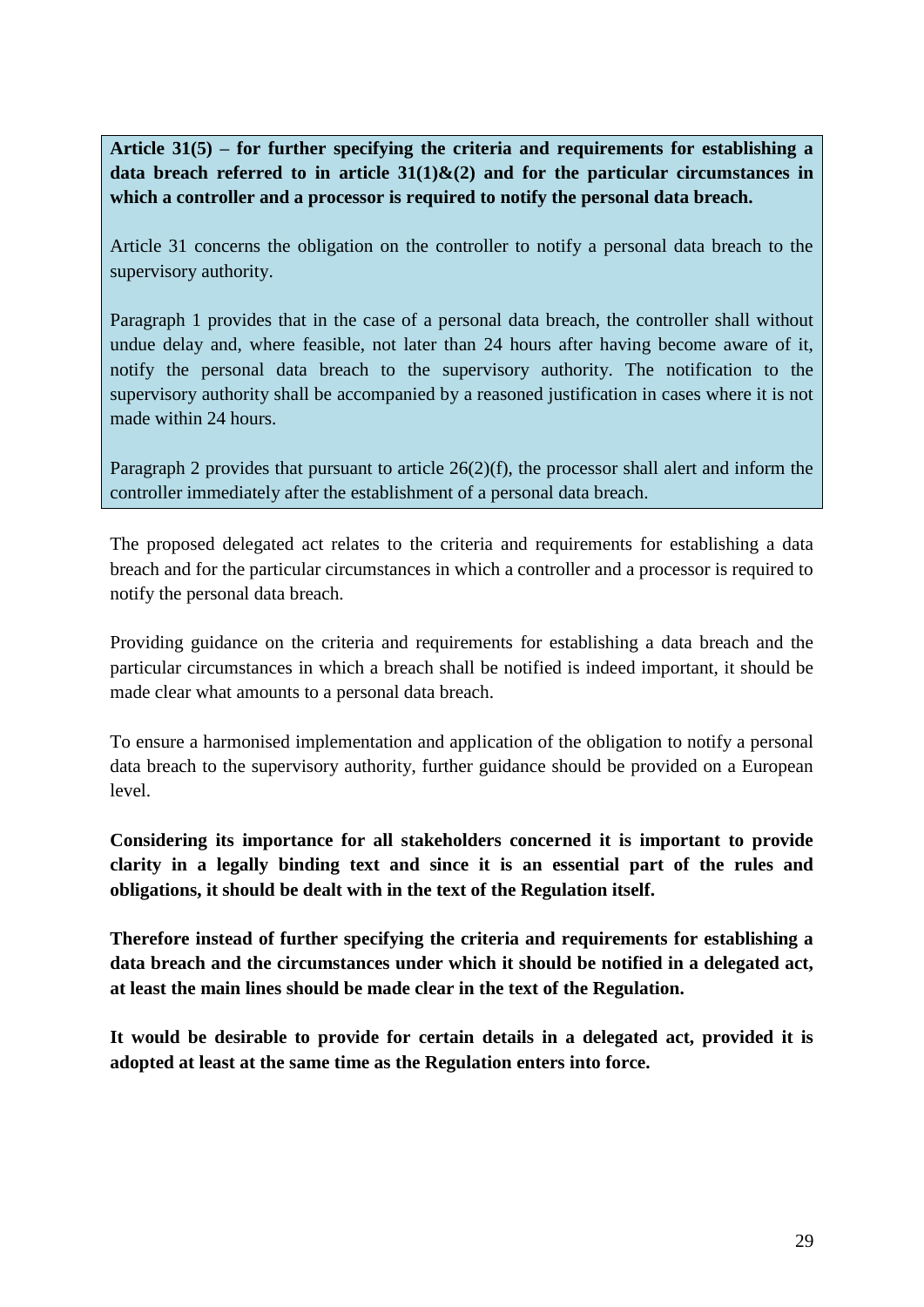**Article 32(5) – for further specifying the criteria and requirements as to the circumstances in which a personal data breach is likely to adversely affect the personal data referred to in Article 32(1).**

Article 32 concerns the obligation on the controller to communicate the personal data breach to the data subject.

Paragraph 1 provides that when the personal data breach is likely to adversely affect the protection of the personal data or privacy of the data subject, the controller shall, after the notification to the supervisory authority, communicate the personal data breach to the data subject without undue delay.

The proposed delegated act relates to the criteria and requirements as to the circumstances in which a personal data breach is likely to adversely affect (the protection of) the personal data or privacy of the data subject.

Providing guidance on the criteria and requirements as to the circumstances in which a personal data breach is likely to have such an adverse effect is indeed important. It should be made clear what conditions require a communication to the data subject.

To ensure a harmonised implementation and application of the obligation to communicate a personal data breach to the data subject, further clarity should be provided on a European level.

**Considering its importance for all stakeholders concerned it is important to provide clarity in a legally binding text, and since it is an essential part of the rules and obligations, it should be dealt with in the text of the Regulation itself.** 

**Therefore instead of further specifying the criteria and requirements as to the circumstances in which a personal data breach is likely to have an adverse effect and should be communicated to the data subject in a delegated act, this should - at least on main lines - be made clear in the text of the Regulation.** 

**It could be desirable to provide for certain details in a delegated act, provided it is adopted for the first time before the Regulation enters into force.**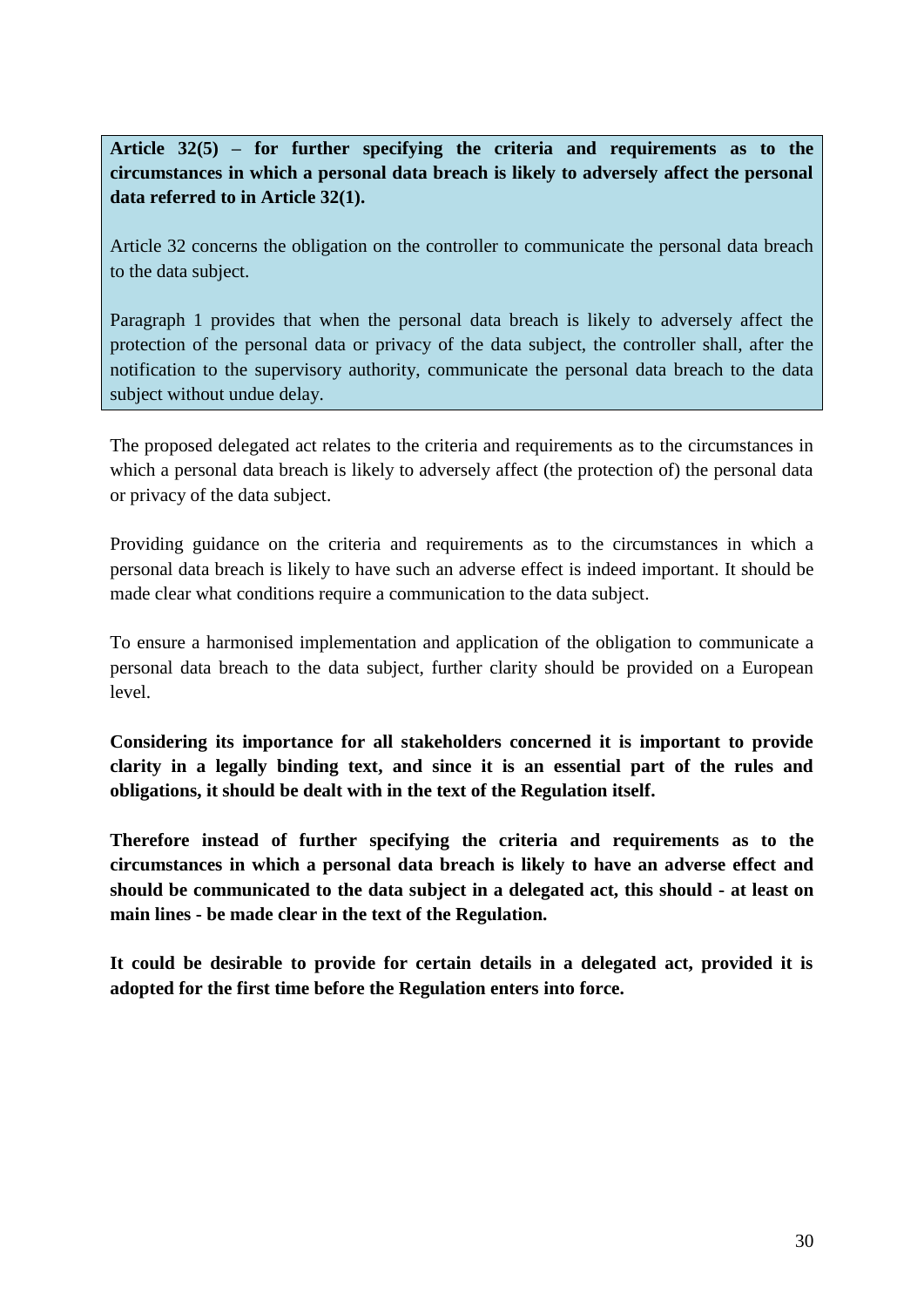**Article 33(6) – for further specifying:**

**- the criteria and conditions for the processing operations likely to present specific risks referred to in article 33(1)&(2); and**

**- the requirements for the assessment referred to in article 33(3), including conditions on scalability, verification and auditability.** 

**In doing so the COM shall consider specific measures for MSMEs**.

Article 36 concerns the obligation to carry our data protection impact assessments.

The first paragraph provides that where processing operations present specific risks to the rights and freedoms of data subjects by virtue of their nature, their scope or their purposes, the controller or the processor acting on the controller's behalf shall carry out an assessment of the impact of the envisaged processing operations on the protection of personal data. Paragraph 2 provides for 5 processing operations that in particular present specific risks.

Paragraph 3 provides that the assessment shall contain at least a general description of the envisaged processing operations, an assessment of the risks to the rights and freedoms of data subjects, the measures envisaged to address the risks, safeguards, security measures and mechanisms to ensure protection of personal data and to demonstrate compliance with the Regulation, taking into account the rights and legitimate interests of data subjects and other persons concerned.

Controllers shall carry out a data protection impact assessment when a processing operation is (likely) to present specific risks to the rights and freedoms of data subjects by virtue of their nature, scope and purposes. Following the accountability principle it should be left to the controller to determine whether the processing operations (are likely to) present specific risks to the rights and freedoms of data subjects.

However, this is an important issue, which as an impact on whether or not a controller is obliged to carry out a data protection impact assessment and whether it presents specific risks to the rights and freedoms of data subjects. Consistency at European level is important to ensure a harmonized interpretation and application of the article.

**General requirements on how to assess whether or not a processing operation presents specific risks may be laid down in a delegated act. Alternatively or additionally, further guidance by the EDPB could be foreseen , provided that any possible list of processing operations that would be identified as presenting specific risks shall not be exhaustive.**

*With regard to the special consideration for MSMEs there does not seem to be a compelling reason why to create a special position for them. Especially since the purposes of the article is to have additional safeguards when a processing operation (is likely to) presents specific risks to the rights and freedoms or the privacy of data subjects, it should not exclude controllers because of their size from this obligation. Furthermore, the article itself already*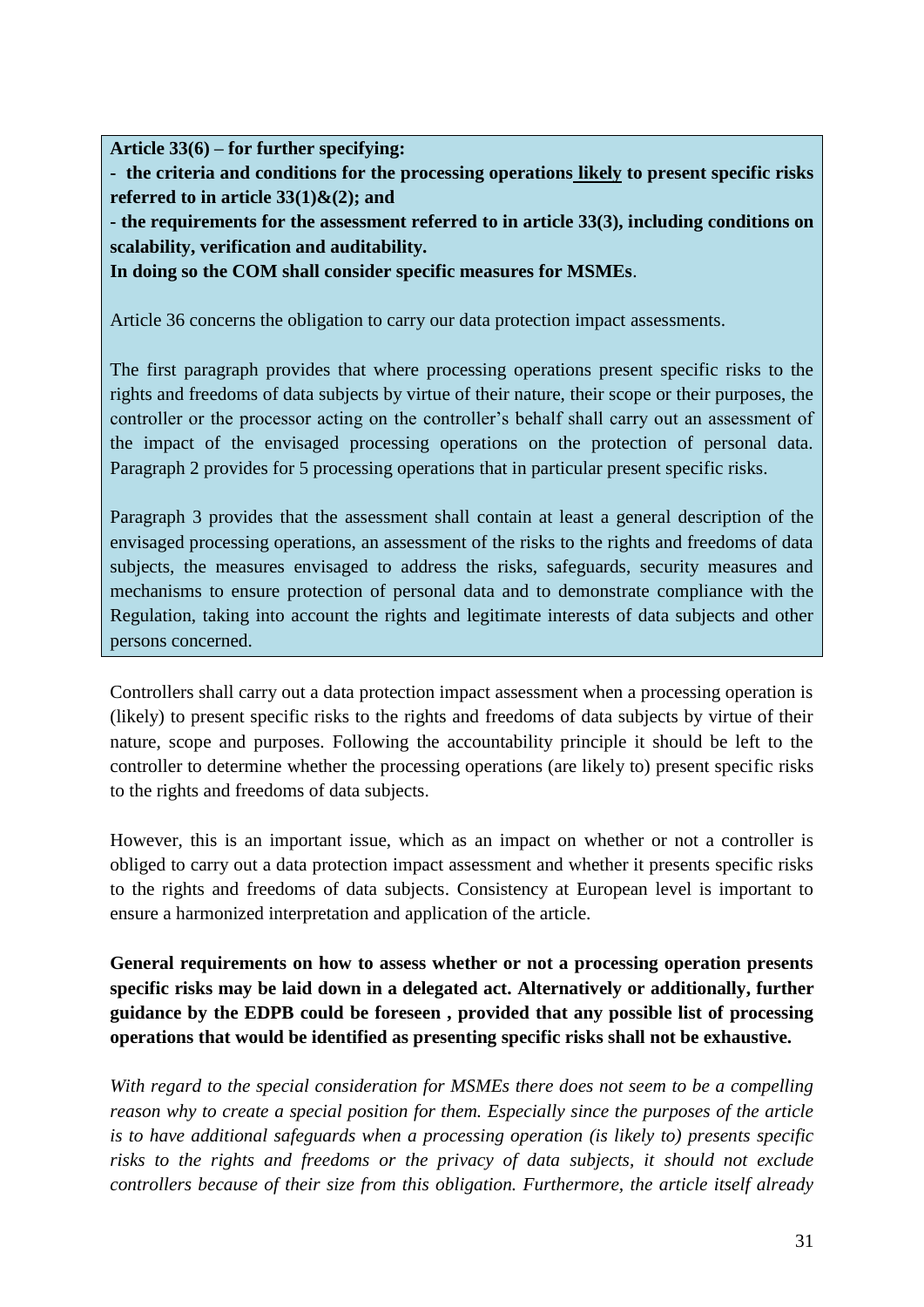*provides for a threshold with the phrase "(are likely to) present specific risks...", which is an exemption based on the nature of the processing, which makes more sense that an exemption on the basis of the number of employees. Furthermore, a delegated act may never introduce exemptions for SME's that are not already foreseen in the text of the Regulation itself.*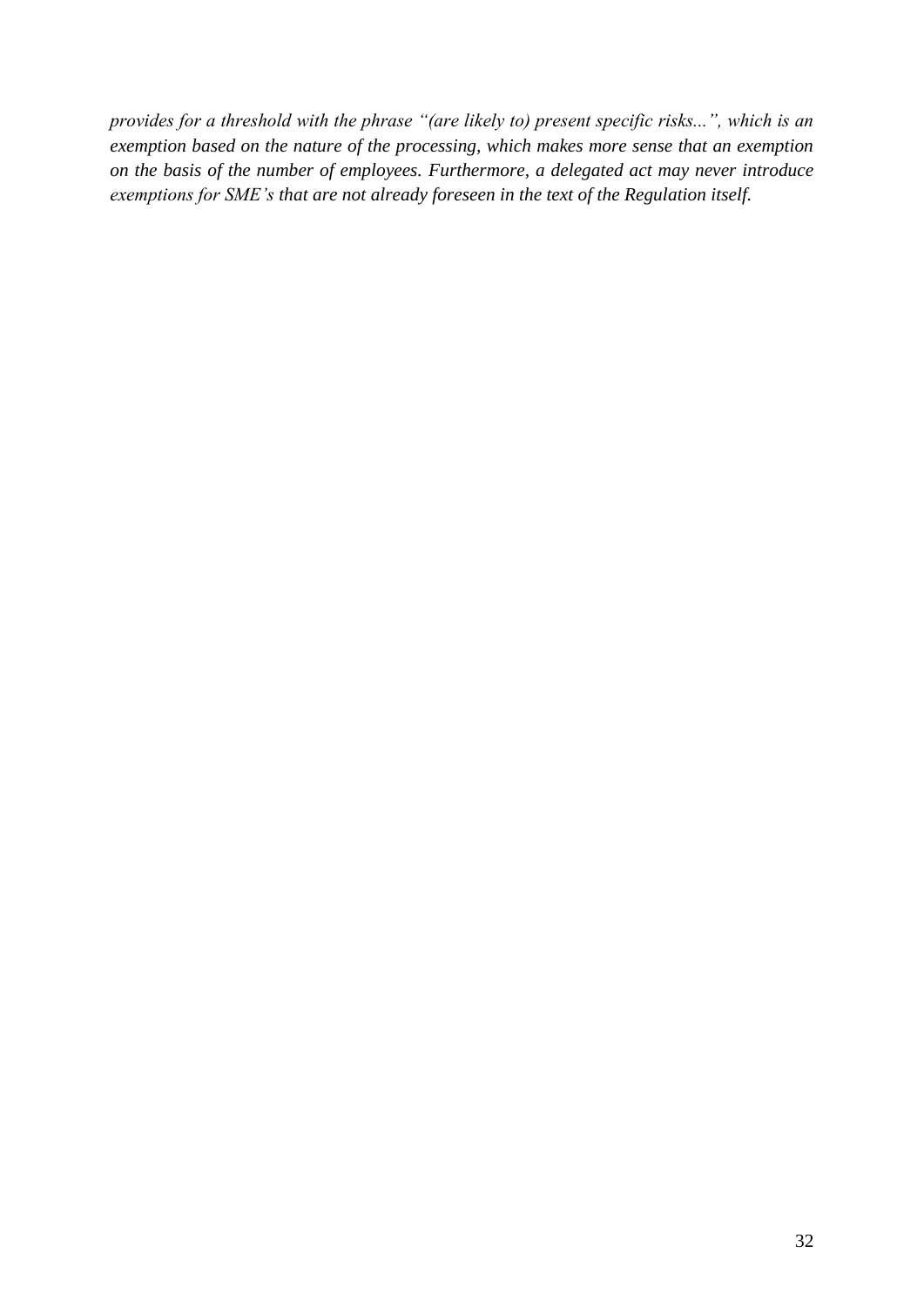**Article 34(8) – for further specifying the criteria and requirements for determing the high degree of specific risk referred to in article 34(2)(a) (prior consultation after a DPIA).**

Article 34 concerns the obligation on controllers to seek prior authorisation or consultation from the supervisory authority. Article 34(2)(a) specifically deals with the obligation on controllers to consult the supervisory authority prior to the processing of personal data in order to ensure compliance of the intended processing with the Regulation and in particular to mitigate the risks involved for the data subject when a data protection impact assessment indicated processing operations are by virtue of their nature, their scope or their purposes likely to present a high degree of specific risks.

The proposed delegated act(s) would further specify the criteria and requirements for determining the high degree of specific risks presented by a processing operation, following a data protection impact assessment.

While it would seem appropriate to leave it to the controller to decide whether the risks identified after having carried out a DPIA are of a high degree or not, this relates to the risks to a data subject's data or privacy, which means it is important to provide further guidance. To ensure a harmonized approach in the EU, the criteria and requirements should be further specified on a European level.

Since all processing operations are different whether or not there is a high degree of specific risks would depend on the merits of the case. Dealing with all possible situations in a legally binding document is almost impossible, therefore a more flexible instrument seems appropriate.

Furthermore, since the supervisory authorities must deal with the requests for prior authorisation and consultation, it would be most appropriate to have the EDPB issue guidelines, all the more since the EDPB is already involved in cases where prior consultation is deemed necessary by the authorities.

**In conclusion, instead of a delegated act, guidelines from the EDPB would be most appropriate to further specify the criteria and requirements for determining the high degree of specific risks (likely to be) presented by processing operations, following a data protection impact assessment.**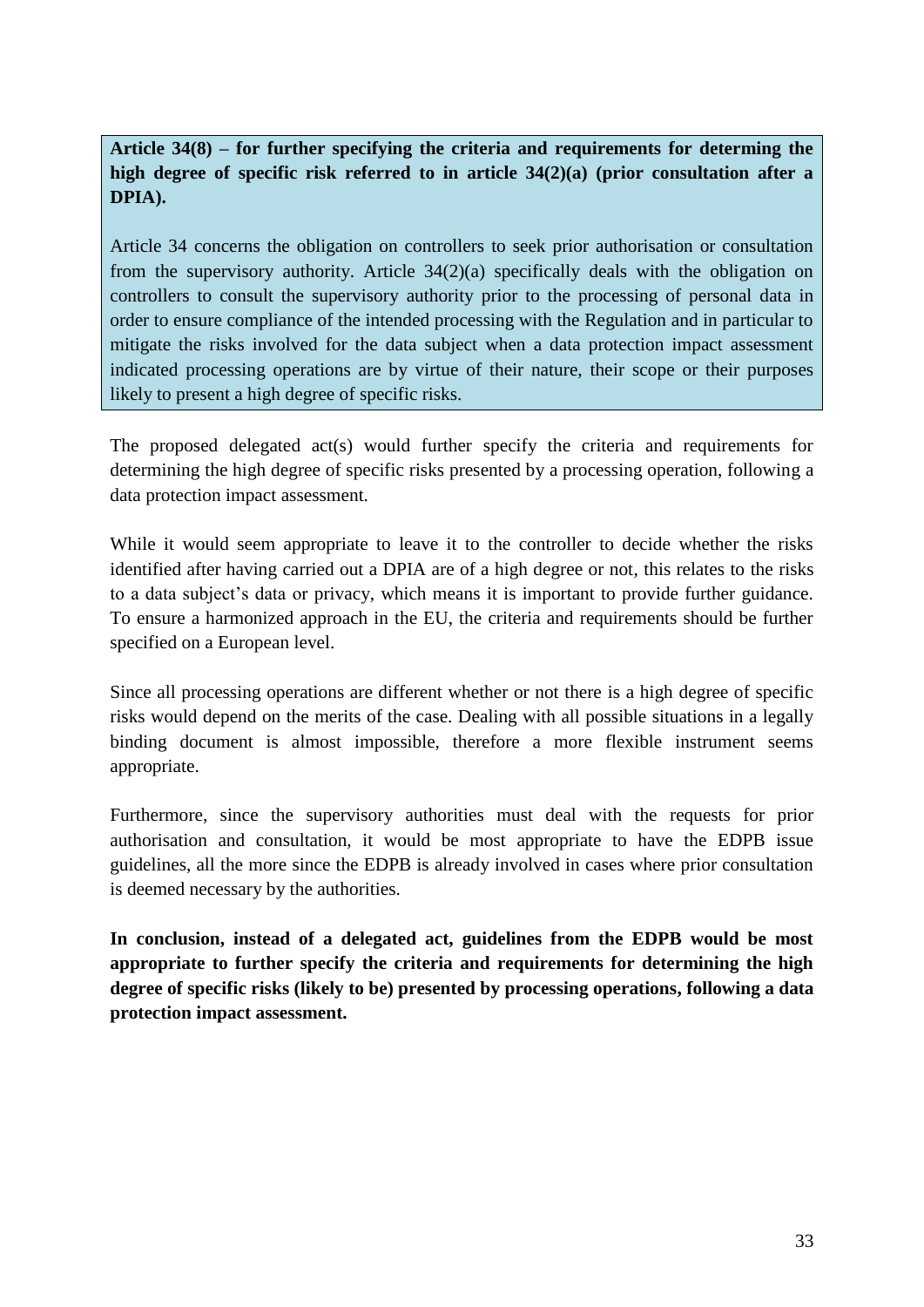### **Article 35(11) – for further specifying:**

**- the criteria and requirements for the core activities of the controller or the processor referred to in article 35(1)(c); and**

**- the criteria for the professional qualities of the DPO referred to in article 35(5).**

Article 35 provides an obligation for controllers and processors to designate a data protection officer in any case where the processing is carried out by a public body or authority (1)(a); the processing is carried out by an enterprise employing 250 persons or more (1)(b); or the core activities of the controller or the processor consist of processing operations which, by virtue of their nature, their scope and/or their purposes, require regular and systematic monitoring of data subjects  $(1)(c)$ .

Article 35(5) provides that the controller or processor shall designate the DPO on the basis of professional qualities and, in particular, expert knowledge of data protection law and practices.

One of the proposed delegated acts would specify further the criteria and requirements for the core activities of the controller or the processor consisting of processing operations which, by virtue of their nature, their scope and/or their purposes, require regular and systematic monitoring of data subjects.

To ensure a harmonised interpretation and application of Article 35, further rules on European level would be beneficial. Laying these rules down in a legally binding document could cover different situations at least in main lines, although probably not all situations.

**A delegated act setting out main lines would be an appropriate instrument. Additionally, guidance from the EDPB could help with further specifying the criteria and requirements for the core activities of a controller or processor requiring monitoring of data subjects.**

A delegated act is also proposed to further specify the criteria for the professional qualities of the DPO.

Further to the accountability principle, it should at least to some extent be left to the controller or processor to assess the qualities of a DPO. It greatly depends on the sector and business model what the qualities of a DPO should be. However, widely divergent approaches of this subject between different MS - either or not at sector level - would seriously undermine the level playing field and mutual trust aimed at in the proposed Regulation.

**In conclusion, it would be appropriate for a delegated act to further specify the criteria for the professional qualities of the DPO on main lines. Additional guidance could be provided by the EDPB.**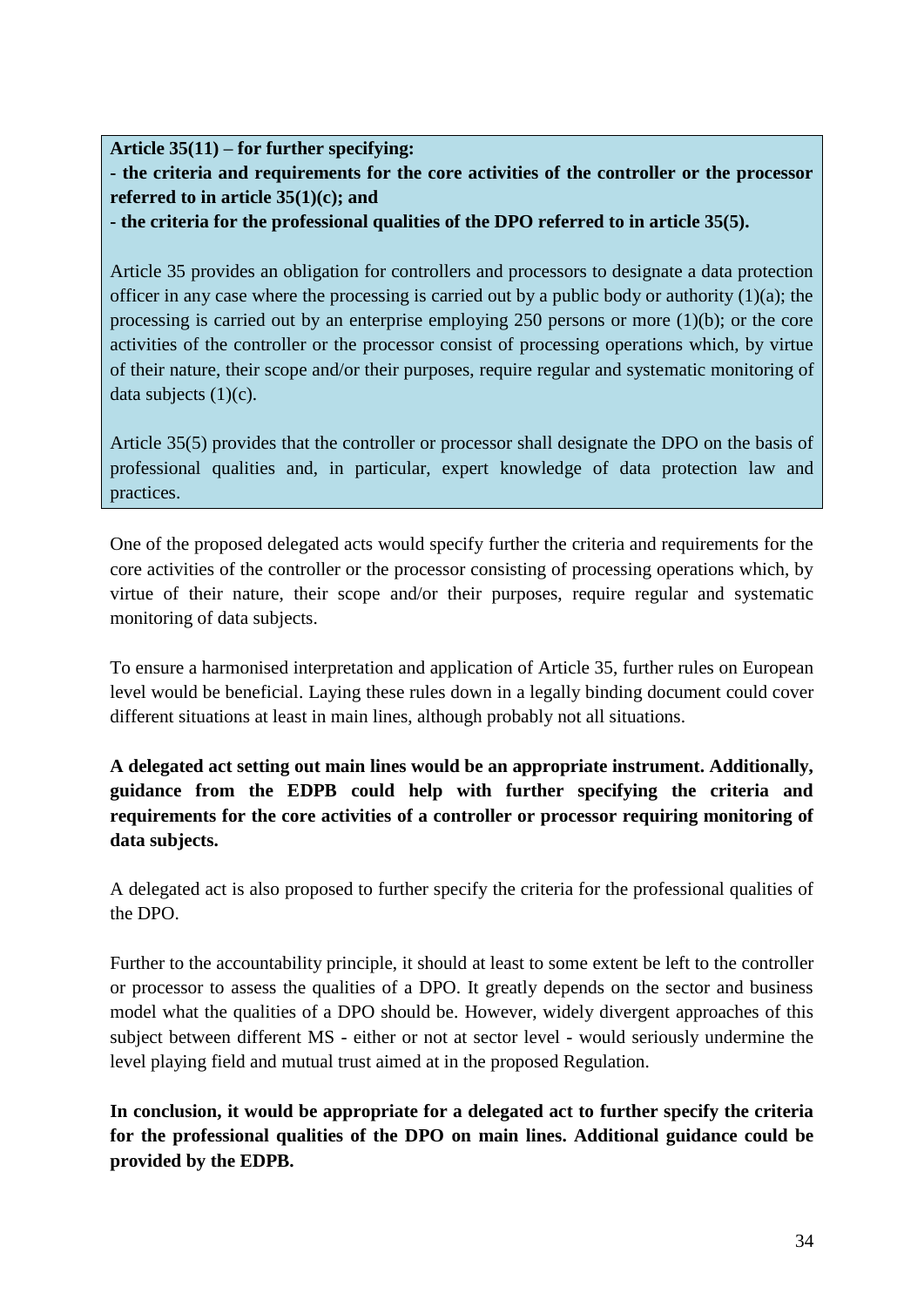# **Article 37(2) – for further specifying the criteria and requirements for tasks, certification, status, powers and resources of the DPO referred to in article 37(1).**

Article 37 deals with the tasks of the DPO and the first paragraph sets out which tasks the controller or processor shall at least entrust the DPO with.

The general obligation in Article 37(1) is already quite clear as it puts the responsibility of ensuring that certain tasks are entrusted to the DPO on the controller and the processor. In addition, the list with tasks in paragraph 1 already specifies which tasks the DPO should at least be entrusted with.

Further to the accountability principle, it should at least to some extent be left to the controller or processor to further determine the conditions under which a DPO should be active. It may depend on different factors what those conditions should be.

However, widely divergent approaches of this subject between different MS - either or not at sector level - would once again seriously undermine the level playing field and mutual trust aimed at in the proposed Regulation. Moreover, these conditions will also influence the independent position of DPOs.

**In conclusion, it would be appropriate for a delegated act to further specify the tasks, certification, status, powers and resources of the DPO referred to in Article 37(1) on main lines. Additional guidance could be provided by the EDPB.**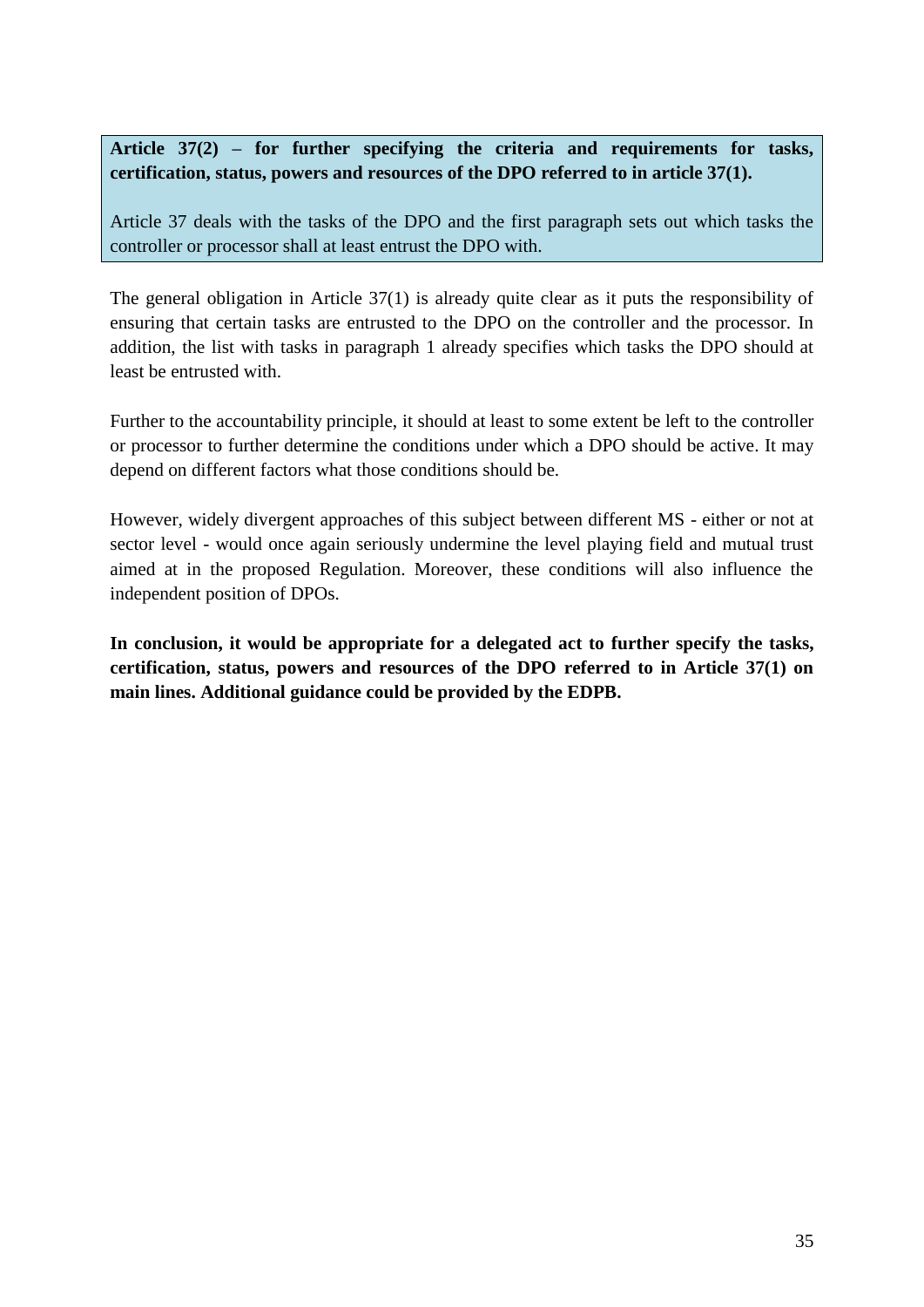**Article 39(2) – for further specifying:**

**- the criteria and requirements for the data protection certification mechanisms referred to in article 39(1), including conditions for granting and withdrawal; and - requirements for recognition within the Union and in third countries.** 

Article 39 provides that the Member States and the Commission shall encourage, in particular at European level, the establishment of data protection certification mechanisms and of data protection seals and marks, allowing data subjects to quickly assess the level of data protection provided by controllers and processors.

Considering that the trustworthiness of data protection certification mechanisms, seals and marks is highly dependable on the criteria and requirements set for establishing them, it is important to provide further guidance.

Since the certification mechanisms are to be encouraged in particular at European level, specifying further the criteria and requirements should be done on a European level as well.

Since it would be hard to spell out all criteria and requirements in full in the text of the Regulation, it would be appropriate to adopt a more flexible instrument to provide further criteria and guidance for the data protection certification mechanisms, including conditions for granting and withdrawal and for requirements for recognition within the Union and in third countries.

**In order to ensure legal certainty towards the data subjects who rely on the certification mechanisms, seals and marks, a delegated act would indeed seem the most appropriate instrument.**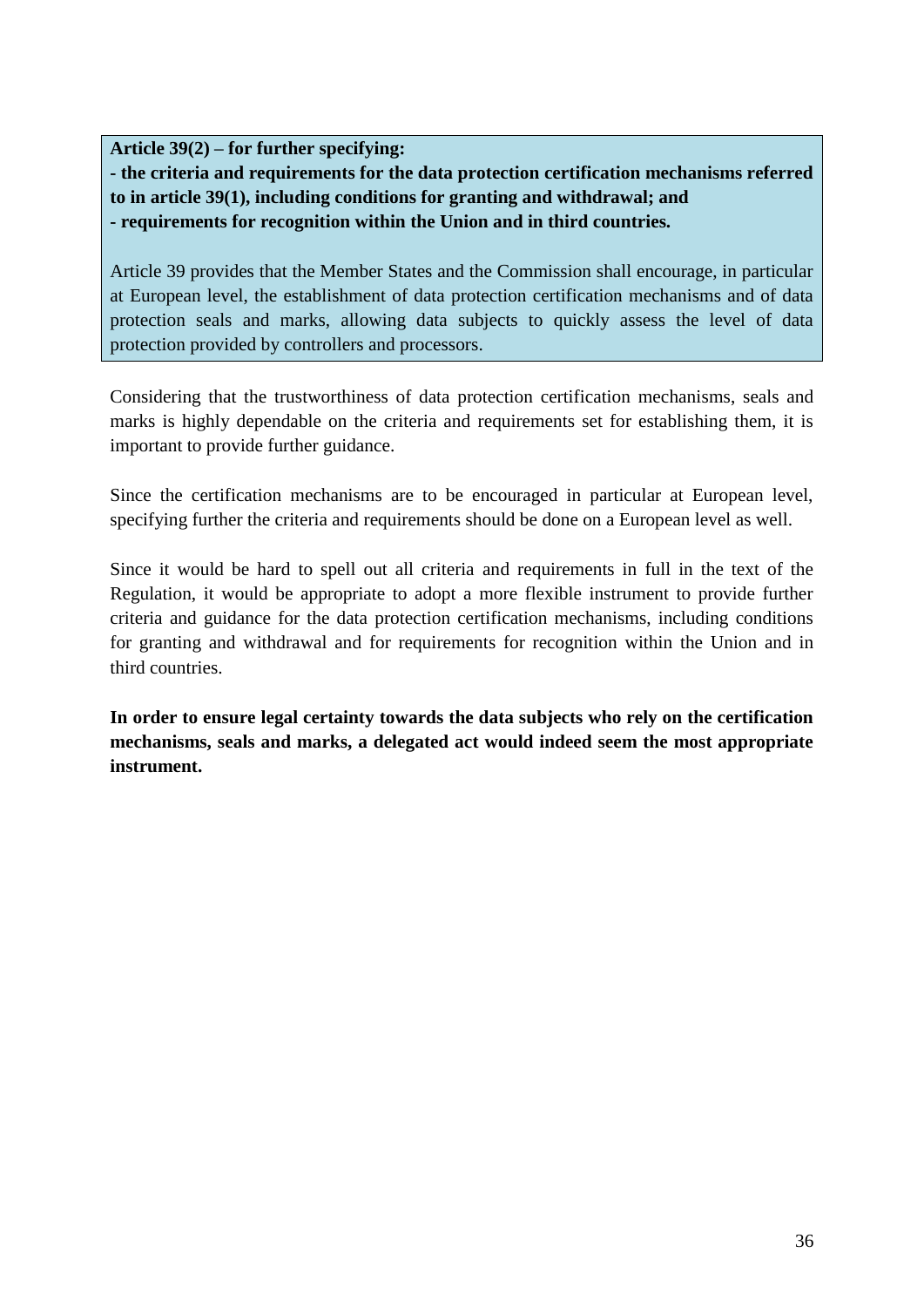**Article 43(3) – for further specifying:**

**- the criteria and requirements for binding corporate rules within the meaning of this article, in particular as regards the criteria for their approval;**

**- the application of article 43(2)(b,d,e&f) to binding corporate rules adhered to by processors; and**

**- on further necessary requirements to ensure the protection of personal data of the data subject concerned.**

Article 43 concerns international transfers by way of binding corporate rules. Paragraph 2 (b,d,e&f) indicate that BCRs should at least specify the data transfers or set of data transfers (b), the general data protection principles, measures to ensure data security and the requirements for onward transfers to organisations which are not bound by the policies (d), the rights of data subjects and the means to exercise these rights (e) and the acceptance by the controller or processor established on the territory of a Member State of liability of any breaches of the binding corporate rules by any member of the group of undertakings not established in the Union (f).

First of all delegated acts are foreseen to further specify the criteria and requirements for binding corporate rules within the meaning of the article in general and in particular as regards the criteria for their approval. The first paragraph however already sets out that it is up to the supervisory authority in accordance with the consistency mechanism in article 58 to approve binding corporate rules. The same paragraph also provides some requirements that the supervisory authority shall take into account.

It seems that this already puts in place enough checks and balances to ensure that a BCR covers all aspects it needs to cover. Furthermore, considering that the consistency mechanism should be used when approving a BCR, there is already involvement at European level.

Moreover, it is the task of the supervisory authorities to approve the BCRs. Delegated acts on further specifying the criteria and requirements in general and in particular for their approval would risk encroaching upon the independence of the supervisory authorities and the EDPB.

# **Therefore there does not seem to be a need to further specify the criteria and requirements for binding corporate rules in general and in particular regarding the approval.**

Secondly, delegated acts are foreseen for further specifying the application of article 43(2)(b,d,e&f) to binding corporate rules adhered to by processors. Considering it concerns critical issues that must be dealt with in a BCR, it would be beneficial to provide further harmonisation.

Since a BCR will be applicable across the EU, a harmonized application and interpretation should be ensured.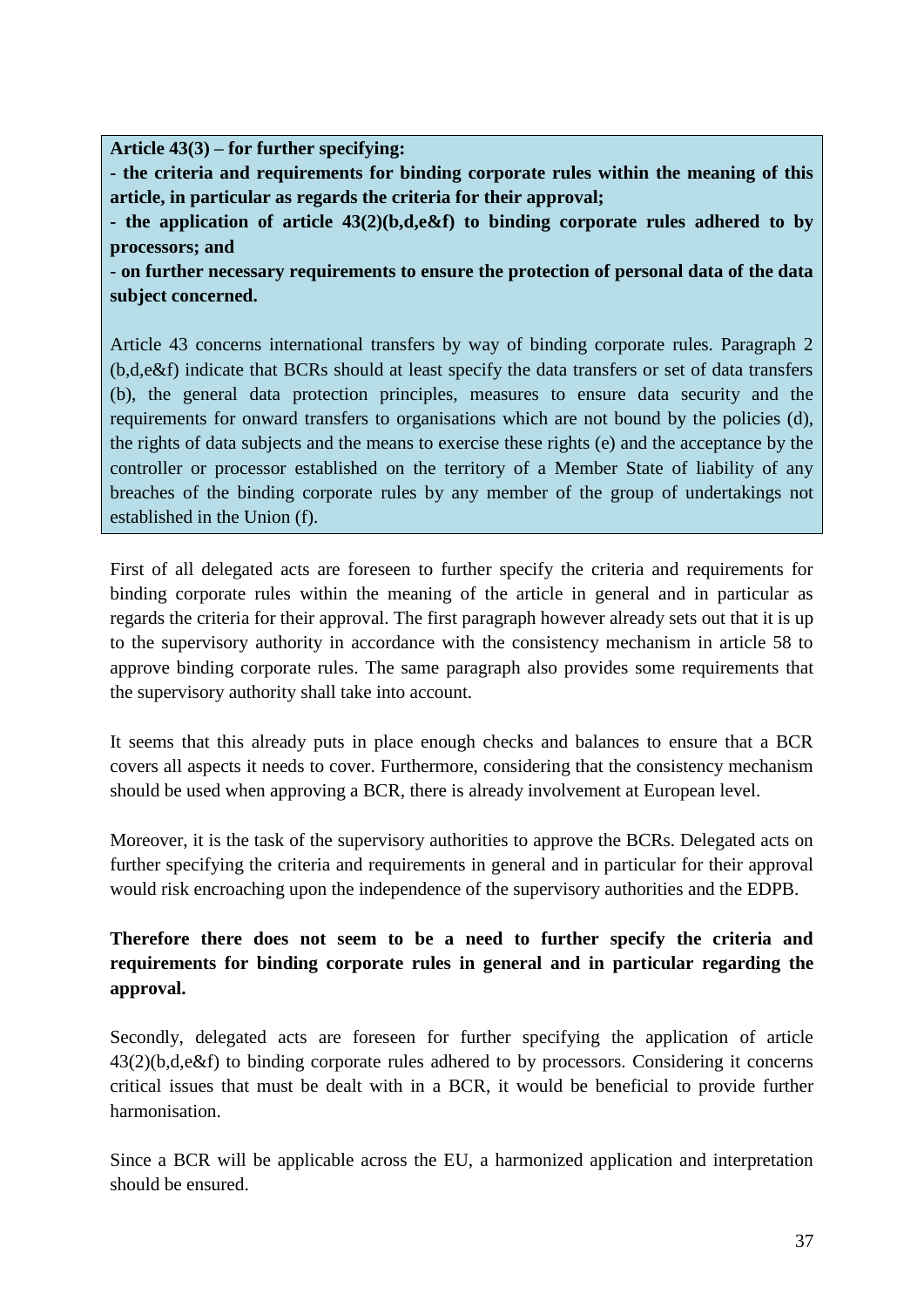Considering that each BCR depends on the business model of a company and the sector in which it operates, it is close to impossible to deal with all situations in the Regulation itself. Therefore a more flexible instrument could be used.

**A delegated act would be an appropriate instrument. Additionally, as the EDPB will be involved in the process following from the obligation to use the consistency mechanism for approving BCRs it would make sense for the EDPB to issue guidance on the application of the articles to binding corporate rules adhered to by processors.**

Thirdly, delegated acts are proposed on further necessary requirements to ensure the protection of personal data of the data subject concerned.

Further to the accountability principle it should be left to the controller or processor itself to ensure compliance with the law, always subject to supervision, enforcement and judicial review. In addition, the article seems already clear in spelling out how a BCR shall be approved, by whom, according to which criteria and what should at least be covered by the BCR.

It is the role of the supervisory authorities to approve the BCRs and when necessary take enforcement actions, therefore delegated acts on further necessary requirements to ensure the protection of personal data of the data subject concerned would seriously risk encroaching upon the independence of the supervisory authorities.

**As the EDPB will be involved in the process following from the obligation to use the consistency mechanism for approving BCRs, it would make sense for the EDPB to issue guidance on the application of the articles to binding corporate rules adhered to by processors.**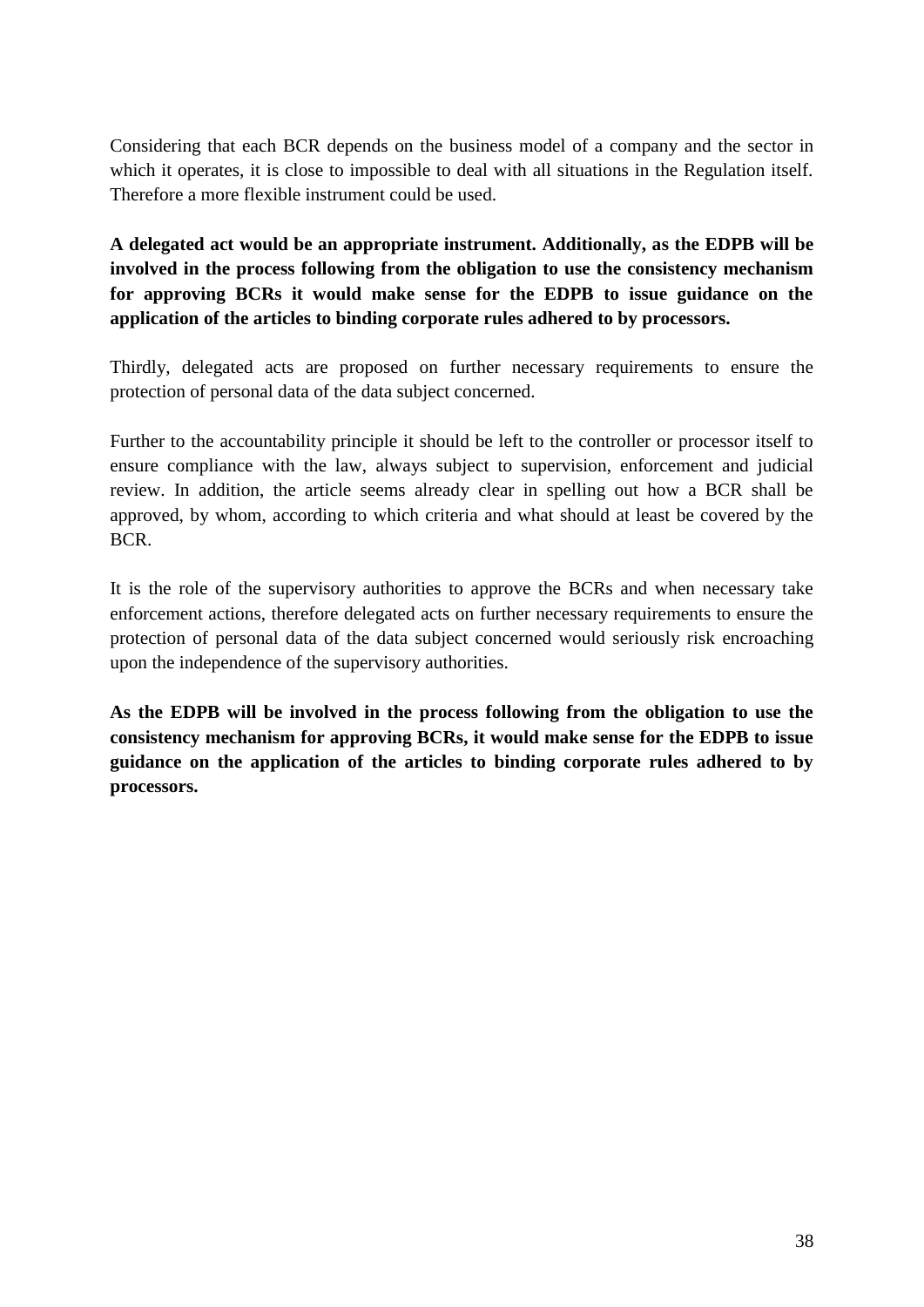**Article 44(7) – for further specifying:**

**- 'important ground of public interest' within the meaning of article 44(1)(d); as well as - criteria and requirements for appropriate safeguards referred to in article 44(1)(h).**

Article 44 concerns derogations from the general prohibition to transfer personal data to third countries and international organisations.

Paragraph 1(d) provides that a transfer or a set of transfers of personal data to a third country or an international organisation may take place on the condition that the transfer is necessary for important grounds of public interests.

Paragraph 1(h) provides that a transfer or a set of transfers of personal data to a third country or an international organisation may take place on the condition that the transfer is necessary for the purposes of the legitimate interests pursued by the controller or the processor, which cannot be qualified as frequent or massive, and where the controller or processor has assessed all the circumstances surrounding the data transfer operation or the set of data transfer operations and based on this assessment adduced appropriate safeguards with respect to the protection of personal data, where necessary.

Delegated acts are proposed to further specify what constitutes 'important ground of public interest' in regard of a derogation of the general prohibition on transferring personal data to third countries or international organisations. The specification of an 'important ground of public interest' concerns an essential element determining the lawfulness of data transfers, and should therefore be dealt with in the Regulation itself.

### **To ensure a harmonised application in the EU, this specification should be done in the text of the Regulation itself.**

Delegated acts are also foreseen to further specify criteria and requirements for appropriate safeguards referred to in article 44(1)(h).

The Working Party would like to stress the need for further specifying the term "legitimate interest" in article 44(1)(h) in the Regulation as also mentioned with regard to the proposed delegated act in article 6(5). Such guidance could be given by respective EDPB guidelines, alternatively or additionally, a non-exhaustive list of examples of "legitimate interests" could be provided for in a recital of the Regulation.

With regard to what would be appropriate safeguards, further guidance seems important, since it concerns a derogation from a general prohibition to transfer data to third countries or international organisations, based on a legitimate interest and without involvement of a supervisory authority, further guidance seems important.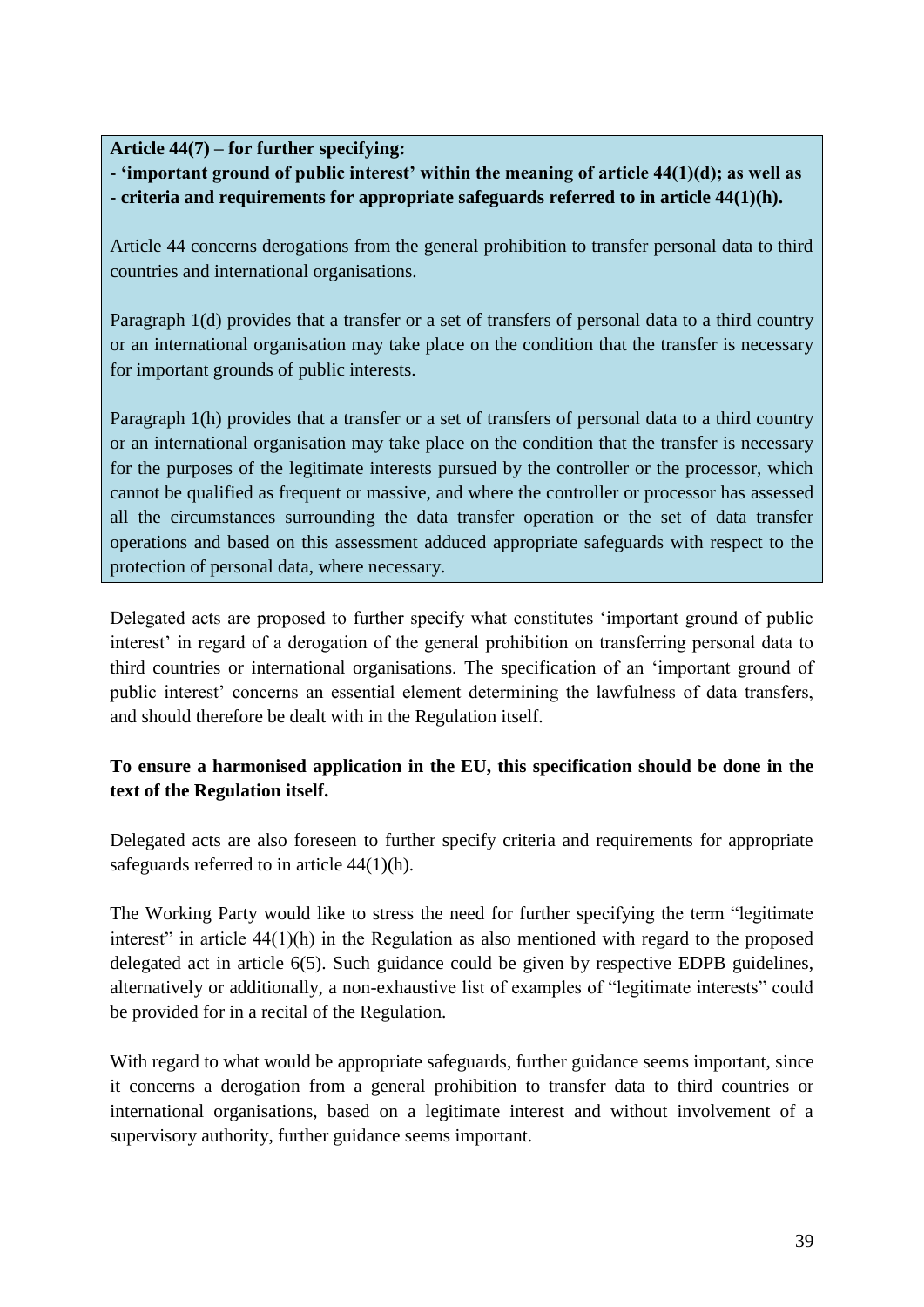It would however be impossible to cover all different situations (in present and future) of what the appropriate safeguards would be in the Regulation itself. Therefore a more flexible instrument would be more appropriate.

**To ensure harmonisation of interpretation and application, a delegated act would therefore seem to be an appropriate instrument. Additionally, the EDPB could issues guidance to further specify what constitutes appropriate safeguards in article 44(1)(h).**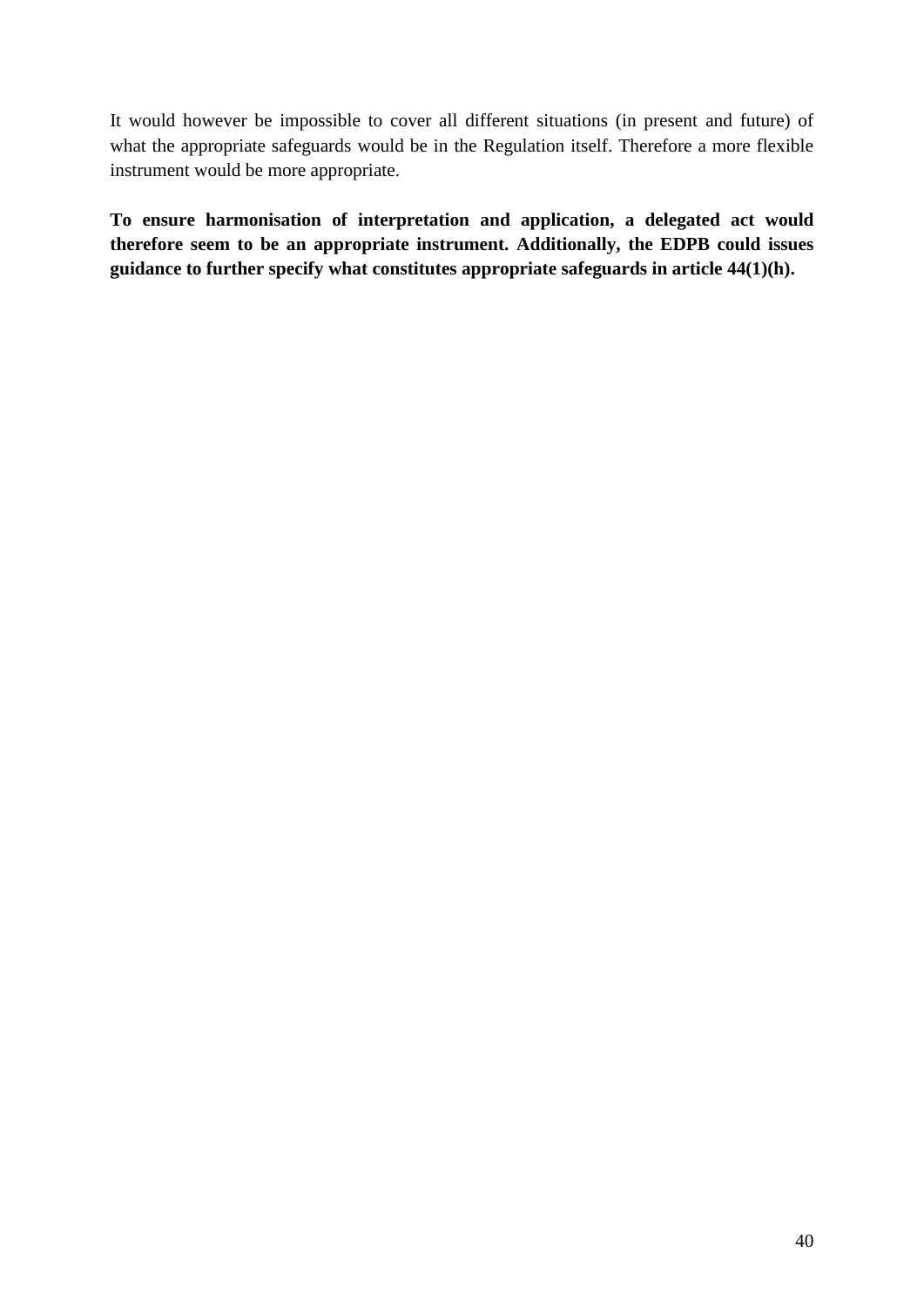**Article 79(7) – for updating the amounts of administrative fines referred to in article 79(4,5 & 6), taking into account the criteria referred to in article 79(2).** 

Article 79 concerns administrative sanctions. Paragraphs 4, 5 and 6 determine the maximum heights of the fines and paragraph 2 provides that the administrative sanction shall be in each individual case effective, proportionate and dissuasive and provides further criteria for determining the height of the fine.

Considering that the new legal package should be applicable for at least a few decades it is important to allow indexation of the fines and so to allow for adaptations to the amounts of fines in the future.

To avoid differences between the Member States and to ensure a harmonised maximum level in the EU, these updates should be provided on an EU level.

To ensure clarity to all stakeholders concerned a legally binding instrument should be used.

**Therefore delegated acts for updating the amounts of administrative fines in paragraphs 4, 5 and 6 of article 79, taking into account the criteria in paragraph 2 of the article seem to be appropriate.**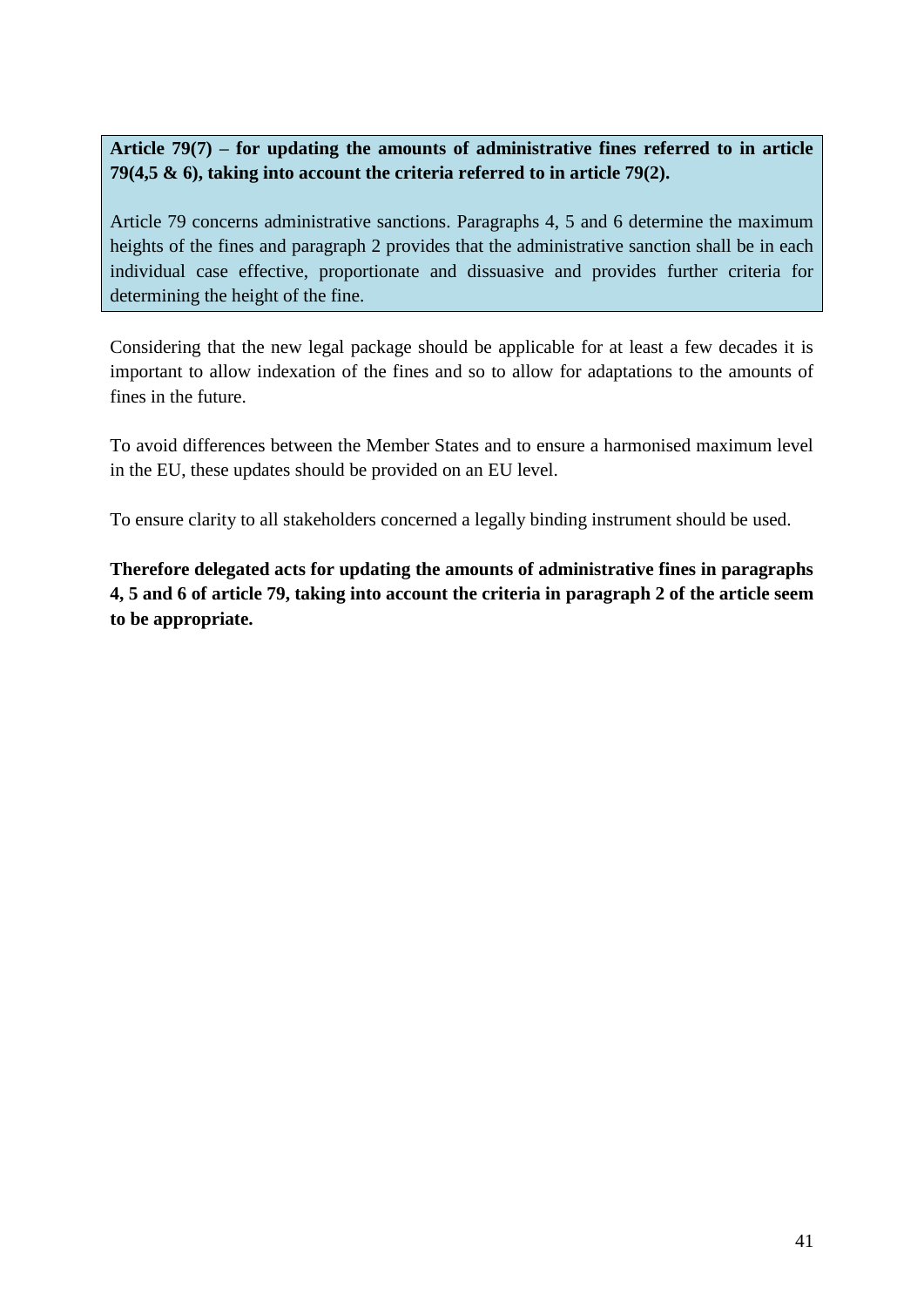**Article 81(3)** – for further specifying the reasons of public interest in the area of public health as referred to in article  $81(1)(b)$ ; as well as

- criteria and requirements for the safeguards for the processing of personal data for the purposes referred to in article 81(1).

Article 81 provides that within the limits of the Regulation and in accordance with article 9(2)(h), processing of personal data concerning health must be on the basis of Union law or Member State law which shall provide for suitable and specific measures to safeguard the data subject's legitimate interests and be necessary for the purpose of preventive or occupational medicine (a) or for reasons of public interest in the are of public health (b) or for other reasons of public interest in areas such as social protection (c).

The proposed delegated act(s) would deal with further specifying the reasons of public interest in the area of public health, as well as the criteria and requirements for the safeguards for the processing of personal data for the purposes referred to in article 81(1).

What constitute reasons of public interest in the area of public health, and what the criteria and requirements for the safeguards are, should be provided in a binding legal act. Considering it is impossible to provide such specific details in the text of the Regulation itself, a different instrument would be more appropriate.

Article 81(1) however leaves it to some extent to the Member States to provide for the lawfulness of data processing in the health sector in national law.

**Therefore, delegated acts would seem the most appropriate instruments, subject however to article 81(1).**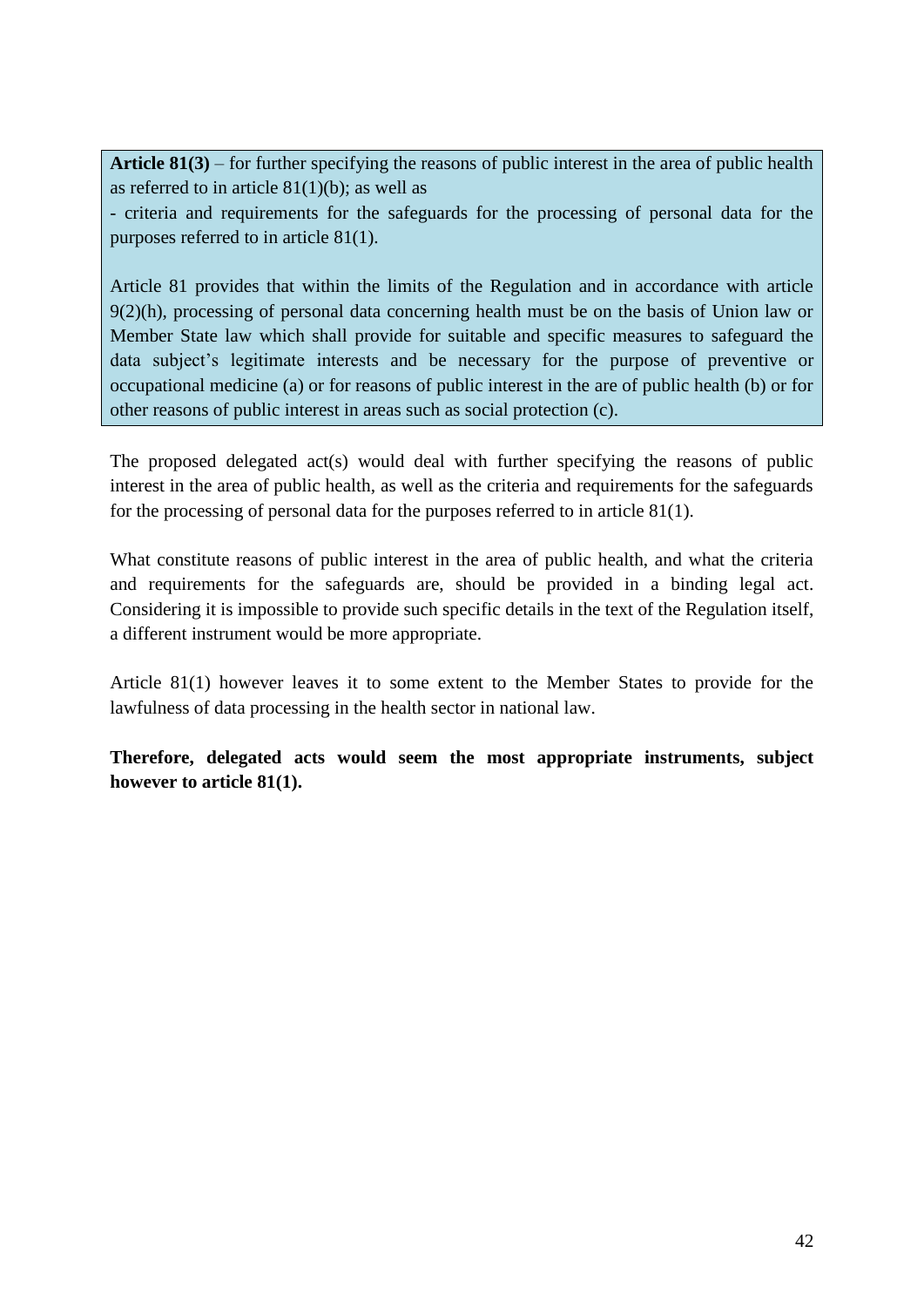**Article 82(3)** – for further specifying the criteria and requirements for the safeguards for the processing of personal data for the purposes referred to in article 82(1).

Article 82 concerns data processing in an employment context.

The proposed delegated act(s) would deal with further specifying the criteria and requirements for the safeguards for the processing of personal data in the employment context.

Further criteria and requirements for the safeguards of processing personal data in this context, should be provided in a binding legal act. Considering that it is impossible to provide such specific details in the text of the Regulation itself, a different instrument would be more appropriate.

Article 82(1) however leaves it to some extent to the Member States to provide for the lawfulness of data processing in the employment context in national law.

**Therefore, delegated acts would seem the most appropriate instruments, subject however to article 82(1).**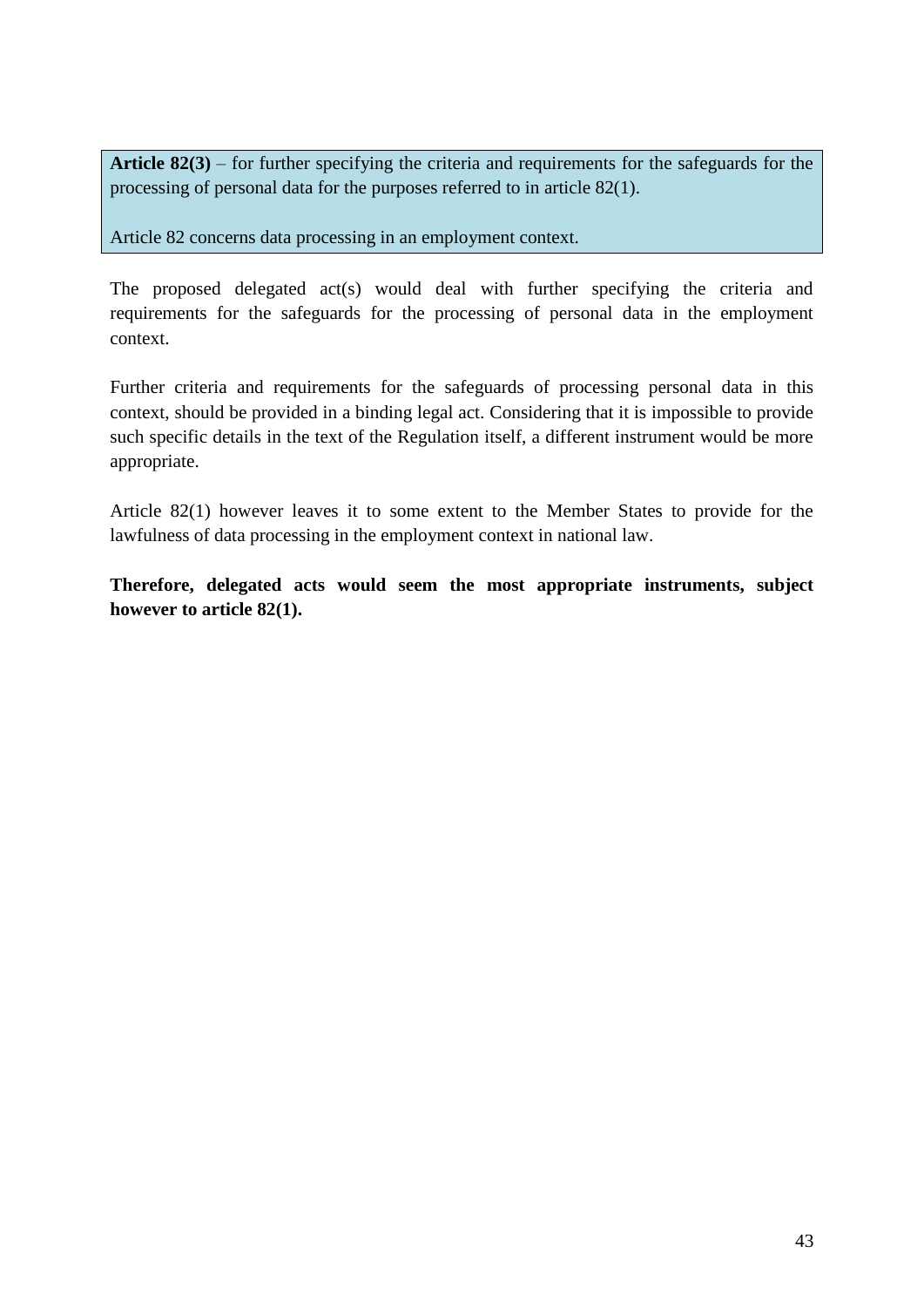**Article 83(3)** – fo further specifying:

- the criteria and requirements for the processing of personal data for the purposes referred to in article  $83(1&2)$ ; as well as

- any necessary limitations on the rights of information to and access by the data subject; and - detailing the conditions and safeguards for the rights of the data subject under these circumstances.

Article 83 concerns processing for historical, statistical and scientific research purposes.

Paragraph 1 provides that within the limits of the Regulation, personal data may be processed for historical, statistical or scientific research purposes only if these purposes cannot be otherwise fulfilled by processing data which does not permit or not any longer permit the identification of the data subject (a) and if data enabling the attribution of information to an identified or identifiable data subject is kept separately from the other information as long as these purposes can be fulfilled in this manner (b).

Paragraph 2 provides that bodies conducting historical, statistical or scientific research may only publish or otherwise publicly disclose personal data if the data subject has given consent (a), the publication of personal data is necessary to present research findings or to facilitate research insofar as the interests of the fundamental rights and freedoms of the data subject do not override these interests (b) or the data subject has made the data public (c).

Delegated acts are proposed to further specify the criteria and requirements for the processing of personal data for historical, statistical and scientific research purpose if it fulfils the criteria and requirements in paragraphs 1 and 2.

The criteria set in the article are already quite clear in that it provides that the data may only be processed for historical, statistical and scientific purposes if it fulfils the two conditions mentioned. In all other cases it is prohibited. These criteria are essential elements in determining the lawfulness of processing.

**If additional requirements must be met to be able to process data for historical, statistical and scientific purposes, these requirements should be provided in the text of the Regulation itself, to ensure a harmonised practice and legal clarity and certainty for all involved stakeholders.** 

With regard to the proposed delegated acts for further specifying any necessary limitation on the rights of information to and access by the data subject and those proposed for detailing the conditions and safeguards for the rights of the data subject under these circumstances, it is unclear where the possibility to limit these rights is provided (not in articles 14 and 15 either). In any case, as this is an essential element, it should be in the Regulation itself.